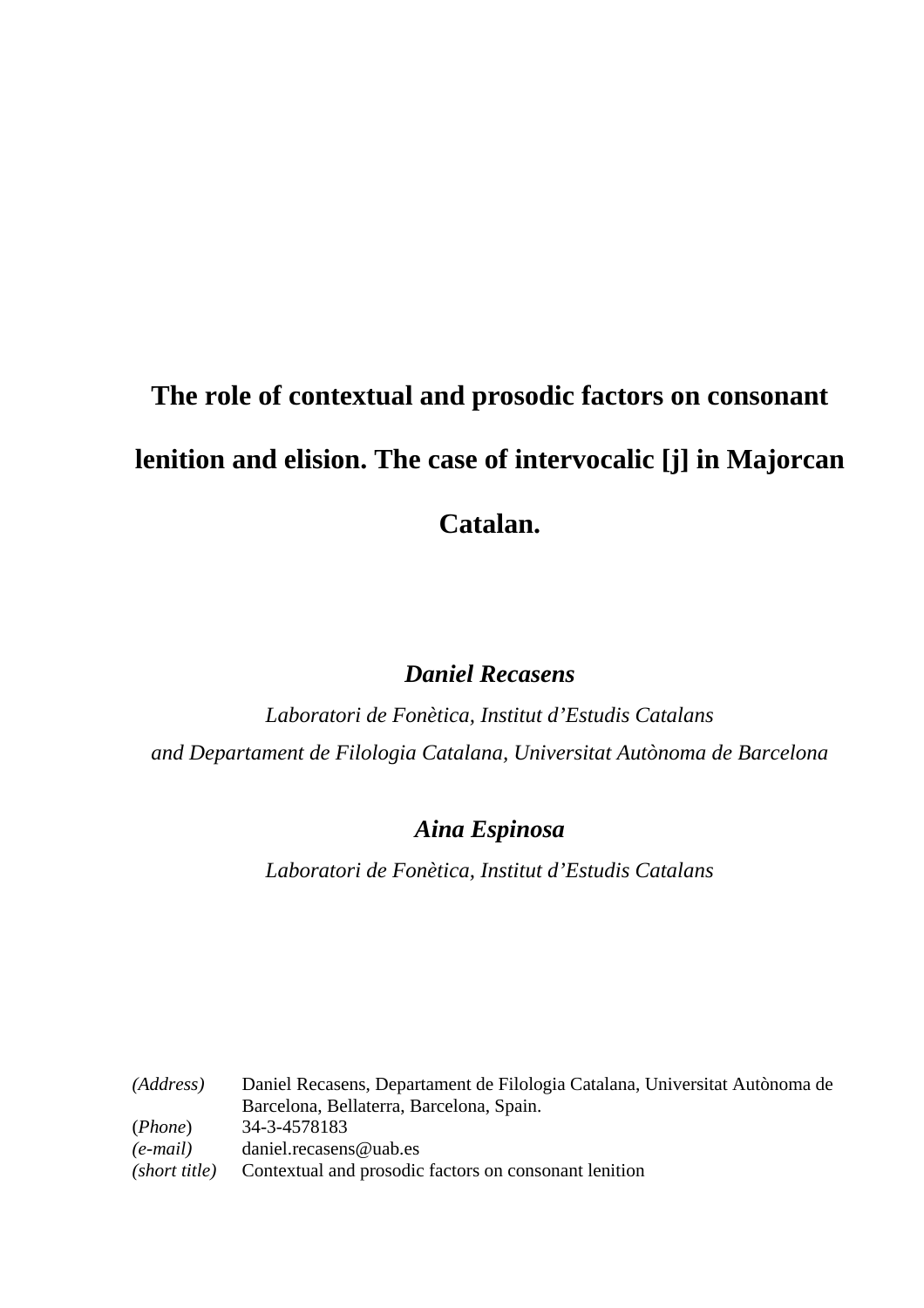## **Abstract**

 This paper looks for an interpretation of the phonetic factors causing consonant lenition and elision to occur through an analysis of intervocalic [j] in Majorcan, a dialect of Catalan spoken in the Mediterranean island of Majorca. Articulatory and acoustic data for several Majorcan Catalan speakers still producing the palatal glide in all word positions and segmental environments show that the consonant is lower and more variable in intervocalic position than word initially and word finally. Lowering is enhanced by the presence of contextual low and mid low front vowels, mostly so if stressed and placed immediately after the palatal glide. Inspection of [VjV] formant trajectories reveals that, in spite of undergoing articulatory reduction, [j] is produced with an independent articulatory gesture; moreover, coarticulatory effects between the palatal glide and the following vowel may render the former phonetic segment perceptually indistinguishable from the latter and thus prone to undergo elision. Strongly lenited variants of intervocalic [j] appear to be receding, and conservative speakers show specially low realizations of the palatal glide which may have been widely spread among the speaking population at the time that the intervocalic consonant underwent systematic elision in some areas of Majorca in ther past. These findings are in support of the notion that the lenition and subsequent elision of intervocalic consonants are assisted by contextual and prosodic factors.

## **Acknowledgements**

This research was funded by projects BFF2003-09453-C02-01 of the Ministry of Science and Technology of Spain and FEDER, and 2001SGR425 of the Generalitat de Catalunya. I would like to thank the comments by Hans van der Velde on a previous version of the manuscript.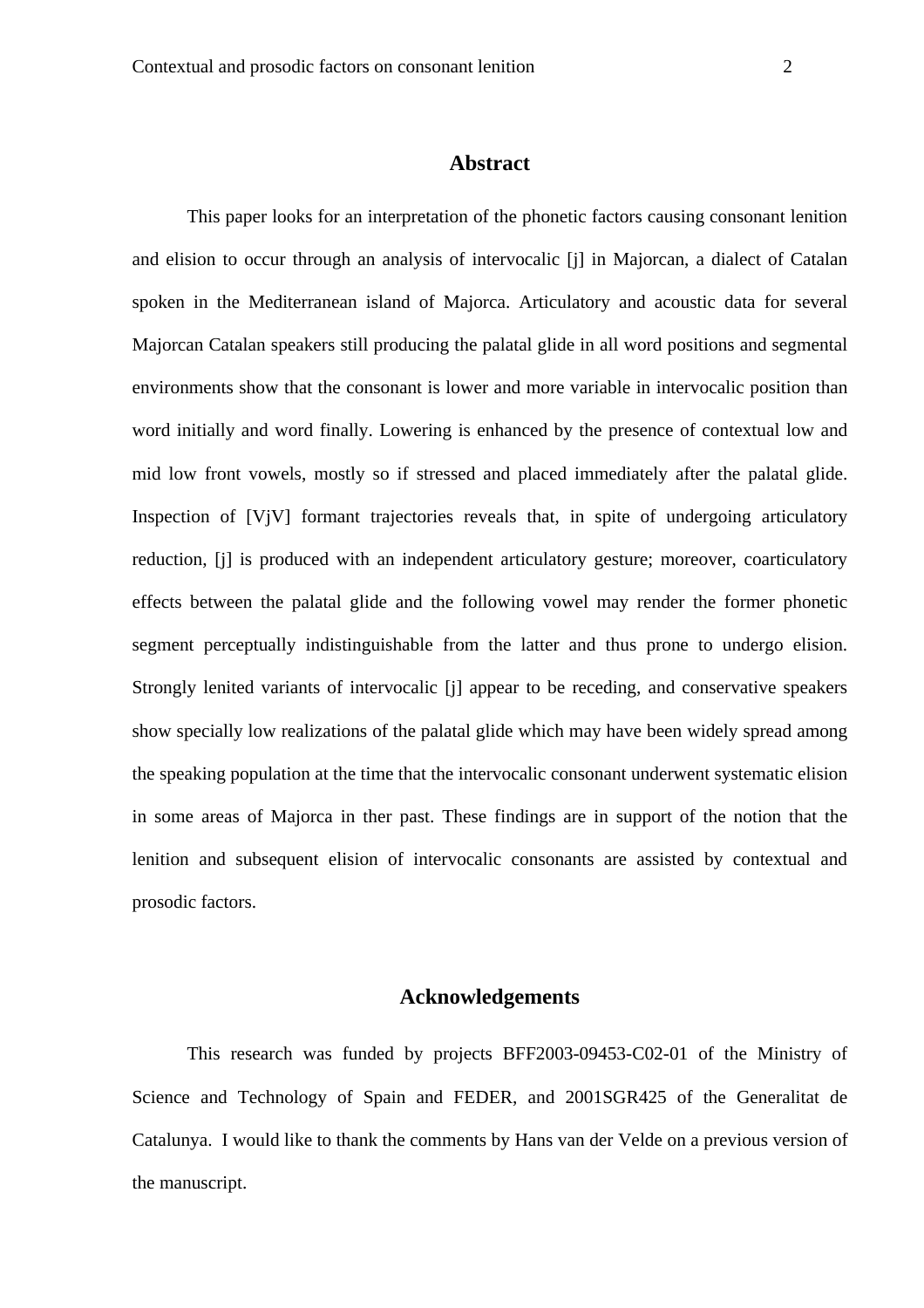## **Introduction**

 A goal of the present study is to search for a better understanding of the phonetic mechanisms causing consonant lenition and elision to occur. Elision is often associated with maximal articulatory reduction and results from the speakers' failure to achieve the appropriate articulatory target as the consonant is shortened in favorable conditions, e.g., syllable finally and intervocalically in fast speech.

 A relevant case of consonant lenition and elision is found in Majorcan Catalan where intervocalic word medial [j] has a specially low realization and has dropped through the entire lexicon in some geographical areas (e.g.,  $\lceil$  pa>l for  $\lceil$  pai>l palla "straw"). This elision process has operated systematically in intervocalic medial position in the neighbouring island of Minorca. In Majorcan (and Minorcan), the consonant in question is fully realized as [j] in all other word positions, i.e., word initially after a pause or a vowel (['jamba], both in iambe "iambus" and in fa iambes "he/she composes iambuses") and word finally before a pause or a vowel ([rej], both in rei "king" and in rei entristit "sad king"). The goal of this paper is to explore whether a phonetic analysis of Majorcan [j] may throw light into the factors involved in the lenition and elision of the intervocalic allophone of the palatal glide and of intervocalic consonants in general.

 Majorcan is a dialect of Catalan spoken by about half million people in the Balearic island of Majorca since the XIII-XIV centuries. Catalan is also spoken by about six milion people in Northeastern Spain around the Barcelona region and in the Valencian provinces along the Mediterranean coast. Insularity accounts for the presence in Majorcan of autochthonous and archaic linguistic characteristics (Bibiloni, 1983, Recasens, 1996): stressed  $\sqrt{a}$ , in addition to the seven vowel phonemes of the Catalan language  $\lambda$ , e, e, a, o, o,  $\mu$ , a fairly open realization of / $\varepsilon$ ,  $\alpha$ / and a close and front realization of /a/; a palatal stop allophone of /k, g/; word final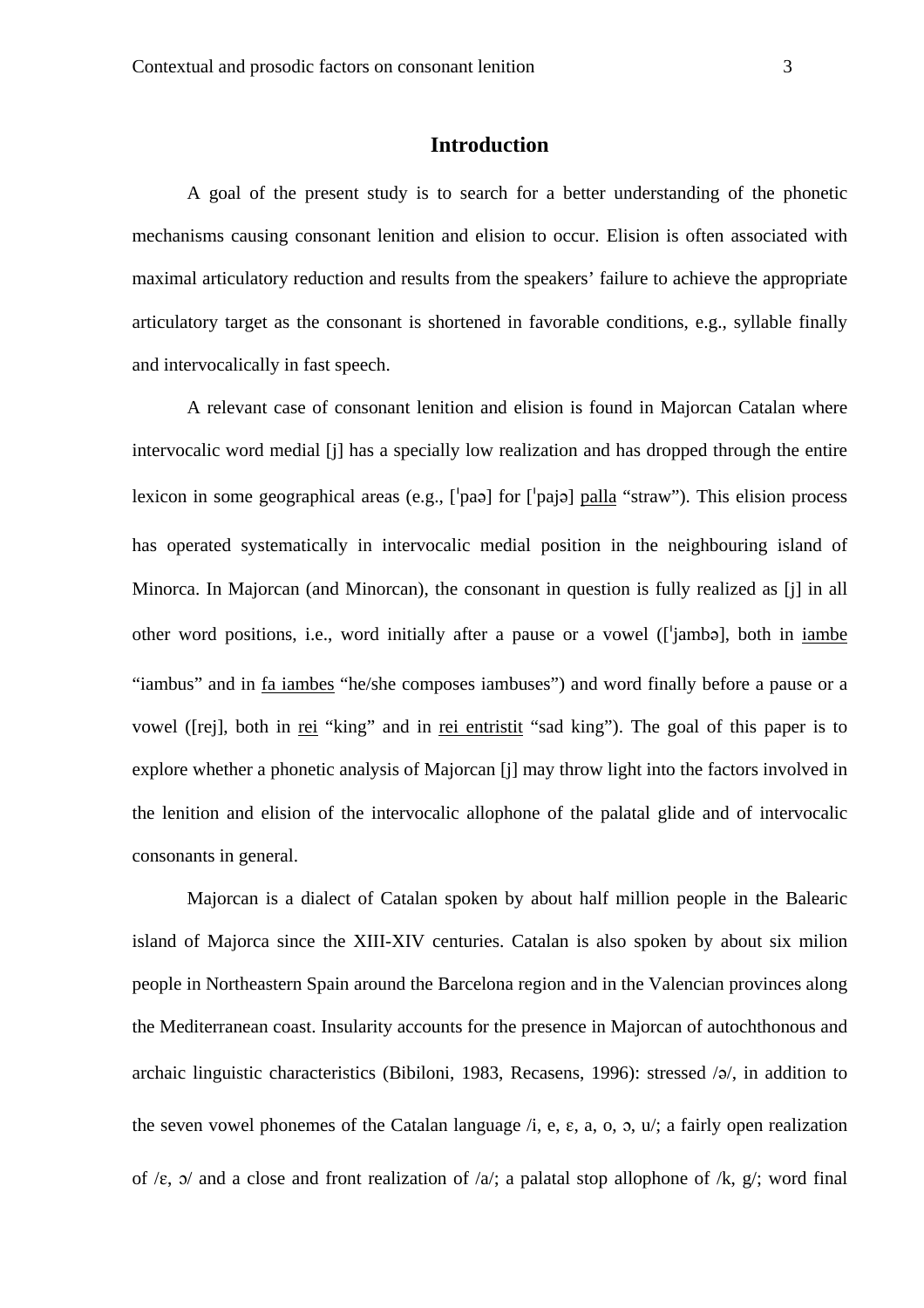voiced and voiceless stop clusters with a non-syllabic liquid in the first person of the present tense of verbs ([umpl] umpl "I fill up", [entr] entr "I come in").

#### **1. Mechanisms of intervocalic consonant lenition and elision**

Articulatory reduction for consonants is implemented through a decrease in duration and gestural magnitude resulting in articulatory undershoot as the consonant is overlapped by the adjacent segments in casual speech (Browman and Goldstein, 1990, 1991). The path from reduction to elision may take place through phonetic realizations of little articulatory and acoustic salience, as in the case of the possible final stop elision in Southern American English and Black English (e.g., tes(t), roa(d); Wells, 1982 (3): 552-553, 558). Another option, which is of primary concern in this paper, is for consonant reduction to give rise to audible and stable allophones. Indeed, variations in voicing and degree of constriction account for the regular sound changes [p, t, k] > [b, d, g] in early Romance and [b, d, g] > [ $\beta$ ,  $\delta$ ,  $\gamma$ ] in present-day Spanish dialects in VCV and analogous sequences (Navarro Tomás, 1972, Amastae, 1995).

 At least two factors appear to be involved in intervocalic consonant lenition and elision, i.e., the primary articulator of the target consonant *(a)* and the phonetic properties of the contextual segments *(b)*.

*(a)* Articulatory reduction affects certain consonants rather than others. Evidence from the Romance languages shows that voicing and lenition are prone to affect back velars presumably since these consonantal realizations are produced with a widespread and undefined occlusion. Elision, on the other hand, operates more often on  $\delta$  than on  $\delta$  or  $\gamma$  presumably since the tongue tip articulator is more flexible than the lips and the tongue dorsum (French [vi] vie VITA "life", Lombard [pɛ] PEDE "foot", popular Tuscan [a<sup>l</sup>e] avere "to have", Sicilian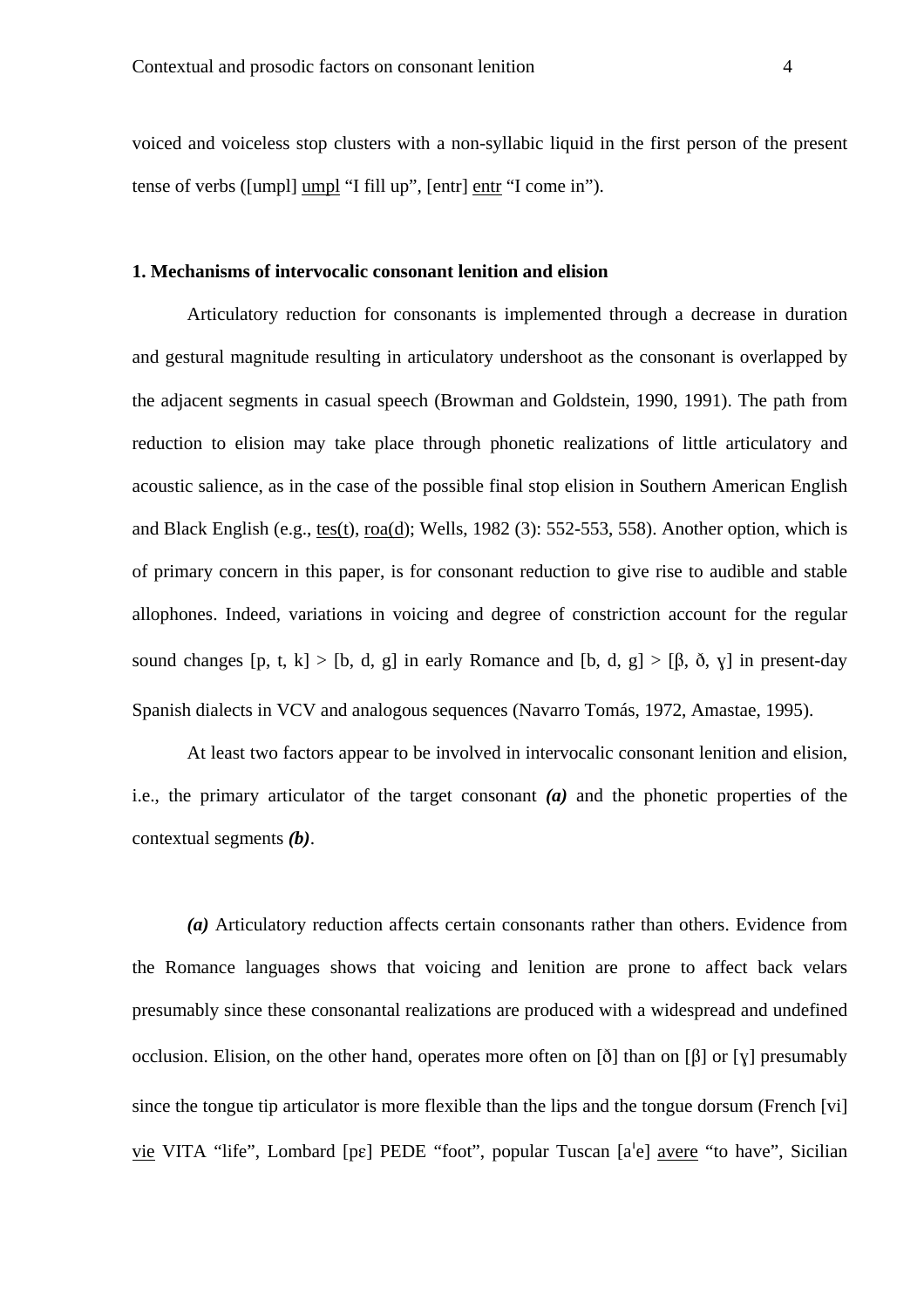[pa<sup>t</sup>ari] pagari "to pay"; Posner, 1997: 220, Rohlfs, 1966: 208, 270, 292-295). Other explanations based on the economy of effort have been proposed in order to account for why apicals delete more frequently than labials and dorsals, i.e., apicals involve greater precision of timing and muscular coordination than the basic, continuously present labial and dorsal movements (Kohler, 1989). Deletion also affects consonants lacking a supraglottal constriction, e.g., the glottal fricative [h] whether derived from [s] in Spanish dialects (Terrell, 1979) or from [k] in Tuscan ([du (h)a<sup>t</sup>valli] due cavalli "two horses",  $[a'mi(h)o]$  amico "friend"; Rohlfs, 1966: 199, 266).

 Lenited [j] is resistant to elision presumably due to the high articulatory constraints involved in raising the tongue dorsum towards the hard palate and in agreement with coarticulation data showing that (alveolo)palatals do not adapt easily to the surrounding vowels (Recasens, 1999). In addition to Minorcan Catalan, intervocalic [j] drops in Italian zones, Sardinian  $(I<sup>1</sup>Q(i)\epsilon]$  HODIE "today",  $[<sup>1</sup>ma(i)u]$  MAIU "may"; Contini, 1987: 426, Jones, 1988: 324), and areas of Rhaetoromance (Friulian [ta'a] TALIARE "to cut", Fassan ['foa] FOLIA "leaf", ['paa] PALEA "straw"; Frau, 1984: 167, Guarnerio, 1918: 392).

 *(b)* The consonant lenition process has been characterized as phonetically gradual, contextually determined and lexically regular (Labov, 1994: 540-542, Mowrey and Pagliuca, 1985). Thus, it is natural to believe that the lenition of /d/ has taken place through a progressive decrease in amplitude and duration in the context of segments allowing airflow out of the mouth (i.e., open vowels, liquids). Moreover, lenited allophones have been reported to exhibit more or less variability in constriction degree depending on context and position (see data on Cuban Spanish intervocalic /d/ in López Morales, 1992).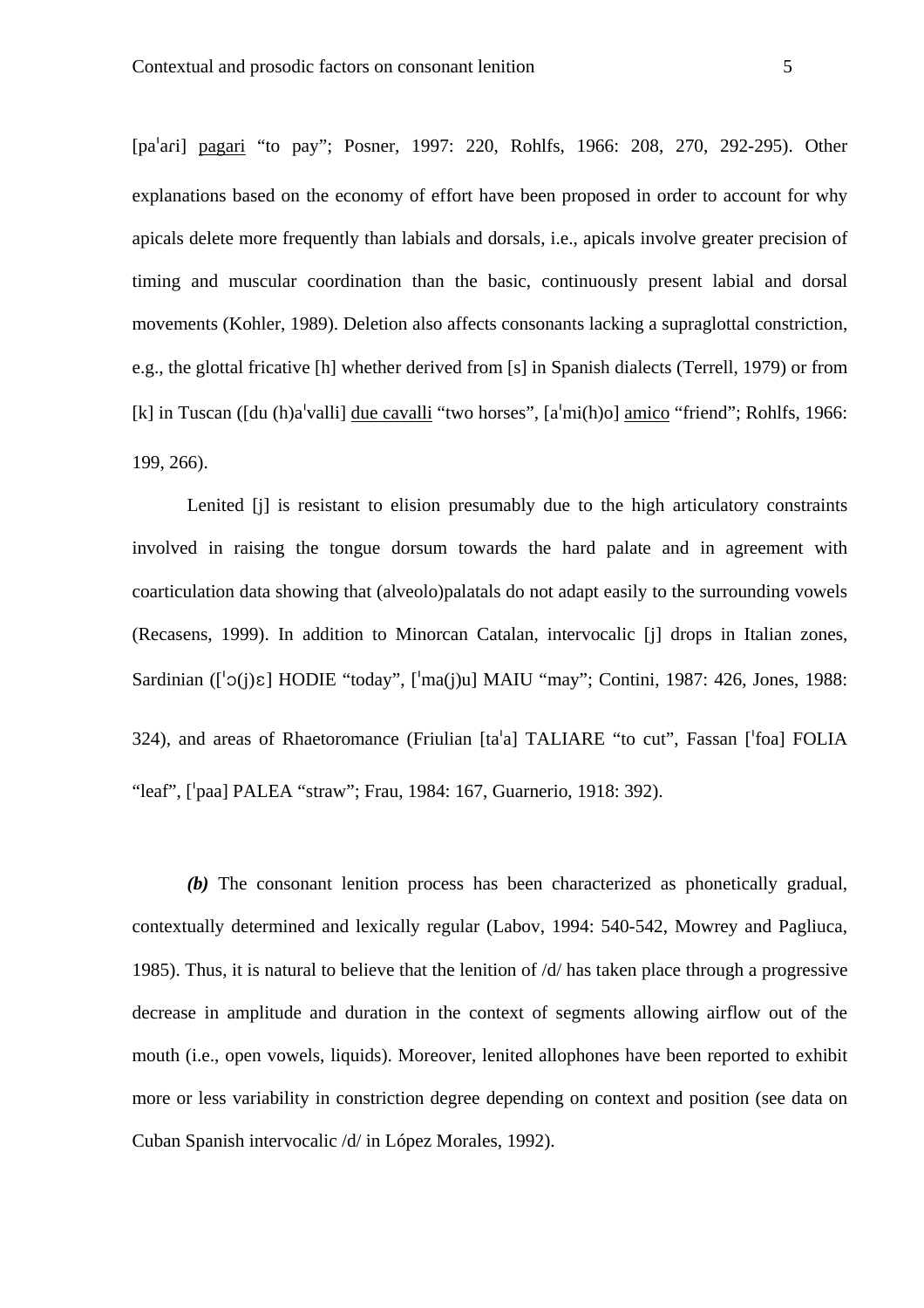As a general rule, the lenition and elision of dental and alveolar consonants occur most often in (mid) low vowel contexts where a large articulatory distance between the vowel and the consonant may prevent the formation of closure or a narrow constriction from taking place. Thus,  $\delta$ ] elision is particularly frequent after [a] in the suffixes -ada, -ador in Valencian Catalan and -ado in Spanish dialects (Recasens, 1996: 231, Zamora Vicente, 1989: 317). Consonant lenition and elision in open vowel contexts has been attributed to an imperative towards effort minimization assuming that maximum articulatory displacement is associated with maximal velocity and articulatory effort (Kirchner, 2004). The elision of lenited consonants in this context may also be viewed as a case of assimilation through which listeners fail to hear a strongly reduced consonantal realization next to articulatory similar phonetic segments.

 Dental and alveolar consonants are prone to lenite and drop in posttonic position. Posttonic lenition is documented in Tuscan and Castilian Spanish (Giannelli and Savoia, 1978: 32, Cole, Hualde and Iskarous, 1998, Lavoie, 2001). Posttonic elision has affected [ $\delta$ ] in the Spanish and Catalan suffixes referred to above and in Drôme Provençal ([rwa] ROTA "wheel" as opposed to  $[na<sup>1</sup>da] NATARE$  "to swim"; Bouvier, 1976: 139)<sup>1</sup>, as well as other apical consonants such as [n] and [r] in Campidanese Sardinian (['bĩŭ] VINU "wine", ['prū̃ă] PRUNA "plum", [kom<sup>1</sup>mai] comare "godmother"; Contini, 1987: 454, Blasco, 1984: 218). Sociolinguistic studies on Caribean Spanish also reveal a trend for [ $\delta$ ] elision to take place posttonically next to a low vowel (Cedergren, 1979, López Morales, 1992).

 Labials and velars may also undergo lenition and elision in the context of open vowels, e.g., [ $\chi$ ] before [a] in Tuscan ([si  $\frac{1}{2}$ ] si baca "it rots"; Giannelli and Savoia, 1978: 31) and [ $\beta$ ] in the  $3<sup>rd</sup>$  person ending of the Imperfect tense in Ladin (-['aa] -ABAT; Haiman and Bernincà,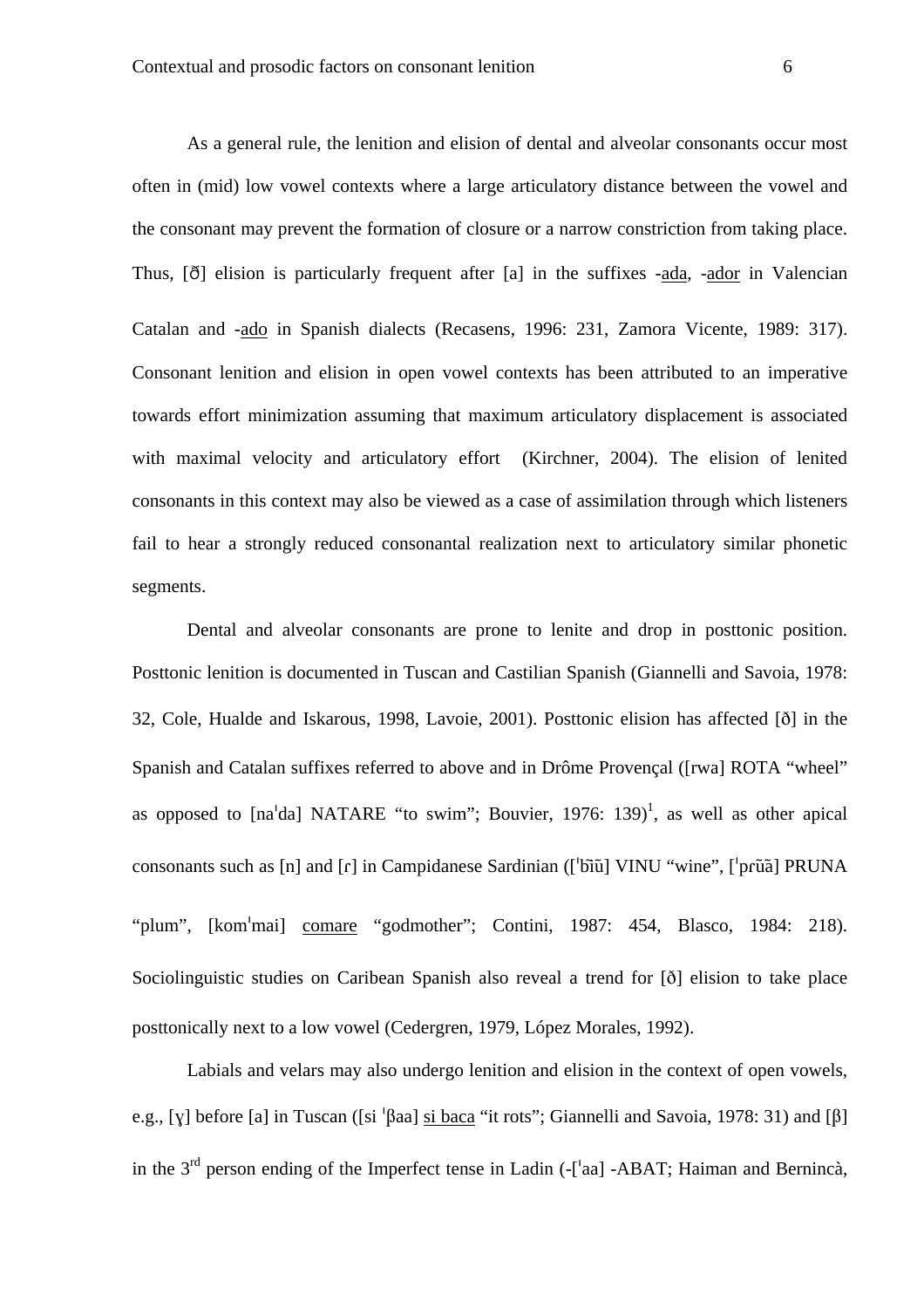1992: 72). More often, these consonants may lenite and drop next to vocalic segments with which they share the same constriction place, e.g., [g] lenition may occur before a back rounded vowel in Tuscan and the elision of [ $\beta$ , v] may take place next to a back labial vowel or glide in several languages and dialects (dialectal Catalan  $[Aa'o]$  llavor LABORE "seed",  $[a'rua]$ arruga RUGA "wrinckle"; Recasens, 1996: 200, 246).

 The scenario for the elision of intervocalic [j] is not too different from the one just described. Thus, in the Romance languages, intervocalic [j] may be absorbed by (mid) high front vowels whether systematically (e.g., in American Spanish dialects, as in  $[ku^t(io)]$  cuchillo "knife", [es<sup>t</sup>trea] estrella "star"; Lipski, 1990, 1994) or in specific lexical items presumably through the stages  $\lceil \frac{1}{2} \rceil$   $\lceil \frac{1}{2} \rceil$  (Catalan ['mestrə] mestre MAGISTRU "teacher", ['rejnə] reina REGINA "queen", [rumi<sup>1</sup>a] rumiar RUMIGARE "ruminate"). In American Spanish, [j] may not only drop next to a front vowel but also if one of the two flanking vowels is [a] (Lipski, 1990) or in segmental combinations involving [a] and/or [o] ([aja], [ajo], [oja], [ojo] in New Méjico; Espinosa, 1930: 198-199); moreover, elision is prone to occur posttonically rather than pretonically when the triggering segment is a (mid) high front vowel and perhaps [a] and [o] as well (Espinosa, 1930, Henríquez Ureña, 1938).

 The sound change data reviewed so far suggest that the elision of lenited labial, palatal and velar consonants may be implemented through two different processes, i.e., absorption in similar phonetic environments and deletion in maximally open contexts. As proposed in the following section, we would like to argue that both processes are different manifestations of a single elision mechanism operating on consonant productions exhibiting different degrees of lenition.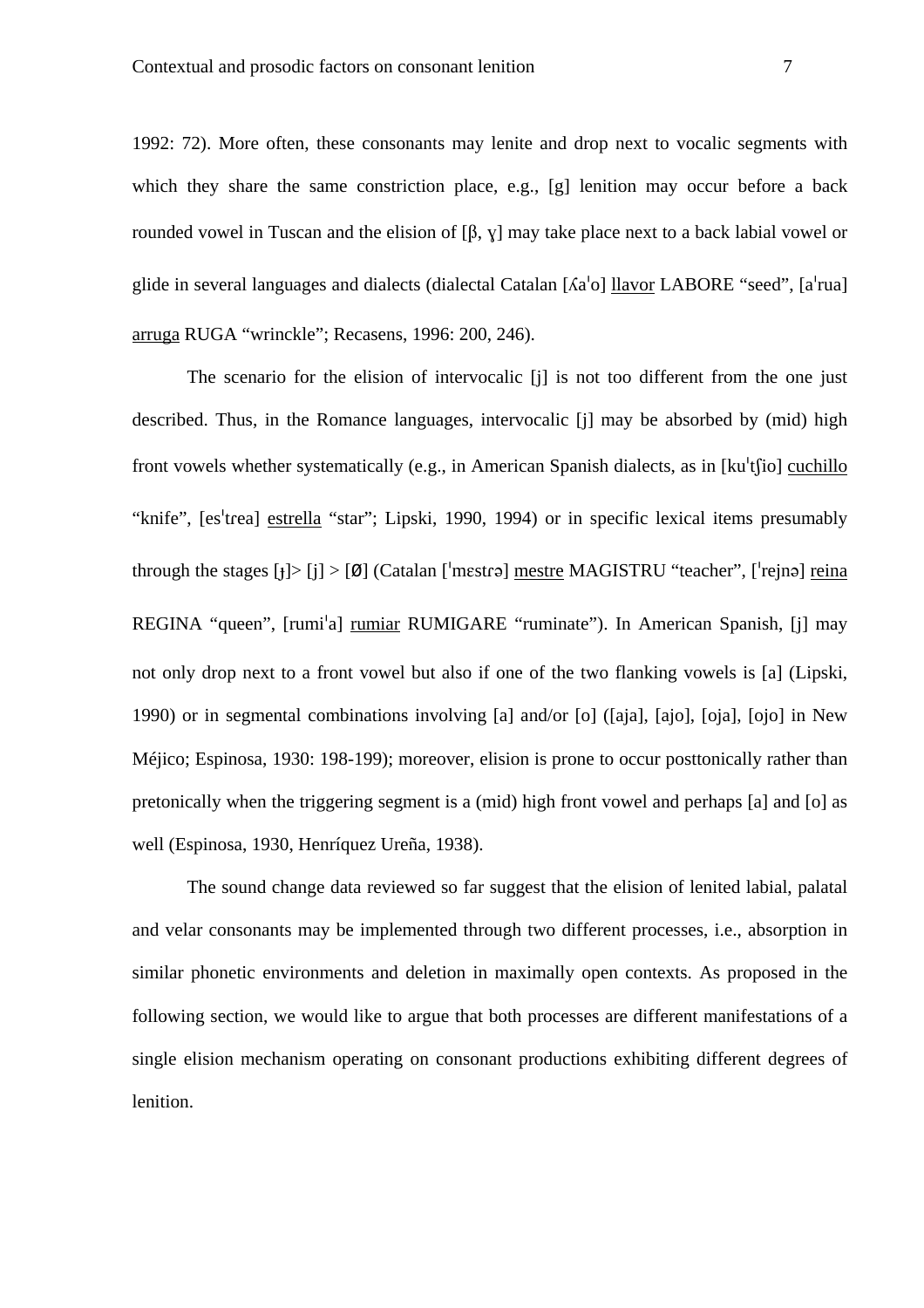#### **2. The Majorcan case**

 Impressionistic descriptions indicate that intervocalic [j] in Majorcan Catalan has an [e] like realization which may be more close after high [u] than in other vowel contexts (Bibiloni, 1983). This phonetic characterization is in agreement with the absorption of [j] by adjacent [i] and [e] in areas of Majorcan where the glide does not drop systematically, e.g., [fi] for [fij] fill "son", ['veə] for ['vejə] vella "old (fem.)", [pə'e] paller "straw loft", [ku'eɾə] cullera "spoon".

 Spectrographic data for one Majorcan Catalan speaker reported in Mascaró and Rafel (1981) reveal however that intervocalic [j] is not always produced as [e] but exhibits a highly variable realization ranging from [i] (F1=300 Hz, F2=2000-2200 Hz) to [ $\varepsilon$ ] (F1=500-550 Hz, F2=1400-1800 Hz). These acoustic values suggest that productions of the allophone in question may vary a great deal in degree of dorsopalatal constriction and/or of oral opening (since both articulatory properties are positively correlated with F1). Moreover, the finding that low realizations of the palatal glide may also exhibit a lower  $F2$  than  $\lceil \varepsilon \rceil$  indicates that those variants may be less anterior and more centralized than higher ones (since F2 varies directly with vowel fronting). This scenario is clearly in contrast with that for other Catalan dialects where intervocalic [j] is highly resistant to vocalic effects and exhibits more extreme formant values than [i], i.e., F1 at about 200 Hz, F2 slightly above 2000 Hz, and F3 at about 3000 Hz with front vowels and at 2500-2700 Hz with back labial vowels (Recasens, 1986).

 A detailed analysis of vowel coarticulatory effects on [j] in Majorcan Catalan may contribute to our understanding of the articulatory factors causing [j] lowering to occur. According to spectrographic data reported in Mascaró and Rafel (1981), F1 frequency for intervocalic [j] varies as a function of vowel context in the following progression:  $\lceil \cdot \cdot j \rangle$ ] (pessigoies "tickling") >  $[u^{\dagger}]a, \text{ }^{i}e^{\dagger}a, \text{ } e^{\dagger}a]$  (despuiada "naked", xumeneia "chimney", toveiola "towel", ajoneiat "kneeled down") > [əjə] (trebaiarà "he/she will work") > [ $'e$ jə, o $'$ ja]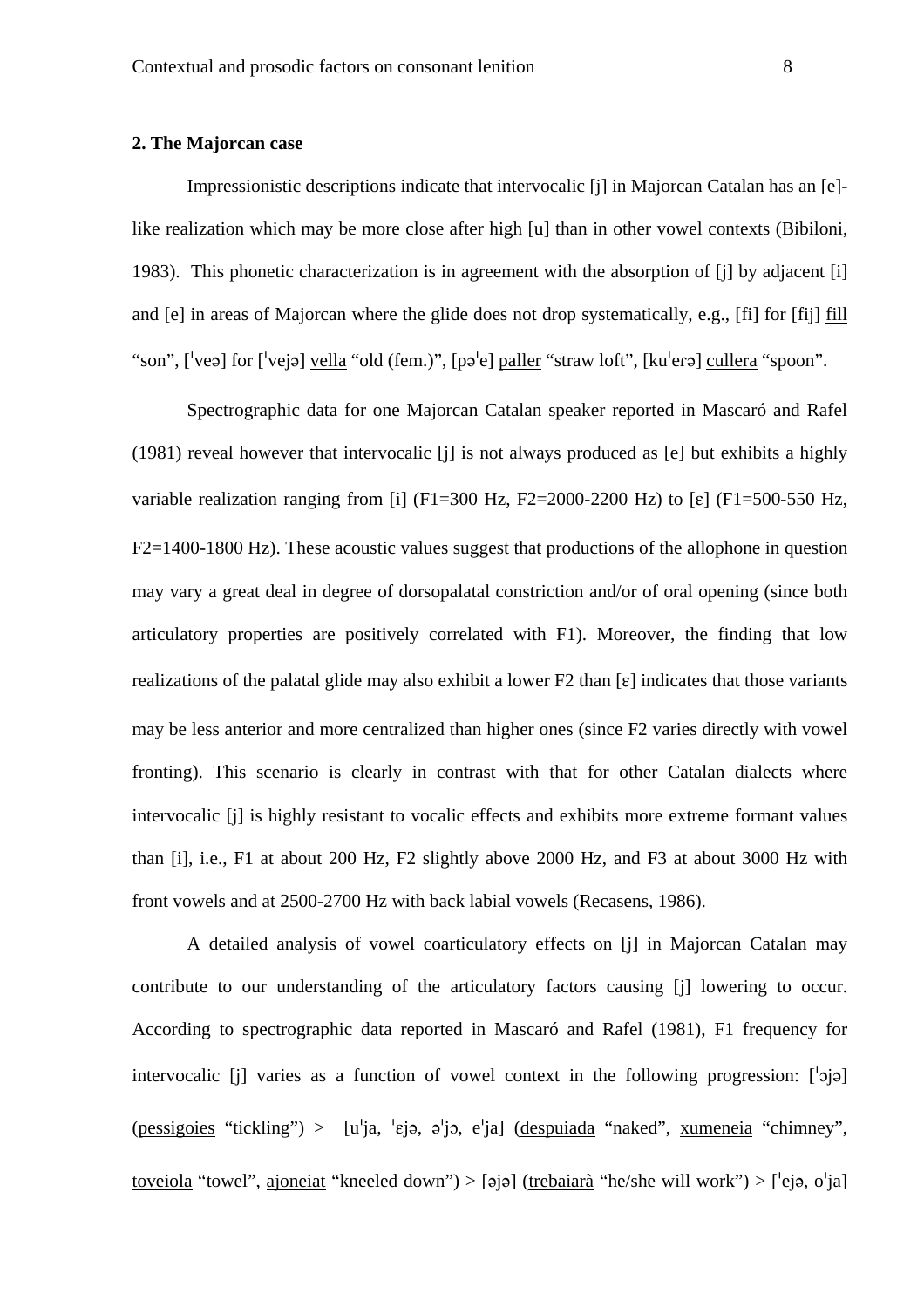(veia "old (fem.)", enjoiat "bejewelled") > ['ujə] (fuia "leaf") > [u<sup>'</sup>ja, 'əjə] (uiastre "unproductive olive tree", ceies "eyebrows"). This hierarchy of vowel contexts suggests that contextual low or mid low vowels cause maximal lowering in [j].

 Based on these acoustic data it is not surprising that the elision of the palatal glide should occur not only in the adjacency of (mid) front vowels but of lower vowels as well. In agreement with this possibility, a monograph on the Majorcan dialect of Sóller (Mas, 1960) acknowledges that intervocalic [j] is most prone to drop before stressed [a] in the sequence  $\lceil 9 \rceil$  ial where the glide may alternate with  $\lceil \varnothing \rceil$  in words such as  $\lceil \varnothing \varnothing \rceil$  babaiana "butterfly" and  $\beta$ jo] badaiar "to yawn" (also  $\beta$ <sup>t</sup>jo] may become  $\beta$ <sup>t</sup>o] in  $\beta$ [kəvə<sup>t</sup>jo] cavaió "roof ridge" and other lexical items). Other sequences keep a fading but nevertheless audible glide, e.g.,  $[\phi]$  oveia "sheep",  $[\phi]$  reia "ploughshare",  $[\phi]$  reia "leaf",  $[\phi']$  cabeiera "head of hair".

 In the light of the descriptive and experimental evidence reviewed so far, the present study will try to elucidate whether intervocalic [j] in Majorcan Catalan exhibits minimally lenited  $[e]$ -like realizations, maximally lenited  $[e]$ -like realizations, or else variable realizations ranging from an [e]-like glide next to (mid) high front vowels to an  $[\varepsilon]$ -like glide next to mid low front and low vowels. Elision could be accounted through gestural overlap in all three scenarios, i.e., gestural overlap would cause elision to occur next to (mid) high front vowels if [i] is realized as [e], next to (mid) low front vowels if [i] is realized as  $[\epsilon]$ , or in a wide range of vowel contexts proceeding from [i, e] to  $[\varepsilon, a]$  if the palatal glide turns out to be highly variable along the vowel height dimension. It may also be that [j] next to (mid) high front vowels in sequences such as [iji] and [eje] does not proceed through lenition but results from the perceptual confusion between two highly similar non-lenited phonetic segments in succession. It appears however that, while being at work next to [i], this confusion process would be less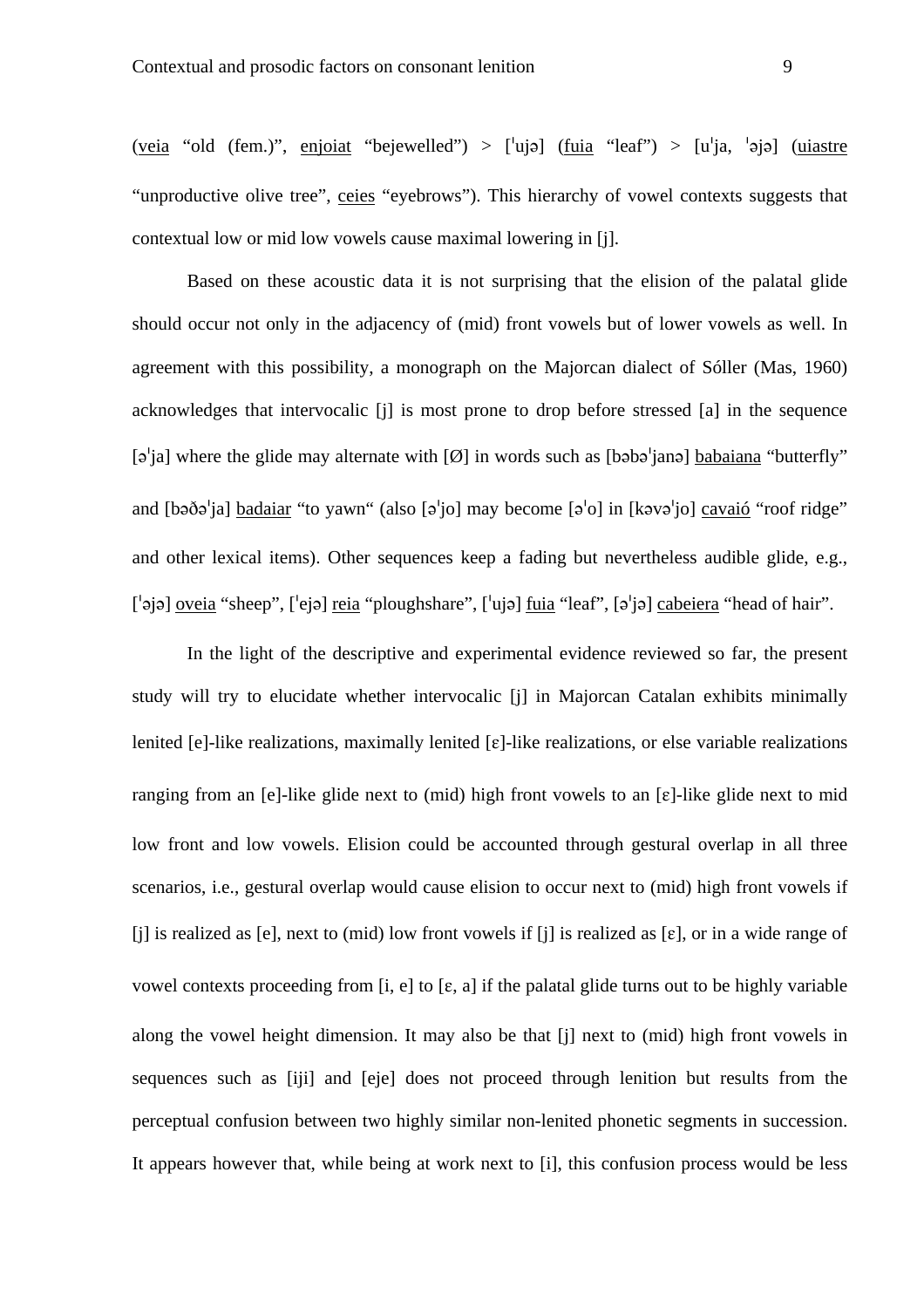prone to apply next to [e] where some degree of undershoot in the palatal glide may be required for elision to occur.

 Other phonetic aspects will be looked into in the present study. In order to determine whether lenition and elision are favored by centralization, we will check if intervocalic [j] may be realized through [a]-like phonetic variants and whether these variants are associated with higher and/or lower productions of the palatal glide. We will also investigate the extent to which [j] lowering depends on stress position and on the position of the vowel triggering lenition in the [VjV] sequence. [VjV] formant trajectories will also be analyzed in order to ascertain whether the glide is implemented through an independent acoustic target and thus, through a specific articulatory gesture, even when exhibiting lenited realizations. These formant trajectories will also allow to determine whether prominent anticipatory and/or carryover effects exerted by [j] cause the consonant to be perceptually indistinguishable from the immediately preceding and/or following vowels which would account for glide elision. In particular, coarticulation theory predicts that prominent carryover effects in tongue dorsum raising and fronting associated with [j] ought to result in a higher F2 during the following vowel, mostly so if the vowel in question is targetless schwa or else [a] which is specially front in Majorcan Catalan (Recasens, 1999).

## **Method**

 The sequences listed in Table I were read seven times as naturally as possible by five male speakers of Majorcan Catalan (AR, BM, MJ, ND, CA). All five speakers are 25-45 years of age, were born and are presently living in Majorca, and use Majorcan Catalan almost exclusively in their everyday life. In sentences 1-12 of the table, the palatal glide may occur word initially (1-3), word finally (4-6) and intervocalically (7-12). These positions were chosen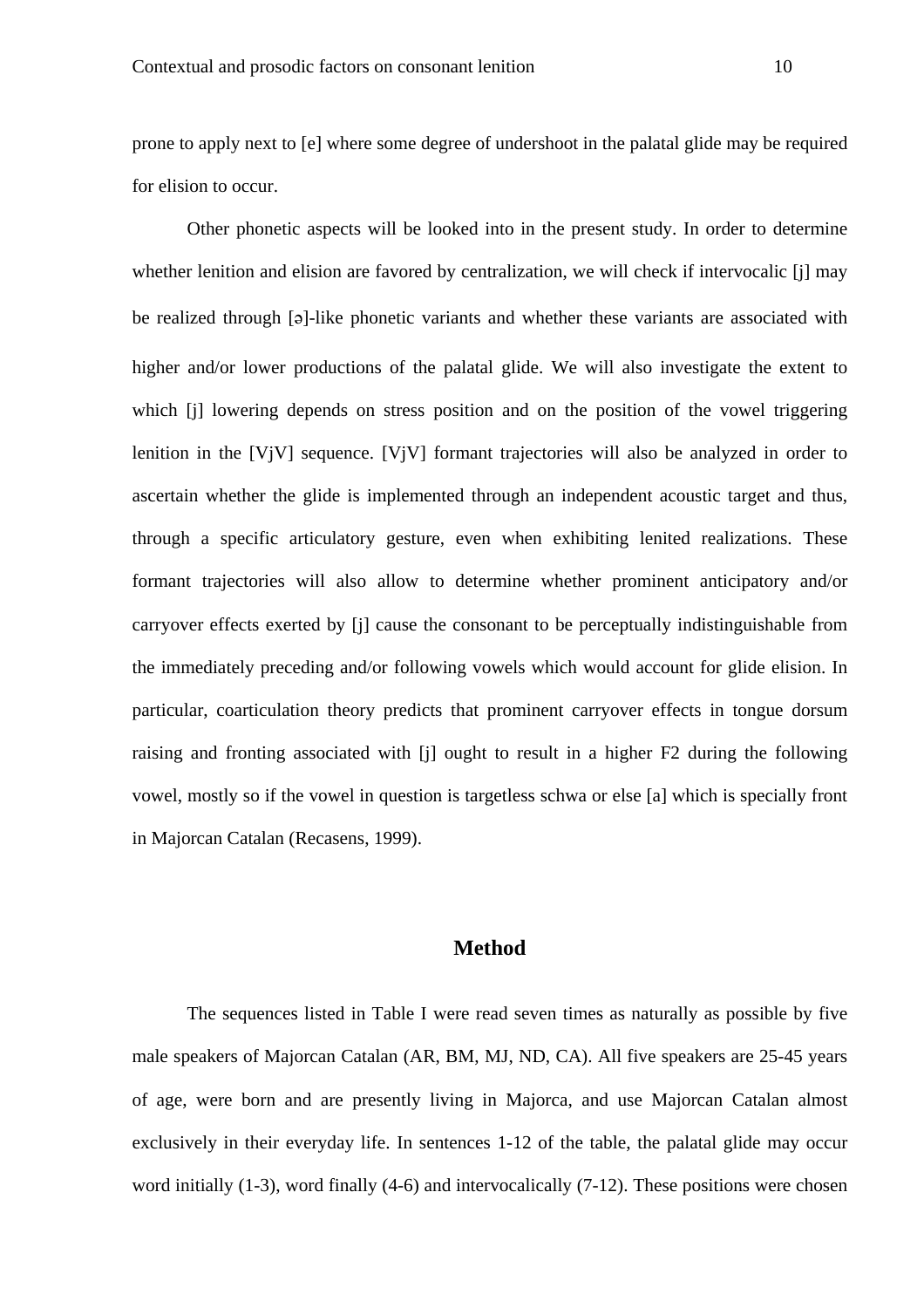since Majorcan [j] is expected to be realized as a constricted approximant word initially and word finally, and to undergo lenition in intervocalic word medial position. Word initial and word final [j] occurred utterance initially after a pause and utterance finally before a pause, respectively. In order to allow for vowel coarticulation and intervocalic lenition, the consonant was accompanied by the vowels [e, a, u] in word initial and word final position, and showed up in the vocalic contexts  $\lceil a, \cdot \rangle$  ,  $\lceil a, \cdot \rangle$  a,  $a, \cdot \rangle$  a,  $a^{\dagger}$  in intervocalic position. These six VCV sequences allowed testing the extent to which [j] was affected by contextual low, high back and central vowels ( $[a, u, a]$ ), as well as by stress position and the quality of the vowels preceding and following the glide (e.g., in the sequence pairs  $\lceil \text{a}_i \rceil$  vs.  $\lceil 2 \rceil$  and  $\lceil \text{u}_i \rceil$  vs.  $\lceil u_i \rceil$ . Sequences with neighbouring [i] or [e] have been excluded from analysis based on the belief that [j] would be hard to be identified perceptually and isolated from the contextual vowels in the segmentation procedure. In any case, the fact that the word roveiat in sequence 11 of the table was pronounced [rove<sup>l</sup>jat] rather than [rovə<sup>l</sup>jat] by speaker ND allowed carrying out a phonetic analysis of [j] next to contextual [e].

 Acoustic and electropalatographic (EPG) data were recorded simultaneously. EPG recordings are carried out in laboratory settings and provide linguopalatal contact patterns over time by means of artificial palates placed in the speaker's mouth. Artificial palates interfere less with the subject's speech than other devices used for recording articulatory movement and aerodynamic data. The analysis of EPG contact configurations may be used in order to formulate plausible hypotheses about the articulatory mechanisms involved in speech production and phonemic variation and change. The need for collecting articulatory data is also justified by the existence of a non-linear relationship between articulation and acoustics, namely, by the fact that variations along certain articulatory dimensions (e.g., changes in place of articulation over the palatal zone) may have negligeable acoustic consequences. In the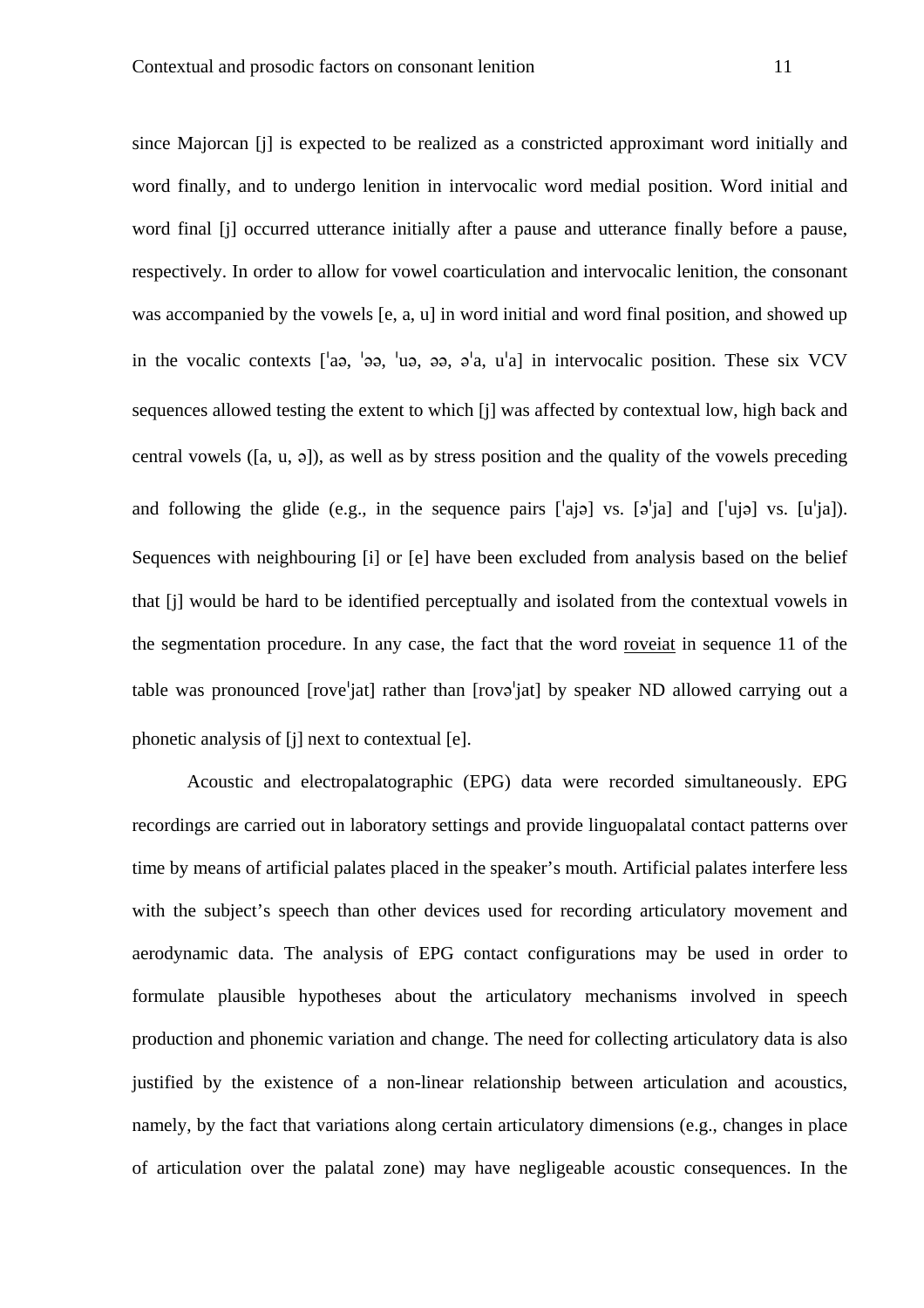present experiment, contact configurations were gathered with the Reading EPG-3 system every 10 ms using artificial palates equipped with 62 electrodes (Hardcastle, Jones, Knight, Trudgeon and Calder 1989), and acoustic data were digitized at 10 kHz and filtered at 4.8 kHz.

 The segmentation of [j] was performed according to the following criteria. Initial [j] was considered to start at the onset of voiced formant structure, and end at the onset of the F1 transition towards the following vowel which usually coincided with the offset of a dorsopalatal constriction maximum on the EPG record. On the other hand, final [j] was taken to extend from the offset of the F1 transition for the preceding vowel (which coincided with the onset of a dorsopalatal constriction maximum) until the offset of voiced formant structure. Articulatory and acoustic data for [j] were measured at the midpoint of the consonantal period.

Segmentation proved to be specially hard in the case of  $[V|V]$  sequences since intervocalic [j] was realized through a specially wide dorsopalatal constriction and the VC and CV formant transitions proceeded gradually in this case. For this reason, data for intervocalic [j] were not computed at consonant midpoint but at the temporal frame showing a maximal F2 frequency within the overall VCV period. As revealed by the formant trajectories for speakers BM and MJ in Figure 6, this criterion was clearly justified whenever F2 exhibited a convex shape, namely, a prominent VC rising movement followed by a long CV lowering movement. This F2 shape was less obvious for speakers AR, ND ad CA since their CV trajectories were short and underwent little frequency lowering; in particular, F2 trajectories for speaker CA showed a long VC rising movement followed by a short and flat CV portion. For all speakers, if the F2 frequency maximum lasted for several frames, the consonant was measured at the first frame of a F2 plateau which usually coincided with an F1 frequency minimum.

 EPG data were analyzed from contact configurations such as those displayed in Figure 1. As shown in the figure, electrodes placed on the surface of the artificial palates are arranged in eight rows and in four columns on the left and right half sides. The frontmost row 1 (just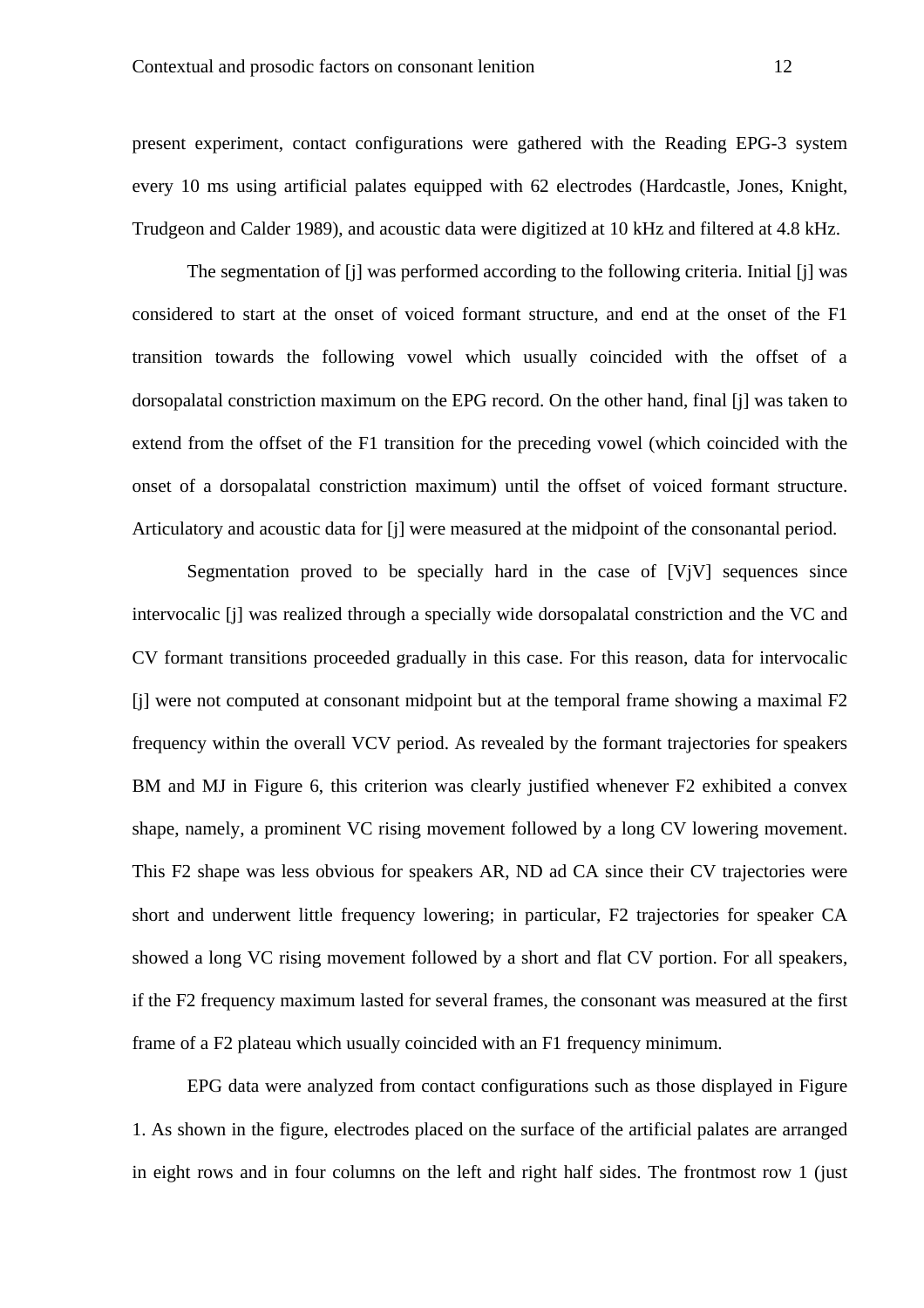behind the upper teeth) is displayed at the top of the graphs and the backmost row 8 (just in front of the soft palate) at the bottom; columns 1 and 4 are the most external and innermost columns of electrodes, respectively. The artificial palate surface has been subdivided into four articulatory zones for data interpretation, i.e., front alveolar (rows 1, 2), postalveolar (rows 3, 4), prepalatal (rows 5, 6), mediopalatal (7) and postpalatal (8). Electrodes appear in black, grey or white depending on frequency of activation across repetitions, i.e., 80-100% (black), 40-80% (grey) and less than 40% (white).

 Several articulatory parameters were measured, i.e., Qp (quotient of overall electrode activation at the palatal zone), CA (contact anteriority over the entire palate) and CCp (contact centrality at the palatal zone). Computation of the Qp and CCp values was restricted to the palatal zone, i.e., to the four back rows 5 through 8, since central contact for [j] did not extend into the alveolar region; on the other hand, contact anteriority (CA) was measured over all eight rows since maximal anteriority for [j] occurred invariably at the sides of the front four rows. The index Qp was obtained averaging all contacted electrodes at the palatal zone by the total amount of 32 electrodes at that zone and rescaling the resulting values so that a range between 0 to 1 was obtained. The indices CA and CCp were applied using the following formula (Fontdevila, Pallarès and Recasens 1994):

$$
CA = [log [[1(R8/8) + 9(R7/8) + 81(R6/8) + 729(R5/8) + 6561(R4/8) + 59049(R3/8)] +
$$
  
\n531441(R<sub>2</sub>/8) + 3587227(R<sub>1</sub>/6) + 1]]/ [log(4185098 + 1)].  
\nCCp= [log [[1(C<sub>1</sub>/8) + 9(C<sub>2</sub>/8) + 81(C<sub>3</sub>/8) + 729(C<sub>4</sub>/8)]] / [log(820 + 1)].

In the ratios within parentheses, the number of contacted electrodes on a given row (i.e., R8, R7, etc. for CA) and on a given column (i.e., C1, C2, etc. for CCp) is divided by the total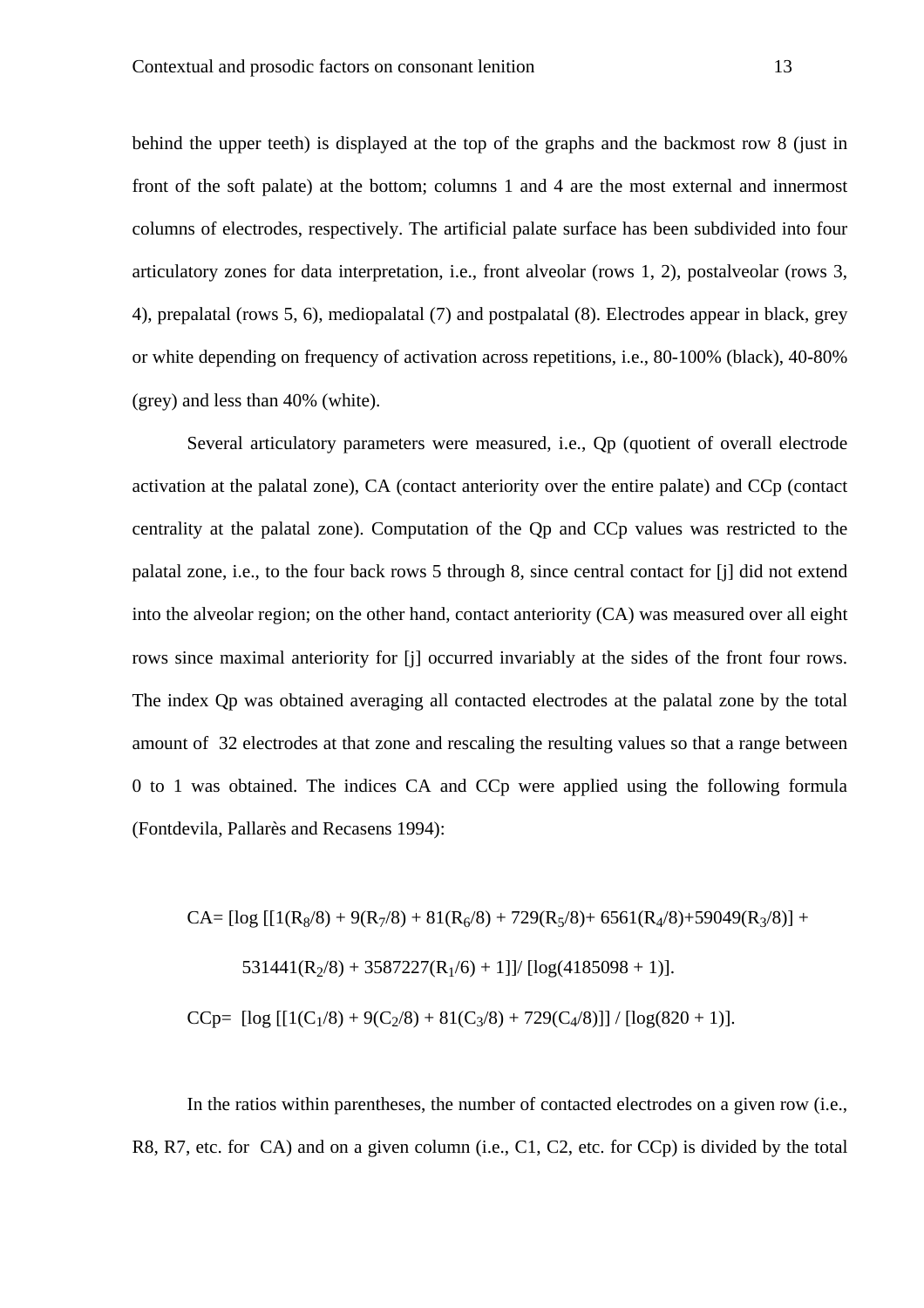number of electrodes on that row or column. In the CCp index formula, the denominator is always 8 since this is the number of electrodes located on all symmetrical columns at both sides of the palate. Each ratio is multiplied by a coefficient number. These coefficients are chosen so that the activation of all electrodes at a specific row or column yields a lower index value than the activation of a single electrode at more anterior rows (CA) or at more central columns (CCp).

F1, F2 and F3 frequencies were measured manually on spectrographic displays using the same temporal resolution as the EPG data with the Kay CSL (Computerized Speech Lab) acoustic analysis system. The third formant could not be measured successfully for initial and final [j] in the case of speakers BM, ND and CA due to the its low intensity level. Formant frequency trajectories for the entire [VjV] sequences were traced using LPC (linear prediction coding).

Specific articulatory-acoustic relationships are expected to hold for [j] (Fant 1960, Bladon 1979, Stevens 1998): F2 should be positively related to tongue dorsum raising and fronting and to dorsopalatal contact size (and thus, positively related to Qp and CCp), and inversely related to the length of the cavity behind the primary constriction and to back constriction narrowing; F1 ought to be positively related to degree of oral opening, to the crosssectional area of the lateral constriction and to tongue dorsum lowering (and thus, inversely related to Qp and CCp);F3 should be front-cavity dependent (and thus, positively related to CA). Moreover, formant values for [j] are also expected to decrease with an increase in lip rounding in the context of rounded vs. unrounded vowels. A reason for analyzing F3 data was because both second and third formants, which happen to lie close to each other for [j], have been shown to contribute to the perceptual identification of the palatal glide.

Three ANOVAs with repeated measures ( $p < 0.05$ ) were performed on the Qp, CA, CCp, F1 and F2 data in order to elicit the effect of position and vowel context. Independent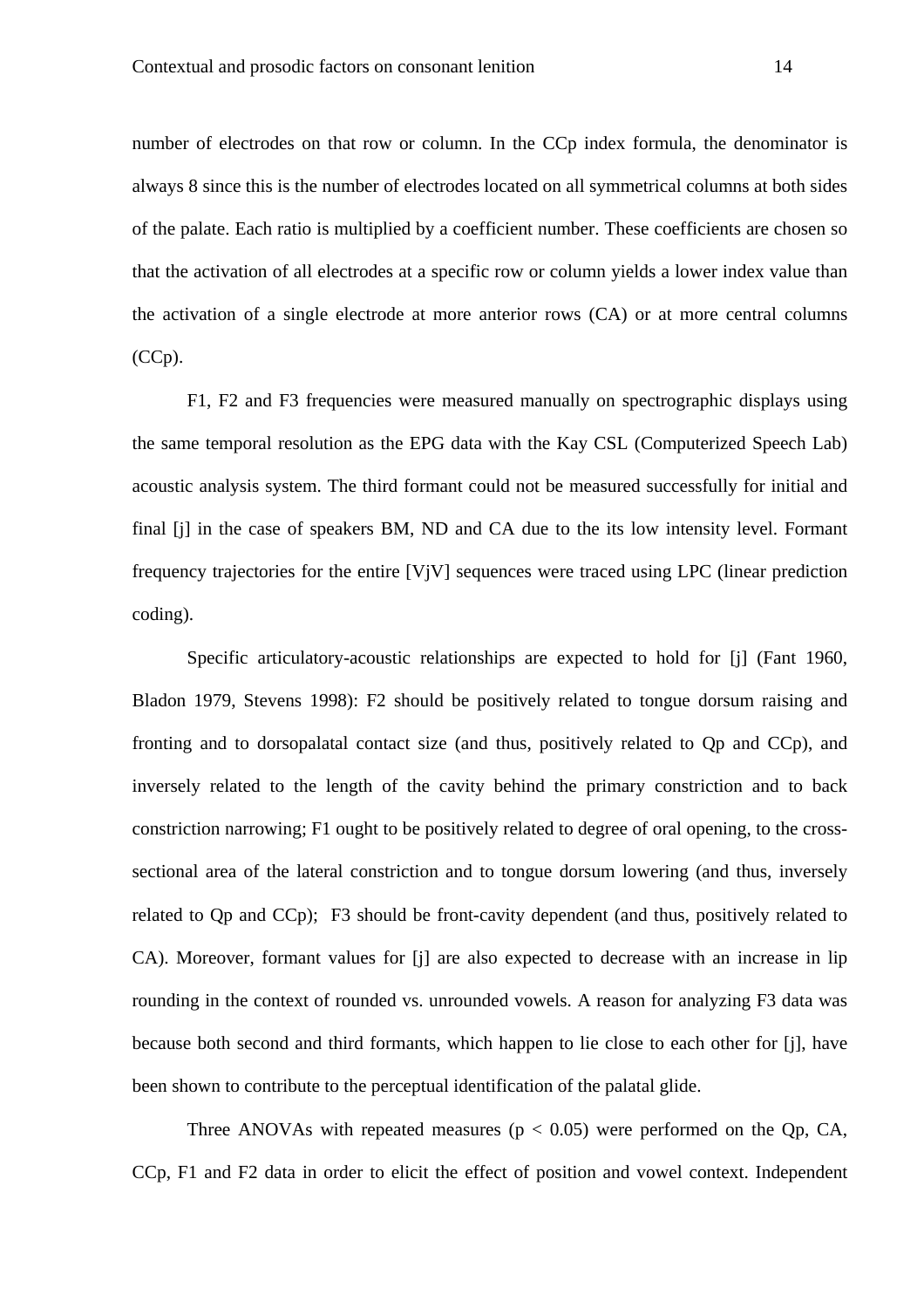variables were 'position' (initial, intervocalic, final) in ANOVA1, 'position' (initial, final) and 'vowel' ([e, a, u]) in ANOVA2, and 'vowel context' ( $\lceil \text{aa}, \text{ba}, \text{ba}, \text{ba}, \text{ba}, \text{ba} \rceil$ ) in ANOVA3. Bonferroni multiple comparisons tests were applied to significant main effects and interactions. Effects as a function of speaker were tested statistically in ANOVA3 because we were specially interested in finding out whether speakers differed regarding [j] lenition degree in intervocalic position.

 The degree of contextual variability for intervocalic [j] was evaluated for articulatory and acoustic parameters associated with tongue dorsum height and fronting (Qp, F1, F2). Contextual variability was expressed by standard deviations over the mean Qp, F1 and F2 values for the six [VjV] sequences for each speaker and across speakers. Token-to-token variability across repetitions of each [VjV] sequence was also calculated. Qp-F1 and Qp-F2 correlations were performed in order to find out the extent to which F1 and F2 variations conformed to variations in dorsopalatal contact. These articulatory-acoustic correlations were run on values for all [VjV] tokens, and on mean values across repetitions of each sequence, across positions and for each position, and across speakers and for each individual speaker. F1- F2 correlations were also carried out in order to determine the extent to which low realizations of [j] were specially centralized.

 In order to ascertain whether speakers intended to produce an independent articulatory gesture for [j] in intervocalic position, F1 and F2 trajectories for all six [VjV] sequences 7-12 in Table I were traced frame-by-frame. Trajectory averages were computed for each sequence lining up LPC trajectories for all individual repetitions at the F2 frequency maximum. Speakers were considered to perform an independent dorsal gesture for [j] if formant trajectories moved towards the prototypical frequency values for this consonant, i.e., 200 Hz (F1), 2000 Hz (F2) and 3000 Hz (F3). Inspection of these [VjV] trajectories also provided information about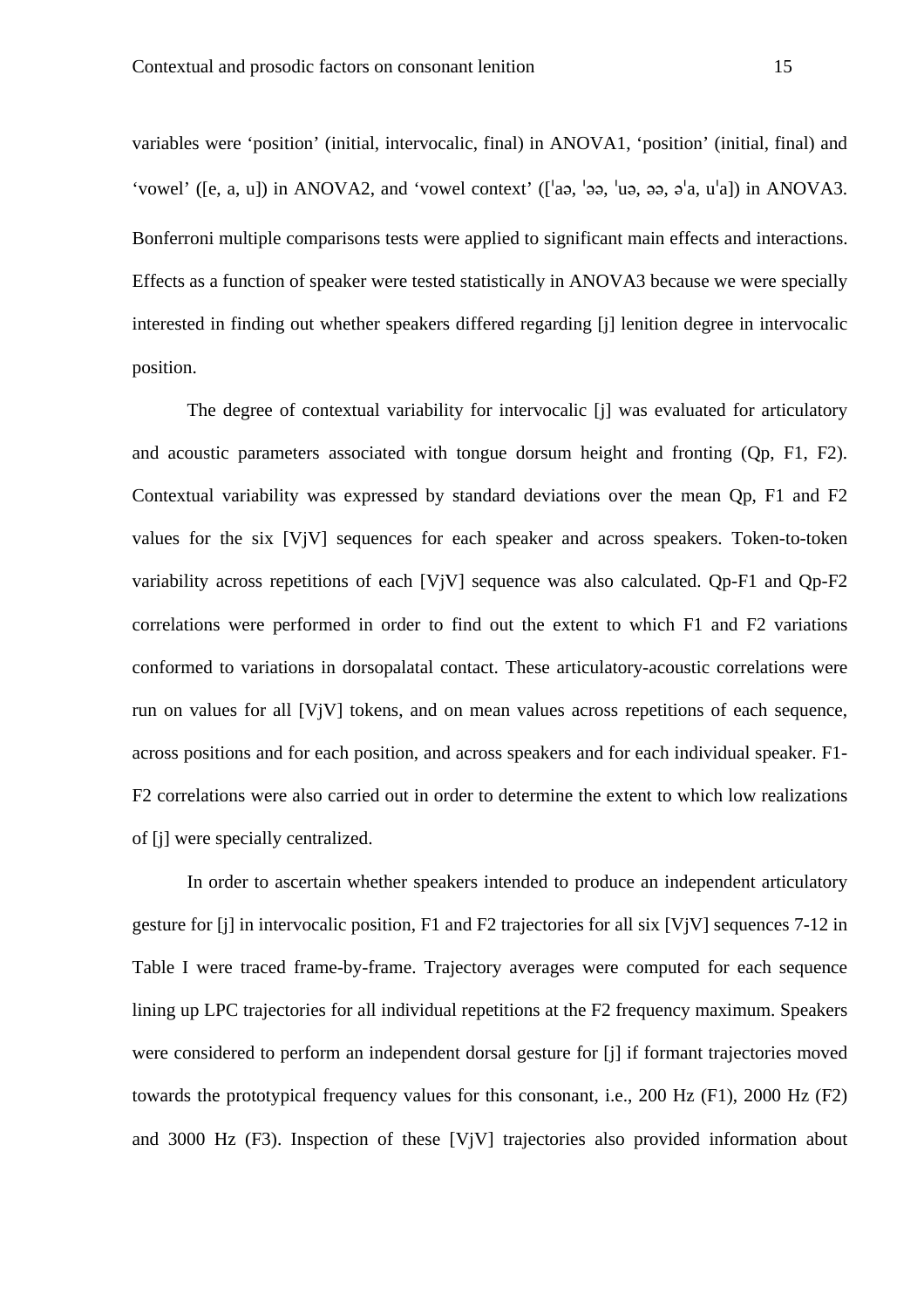whether consonant-dependent carryover coarticulatory effects caused the following vowel (mostly V2=[a] or V2=[a]) to exhibit similar formant frequencies to those for [j].

#### **Results**

#### **1. Position**

 ANOVA1 tests yielded a significant effect of position for all contact indices, i.e., dorsopalatal contact (Op:  $F(2,337)=1697.89$ ,  $p<0.001$ ), overall contact fronting (CA; F(2,337)=1879.12,  $p<0.001$ ) and dorsopalatal contact centrality (CCp; F(2,337)=1497.49, p<0.001). As shown in Figure 2 (top graph), all three contact index values varied significantly in the progression initial  $>$  final  $>$  intervocalic. Moreover, while differences between the two former positions are small, those between intervocalic [j] and initial and final [j] are very large. Thus, for example, mean Qp values reach 0.68 for initial [j], 0.62 for final [j] and 0.25 for intervocalic [j]. Palatographic contact configurations in Figure 1 show indeed a less constricted and more posterior realization of [j] in all intervocalic sequences than in initial and final position, and analogous but much less obvious contact differences between initial [j] and final [j].

 Statistical results for the formant data were in agreement with those for the contact data. F1 decreased significantly in the progression intervocalic  $>$  final  $>$  initial (F(2,338)=671.58, p<0.001) and F2 was higher initially and finally than intervocalically (F(2,338)=1003.36, p<0.001). Formant data in the bottom graph of Figure 2 also indicate the presence of a higher F1 and a lower F2 for intervocalic [j] (519 Hz, 1869 Hz) than for [j] in the other two positions (initial= 294 Hz, 2296 Hz; final= 325 Hz, 2274 Hz). Formant frequency differences between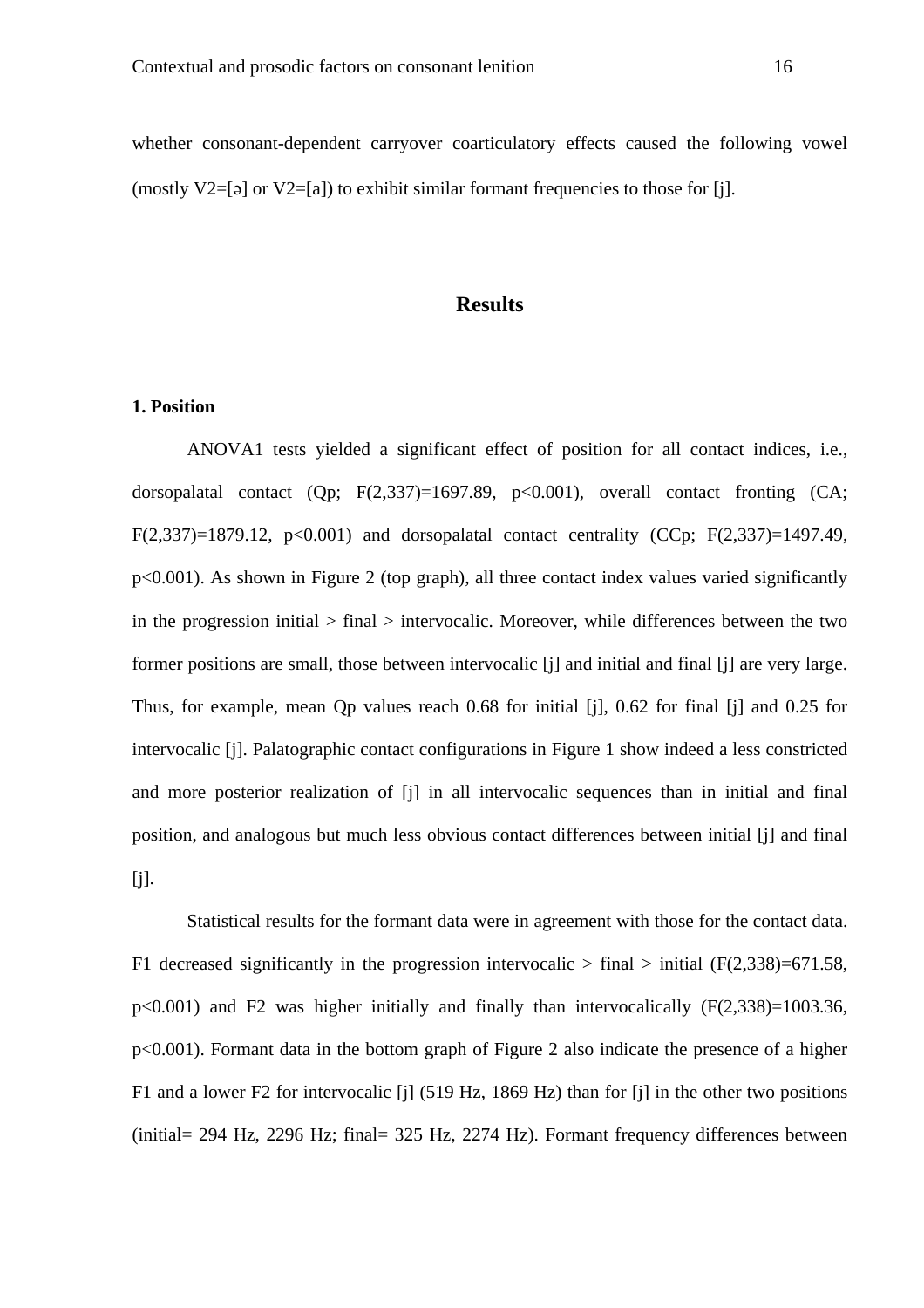the initial and final allophones of the palatal glide are small and significant for F1 but not for F2.

#### **2.Vowel context**

## **2.1 Initial and final positions**

According to results from ANOVA2 tests, all contact indices showed significantly higher values in initial vs. final position, and a significant effect of vowel context ( $Op= F(2,$ 58)=5.14, p<0.01; CA= F(2, 58)=26.60, p<0.001; CCp= F(2, 58)=3.35, p<0.05). Bonferroni multiple comparisons revealed the existence of significantly higher values for [j] in the context of [u] than in the context of [a] (Qp, CCp) and [e, a] (CA) (see mean data across speakers in Table II). There was also a significant position x vowel interaction for Qp and CCp (F(2, 58)=9.43, p<0.001; F(2, 58)=10.74, p<0.001) which was associated with the difference [u]> [e, a] in word initial position but not word finally where dorsopalatal contact turned out to decrease in the progression  $[e] > [a, u]$ . Thus, low [a] causes initial and final [j] to undergo a decrease in dorsopalatal contact while maximal dorsopalatal contact may occur in the context of [u] or [e] depending on the word position taken into consideration.

The acoustic data yielded significantly higher F1 values word finally than word initially and significantly higher F2 values word initially than word finally. There was a significant main effect of vowel context for both formants  $(F1 = F(2, 58)=28.95, p<0.001; F2= F(2,$  $58$ )=14.15, p<0.001) but no significant position x vowel interaction. Vocalic effects occurred for  $[a] > [e, u]$  (F1) and for  $[e] > [a, u]$  (F2) (see mean data across speakers in Table II). To summarize, low [a] causes [j] to have a higher F1 than higher vowels and a lower F2 than front vowels.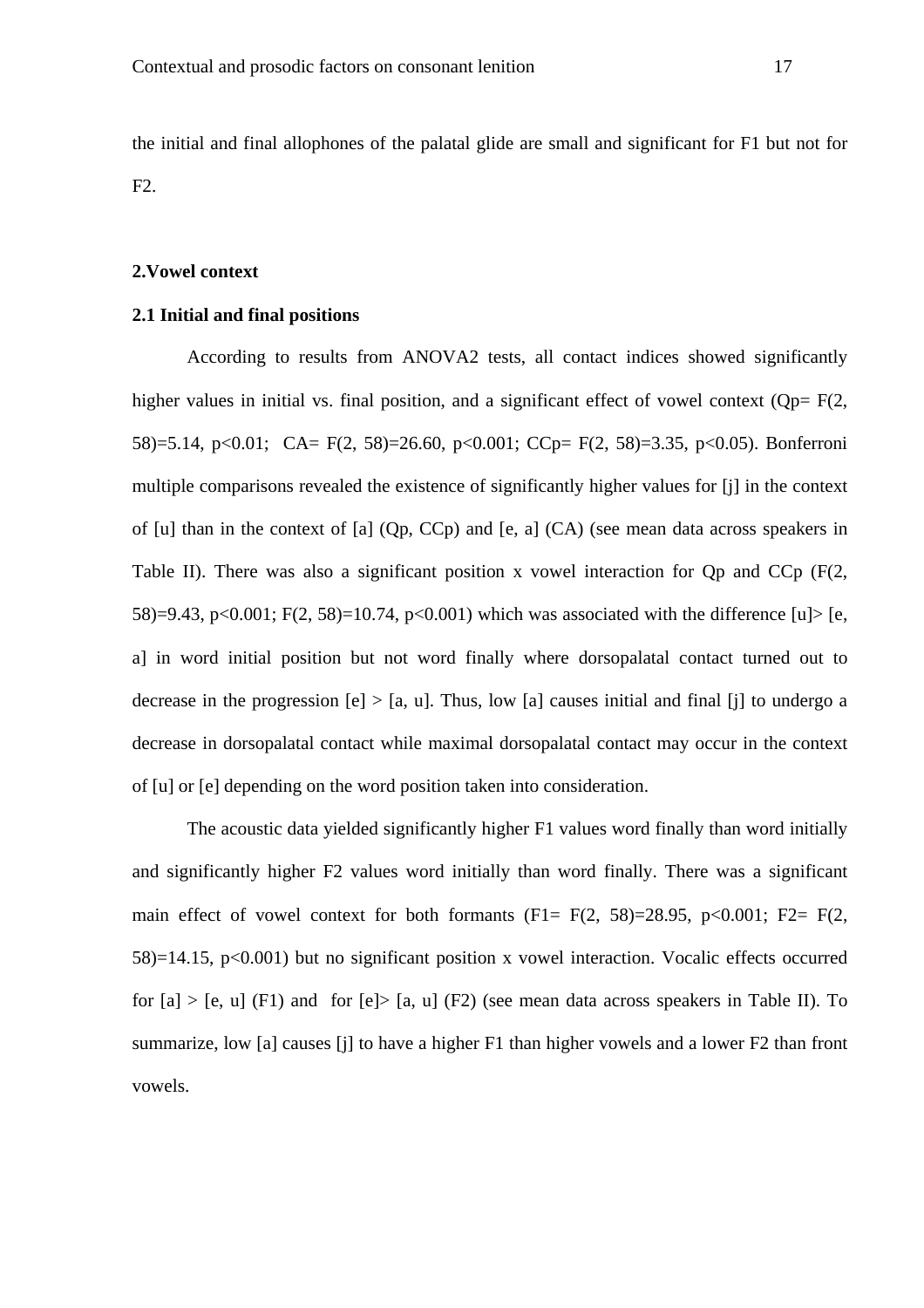#### **2.2 Intervocalic position**

 ANOVA3 tests yielded a highly significant effect of vowel context for all contact indices and acoustic parameters, i.e., Qp  $(F(5,100)=18.56, p<0.001)$ , CA  $(F(5,100)=17.91,$ p<0.001), CCp (F(5,100)=10.02, p<0.001), F1 (F(1,20)=72.07, p<0.001) and F2  $(F(1,20)=18.33, p<0.001)$ . (A correction of the degrees of freedom, i.e., 1, 20 rather than 5,100, was applied to the ANOVAs for the F1 and F2 data since the sphericity condition could not always be assumed). Table III presents Qp, CCp, CA, F1 and F2 significant differences for all vowel context pairs according to Bonferroni multiple comparisons (see also mean values across speakers in Table II). The rightmost column in the table reveals the number of times that a given vocalic sequence shows higher contact index or formant frequency values than all other sequences. Thus, a Op value of 0 for the sequence  $\lceil a\rceil$  means that  $\lceil i \rceil$  is produced with less dorsopalatal contact in this contextual environment than in all other five sequences; on the other hand, a Qp value of 5 for  $\lceil 39 \rceil$  indicates that the palatal glide exhibits more contact at the palatal zone in this sequence than in the remaining sequences. There was also a significant effect of 'speaker' which will be reported and discussed in section 4.

According to the statistical results presented in the table, contextual [a] causes [j] to achieve a maximal F1 frequency; thus, as shown in the rightmost column, F1 values for sequences with [a], i.e.,  $\lceil a\rangle$  a,  $a^{\dagger}a$ ,  $a^{\dagger}a$ ], are consistently higher than those for the other sequences. On the other hand, [j] exhibits the lowest F2 value when occurring next to [u], i.e., a value of 0 for  $\lceil \log \eta \rceil$  and  $\lceil \eta \rceil$  means that F2 for  $\lceil \eta \rceil$  is lower in those two sequences than in all other sequences under analysis. Results for the contact index Qp are only in partial agreement with those for F1. Thus, the F1 rising effect of [a] is not matched by a decrease in dorsopalatal contact size, e.g.,  $[\varphi^{\dagger}a]$  and  $[u^{\dagger}a]$  exhibit a maximal F1 frequency but not less dorsopalatal contact than sequences without [a]. This lack of correspondence between F1 and Qp suggests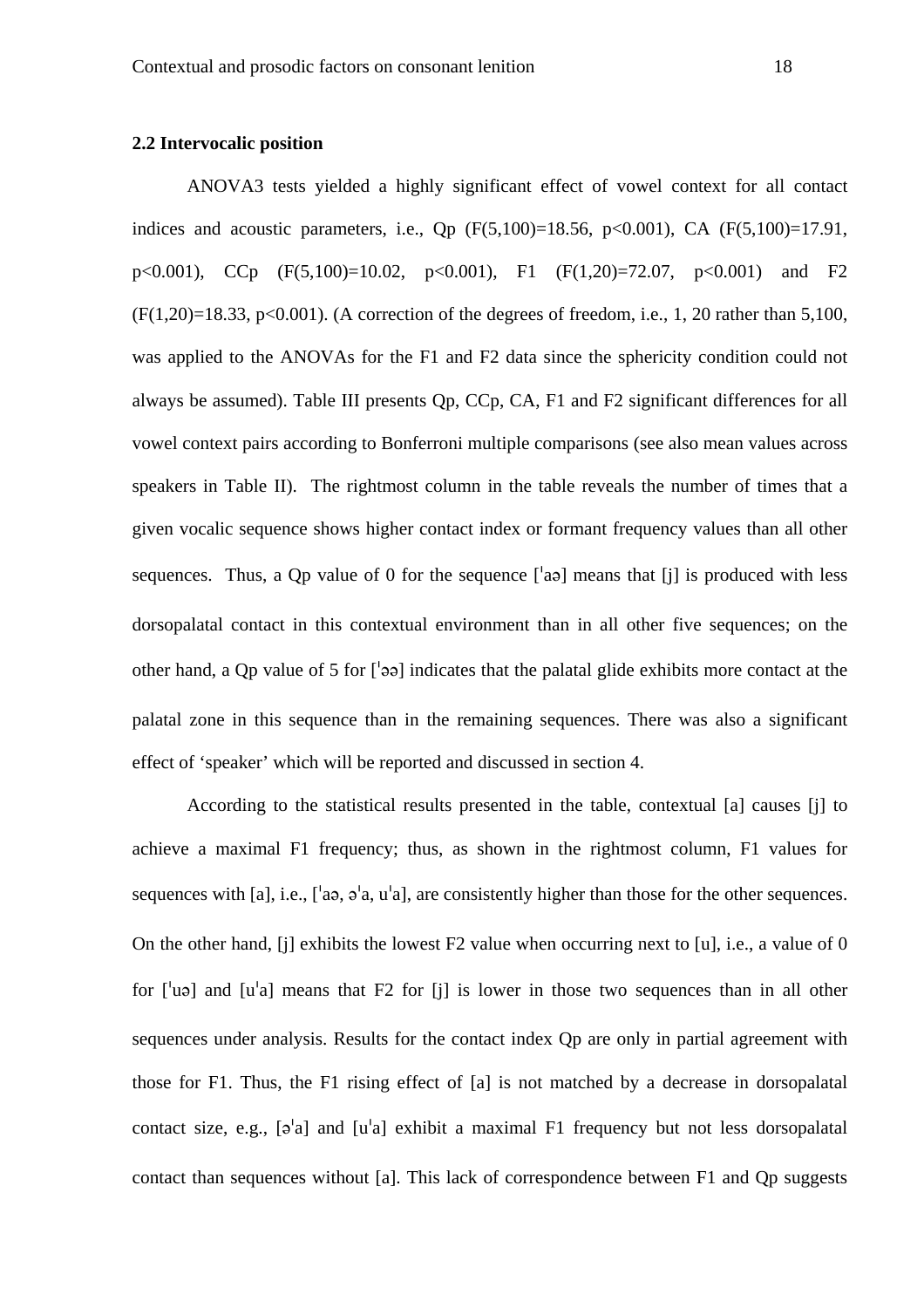that prominent acoustic differences between contextual realizations of intervocalic [j] may be associated with differences in oral opening rather than with differences in tongue dorsum raising. There is a better match between  $F2$  and  $CA$  since sequences with [u], i.e., [ $'$ u $\varphi$ ] and  $[u^{\dagger}a]$ , show the lowest F2 and a minimal contact fronting degree.

 The statistical results reported in Table III also reveal an increase in F1 frequency and a decrease in dorsopalatal contact as a function of stressed [a] when this vowel follows rather than precedes the palatal glide, i.e.,  $[\varphi^{\dagger}a] > [\varphi^{\dagger}a]$  for F1 and  $[\varphi^{\dagger}a] > [\varphi^{\dagger}a]$  for Op and CCp. Moreover, the glide also exhibits a higher F1 when followed by stressed [a] than by unstressed [a], i.e.,  $[u^{\dagger}a] > [u^{\dagger}a]$ . It may be thus concluded that [i] lowering is specially prone to occur before stressed [a].

#### **3. F3**

According to Figure 2 and Table II, F3 exhibits similar position-dependent differences to the other articulatory and acoustic parameters in the context of non-back labial vowels, i.e., higher values for initial [j] (3190 Hz for [je, ja]) than for final [j] (2844 Hz for [aj], 2810 Hz for [ej]). F3 frequencies are specially low in the context of [u] (2663 Hz for [ju], 2720 Hz for [uj]), probably since the front cavity lengthens considerably as the lips round and protrude. Moreover, sequences with intervocalic [j] show a lower F3 (betwen 2430 Hz and 2645 Hz) than sequences with initial and final [j] (above 2650 Hz).

#### **4. A comparison with vowel acoustics and articulation**

## **4.1 Across speakers**

Figure 3 presents mean F1 x F2 values for all sequences under study across speakers and repetitions. Formant values for the [jV, Vj] sequences are indicated by filled circles while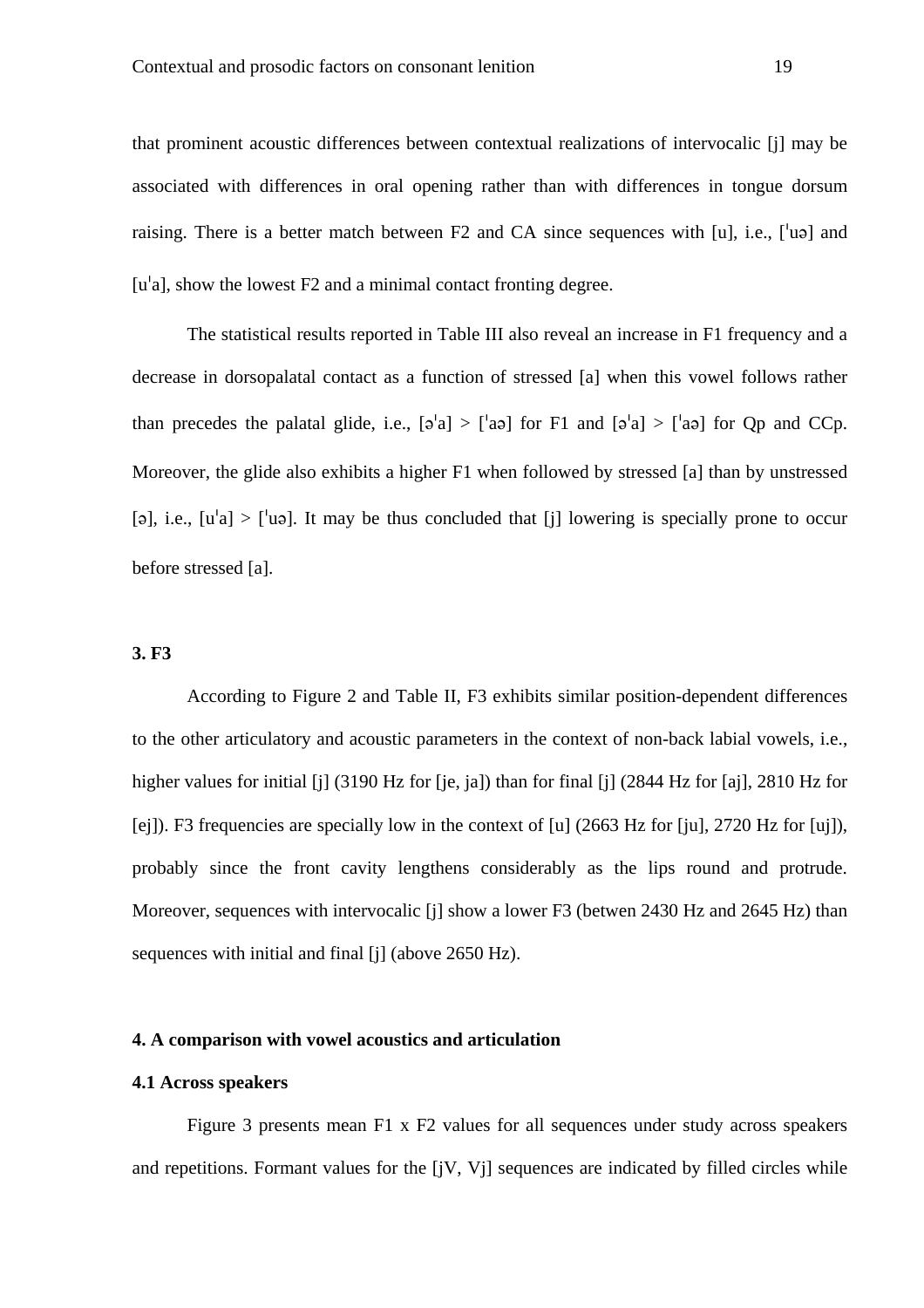those for the [VjV] sequences are identified with crosses and the corresponding phonetic transcription with stress vowels underlined. F1 x F2 values for the Majorcan vowels [i, e,  $\varepsilon$ , a, , o, u] averaged across several consonantal contexts and the same Majorcan Catalan speakers (Recasens and Espinosa, submitted (b)) are also plotted for comparison with the formant values of the palatal glide.

According to the figure, the initial and final allophones of [j] occupy roughly the same acoustic position as [i] and exhibit even more extreme formant frequency values i.e., a lower F1 and a higher F2, than those for the high front vowel. Regarding intervocalic [j], F1 for the consonant in vowel sequences without contextual [a] (i.e.,  $\lceil \text{u}_9, \text{u}_9 \rceil$ ) lies close to F1 for the vowel [e], and F1 for [j] in the context of [a] (i.e.,  $[a, a', a']$ ) approaches F1 for [g]. Moreover, intervocalic [j] appears to be most centralized in the context of [u] independently of whether F1 is lower ( $\lceil \cdot \text{u}_0 \rceil$ ) or higher ( $\lceil \text{u}_0 \rceil$ ).

The degree of dorsopalatal contact for intervocalic [i] is related to that for vowels in a similar fashion to F1 and F2. Thus, according to Table II, Op values across speakers occur between 0.66 and 0.70 for initial [j] and between 0.60 and 0.64 for final [j], while Qp values for intervocalic [j] range between 0.2 and 0.3 (0.31 [], 0.26 [u, ua, ], 0.25 [a], 0.19 [a]). On the other hand, Qp for Majorcan front and low vowels according to the same speakers amounts to  $0.57$  ([i]),  $0.34$  ([e]),  $0.18$  ([e]) and  $0.08$  ([a]) (Recasens and Espinosa, submitted (b)). A comparison between the two sets of values allow concluding that initial and final [j] are articulated with more dorsopalatal contact than [i], while the degree of palatal contact for intervocalic  $[i]$  is intermediate between that for  $[e]$  and that for  $[e]$ .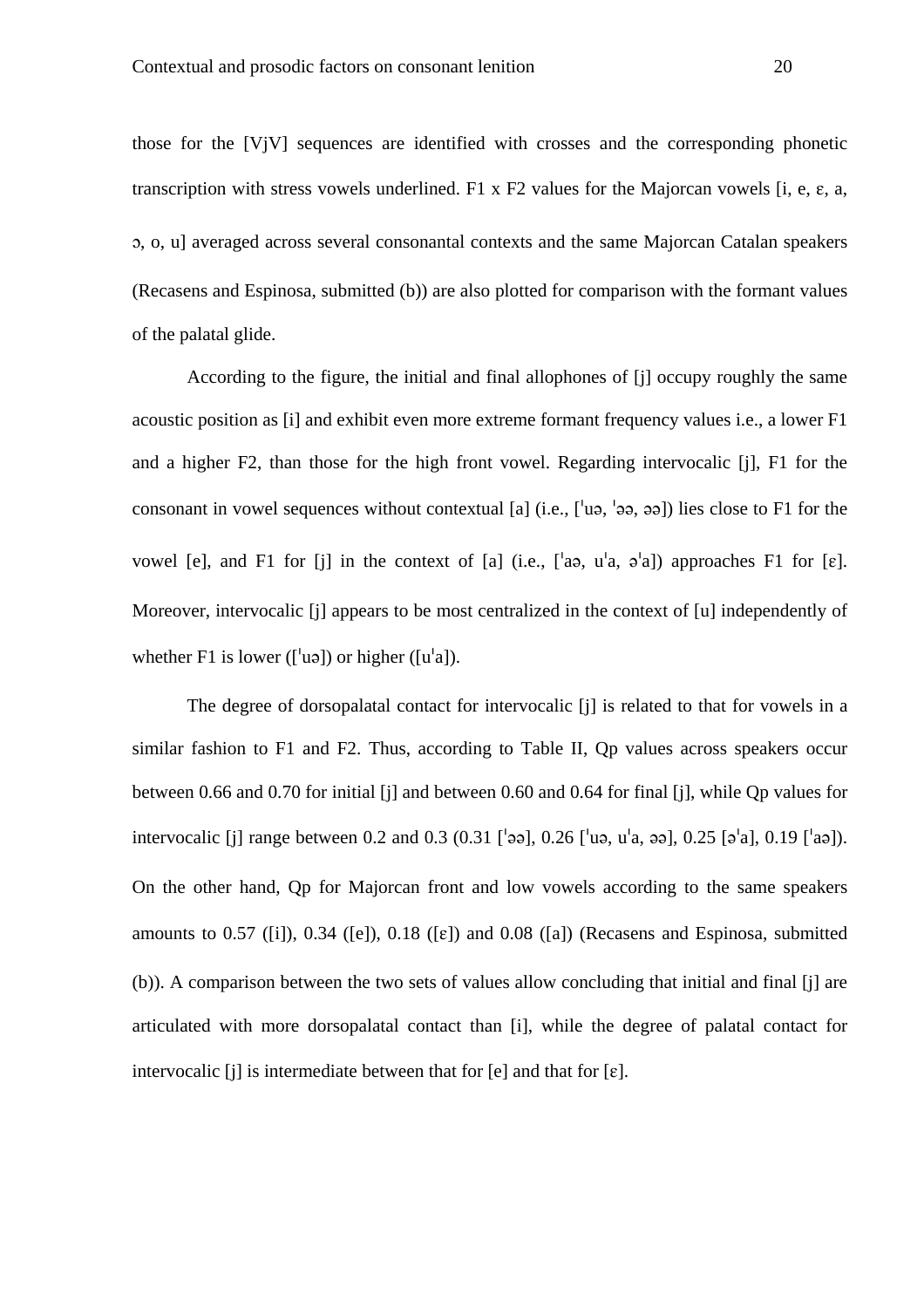#### **4.2 Individual speakers**

 A more detailed insight of the phonetic relationship between intervocalic [j] and vowels in Majorcan Catalan may be gained through an analysis of the linguopalatal contact and formant frequency values for the individual speakers. Figure 4 shows data for Qp (upper graph) and F1 (lower graph) for [j] in the six intervocalic sequences  $\int_a^b$  a,  $\int_a^b$  a,  $\partial_a$ ,  $\partial_a$ ,  $\partial_a$ ,  $\partial_a$ according to speakers AR, BM, MJ, ND and CA (dotted lines); graphs also report Qp and F1 values for the four vowels  $[i, e, \varepsilon, a]$  for the same speakers (thick continuous lines). According to the F1 data in the bottom graph, intervocalic [i] is implemented through different speakerdependent vocalic qualities: close to [e] (speaker AR); between [i] and [e] (speaker BM); between [e] and [ $\varepsilon$ ] (speakers MJ, ND); between [e] and [ $\varepsilon$ ] and even between [ $\varepsilon$ ] and [a] (speaker CA). Qp values for intervocalic [j] in the upper graph of the figure lie between those for  $[e]$  and  $[\varepsilon]$  for the most part.

 An interesting aspect about the data plotted in the bottom graph of Figure 4 is that all speakers show highly similar contextual differences in F1 frequency, i.e., F1 for [j] often reaches its maximum for  $\lceil 2 \rangle$  and its minimum for  $\lceil 2 \rangle$  and  $\lceil 1 \rangle$  while values for the remaining sequences  $[u^\dagger a]$ ,  $[u^\dagger a]$  and  $[\vartheta a]$  fall somewhere in between. Therefore, we are not facing a random F1 distribution but relatively well defined (higher or lower) phonetic realizations of [j] varying as a function of factors such as vowel context and stress. According to the Qp data for speaker ND (see top graph), the sequence eia in the word roveiat exhibits maximal dorsopalatal contact presumably in line with the fact that it was uttered as  $[e^i]$  rather than as  $\lceil 9'ia \rceil$ .

 Speaker-dependent differences in the acoustic relationship between [j] and the seven vowels of Majorcan Catalan may be investigated through inspection of the F1 x F2 plots in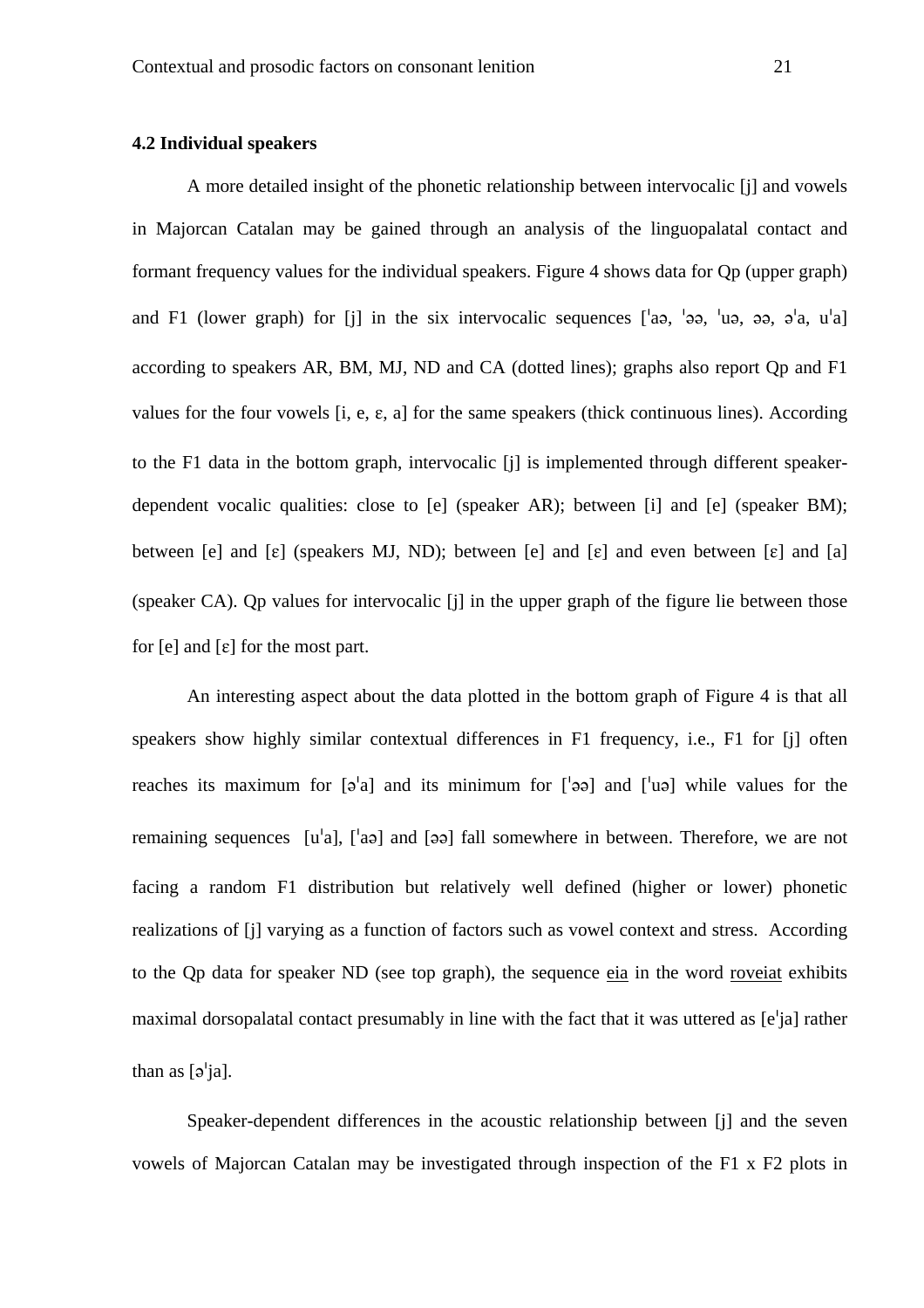Figure 5. These graphic displays show speaker-dependent values for [VjV] sequences (crosses), [jV, V<sub>j</sub>] sequences (filled circles) and the vowels [i, e,  $\varepsilon$ , a,  $\sigma$ ,  $\sigma$ ,  $\sigma$ ] (occurring at the same location as in the F1 x F2 plot of Figure 3). According to the formant values for speaker BM, [i] occupies a position between [i] and [e] except when flanked by  $[u^\dagger a]$  and  $[\vartheta^\dagger a]$  where it exhibits an  $\lceil \varepsilon \rceil$ -like realization; maximum centralization affects the sequence with the lowest F1  $(i.e., [^{\dagger}u\varphi]$ ). Speaker AR shows a glide realization close to that for the vowel [e]; moreover, sequences with [a] are lower than those without [a], and F1 x F2 values for sequences with [u] may be quite centralized. Values for speakers MJ and ND encompass those for  $[e]$  and  $[e]$  such that the presence of contextual [a] causes [j] to be  $[\varepsilon]$ -like and its absence accounts for an  $[\varepsilon]$ like realization of the palatal glide. Finally, the [j] realizations for speaker CA are generally lower than those for the other four speakers, and exhibit formant frequencies between those for [e] and  $[\varepsilon]$  and even between those for  $[\varepsilon]$  and  $[\varepsilon]$  when the vocalic sequence includes a low vowel; moreover, phonetic realizations with a low F1 ( $\lceil \text{u}_9, \text{u}_9 \rceil$ ) are most centralized.

 In the light of these speaker-dependent differences, it may be hypothesized that a sound change is under way in present-day Majorcan Catalan. The finding that speaker CA exhibits lower realizations of intervocalic [j] than the remaining Majorcan speakers is consistent with the possibility that he is linguistically more conservative than them. Additional data reveal that this speaker preserves several recessive phonetic characteristics of Majorcan Catalan speech (see Introduction). Thus, he keeps the underlying voicing distinction in word final stop clusters with a liquid, e.g., /bl/ vs. /pl/ (assembl "I resemble", acopl "I fit together"), /br/ vs. /pr/ (sembr "I sow", compr "I buy"); spectrographic data reveal indeed that, differently from speakers AR, BM and MJ and to some extent speaker ND, speaker CA shows vocal fold vibration during the stop in voiced stop clusters with /r/ and during the stop and the liquid in voiced stop clusters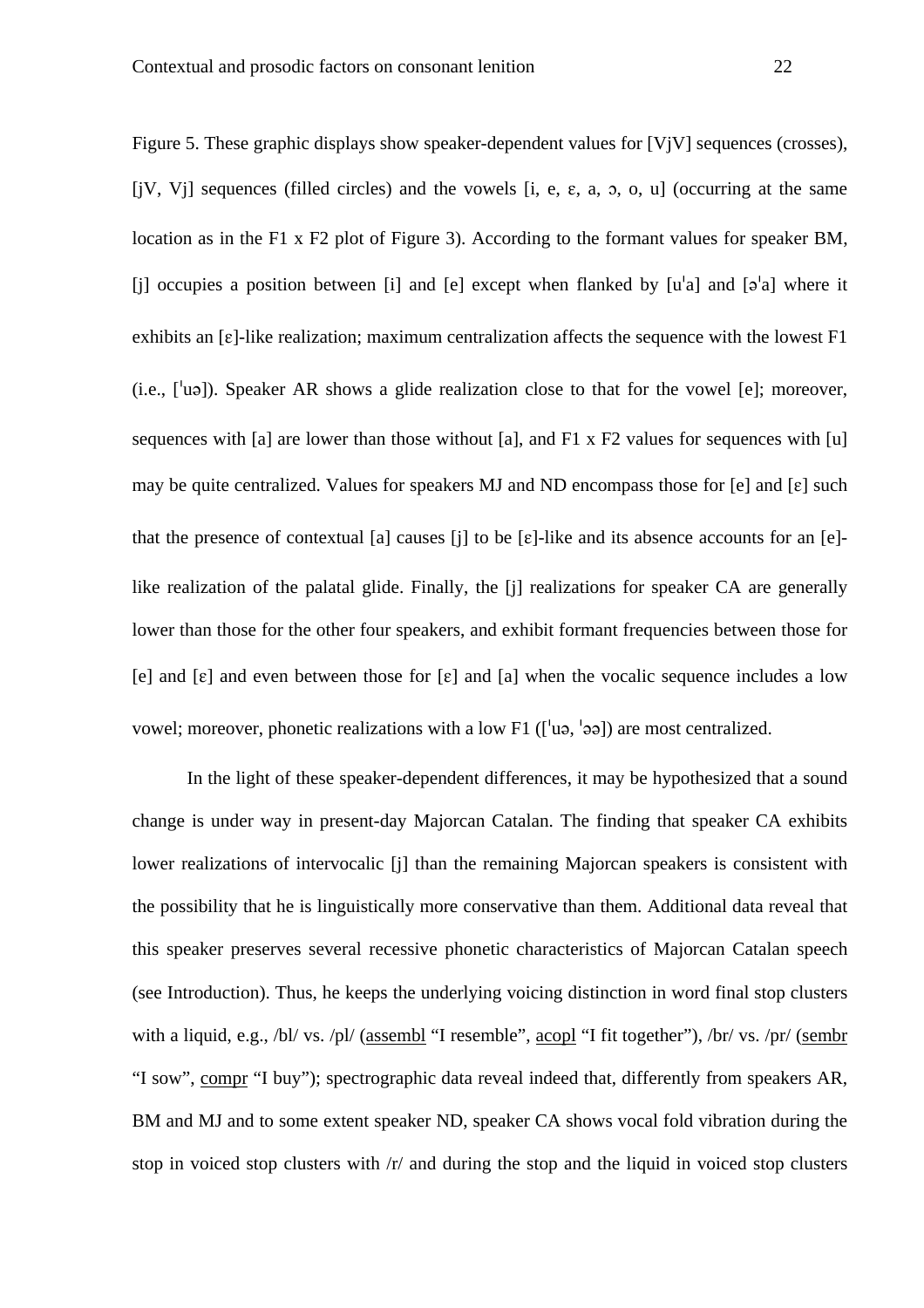with /l/ (Recasens and Espinosa, 2004). Moreover, his palatal stop allophone of /k/ exhibits a full laminodorsal closure all over the alveolar and palatal zones while central closure for the other speakers takes place at the palatal zone or at the postalveolo-prepalatal zone only (Recasens and Espinosa, in press (a)). In comparison to the other four Majorcan Catalan speakers, speaker CA also has more extreme (mid) low vowel productions, namely, a lower realization of  $/0$ , a higher and more anterior realization of  $/a$ , and a lower and more retracted realization of stressed  $\sqrt{2}$  (Recasens and Espinosa, in press (b)).

 In the light of these speaker-dependent characteristics, it may be hypothesized that low realizations of intervocalic [j] such as those exhibited by speaker CA were prevalent at a former historical stage when the palatal approximant was sufficiently low to undergo elision, as in fact happened in Minorcan Catalan and in several geographical areas of Majorcan Catalan (see Introduction). Higher realizations of intervocalic [j] may be viewed as more modern, less stigmatized phonetic variants through which less conservative speakers seek to preserve the segmental integrity of the consonant. Moreover, data reported so far suggest that the change from more to less conservative realizations of intervocalic [j] appears to have started out in vowel sequences lacking contextual [a].

#### **4.3 Variability**

 Standard deviations for intervocalic [j] across sequence means and speakers amount to 3.8 for Qp, 58.6 for F1 and 54.1 for F2. In the light of vowel data for the same Majorcan Catalan speakers (Recasens and Espinosa, in press (b)), the F1 standard deviation value for intervocalic [j] (58.6) is clearly higher than the F1 deviations across consonantal contexts for the three front vowels [i] (28.8), [e] (35.1) and [ $\varepsilon$ ] (24.3). This finding indicates that the intervocalic palatal glide is highly variable and unspecified for a well defined articulatory target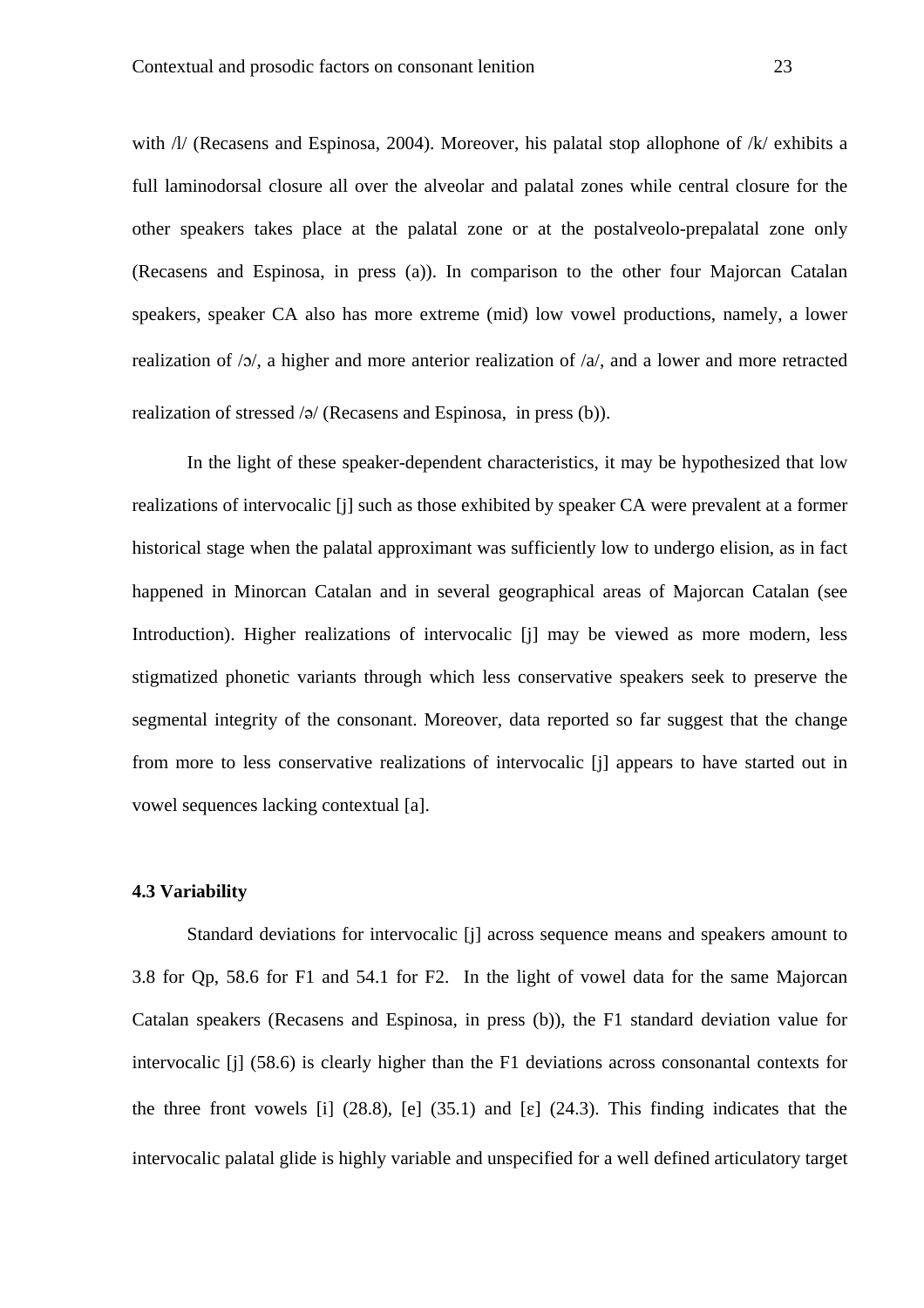along the vowel height dimension. Contextual variability values for intervocalic [j] are similar to those for  $[i, e, e]$  in the case of Qp (about 3.7-3.9), and analogous or lower to those for  $[i, e, e]$  $\varepsilon$ ] in the case of F2 (71.7, 106.9, 57.1).

 Table II provides data on dorsopalatal contact and formant frequency variability across repetitions of each vocalic sequence. Token-to-token variability reflects the degree of precision used by speakers for the achievement of the articulatory target for a given consonant in a specific contextual and positional condition. If we concentrate on F1 variability (and thus on variability associated with tongue dorsum height and oral opening), standard deviation values for the individual speakers in the table reveal a trend for intervocalic [j] to be more variable in sequences with contextual [a] than in those without this contextual vowel. In our study of Catalan vowels, [a] was also been reported to exhibit a higher degree of token-to-token F1 variability than other stressed vowels.

#### **5. Articulatory-acoustic correlations**

Articulatory-acoustic correlations yielded high r values whether performed on data averages for each sequence or on data for all [VjV] tokens. Correlation values for sequence averages were high and negative in the case of the Qp-F1 pair (-0.87) and high and positive for Qp-F2 (0.81), and could exceed 0.9 when carried out on data for the individual speakers (Qp-F1=  $-0.95$ , Qp-F2= 0.94). Qp-F1 and Qp-F2 correlations yielded low r values however when performed on data for each position independently, and higher r values for the intervocalic condition (Qp-F1=  $-0.51$ , Qp-F2= 0.59) than for the initial and final conditions (below 0.3).

 These statistical results indicate that both formants are closely related to dorsopalatal contact size but only so when a considerable range of degrees of tongue dorsum contact is taken into consideration. In other words, high articulatory-acoustic correlation values are associated with the contrast between the linguopalatal contact and formant frequency values for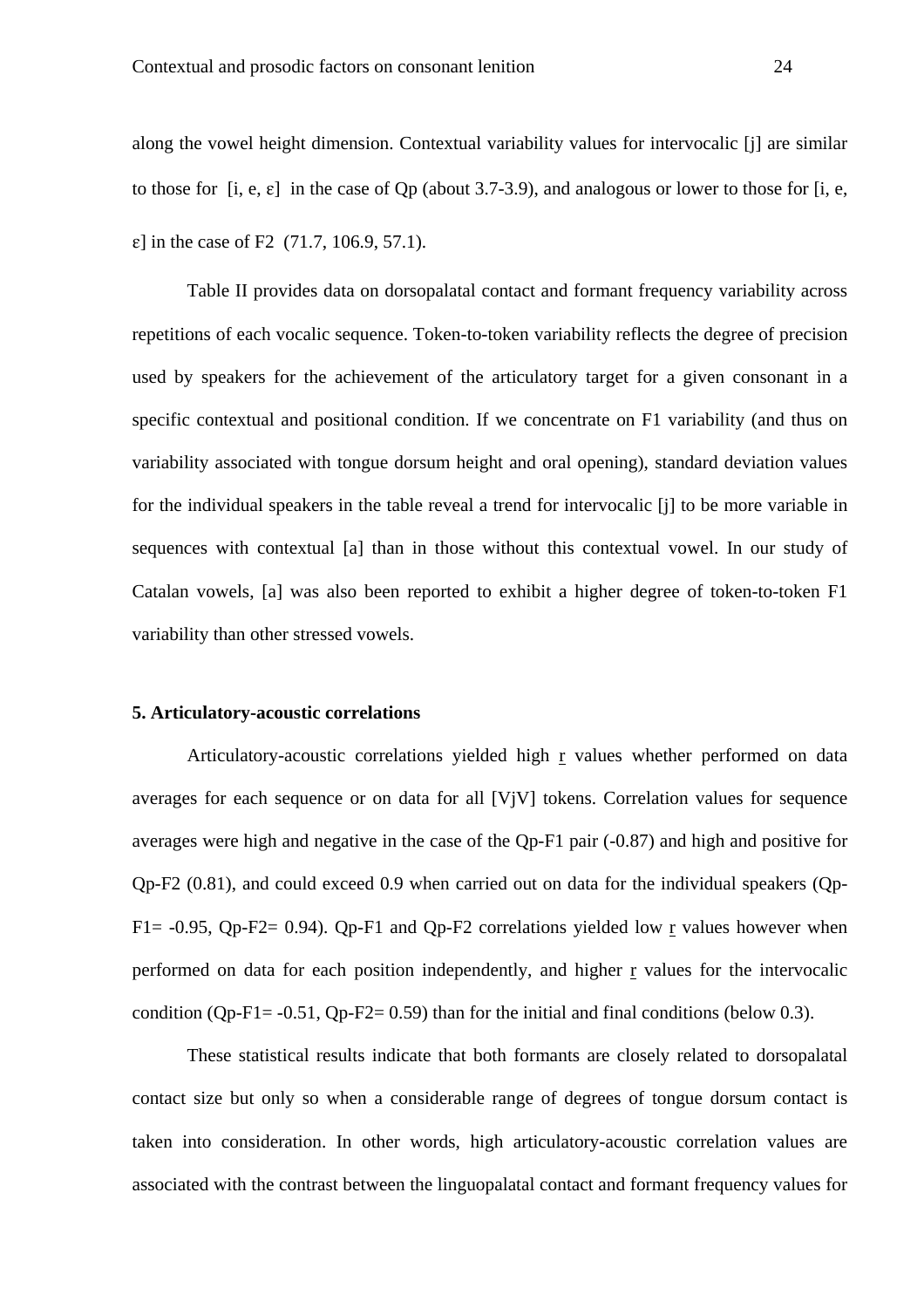initial and final [j], on the one hand, and for intervocalic [j], on the other hand. Therefore, it appears that a substantial decrease in Qp as we proceed from initial and final [j] to intervocalic [j] causes F1 to increase and F2 to decrease considerably.

 This finding is in agreement with rates of F2 variation during the formation of a prototypical [j] realization (Recasens, Fontdevila and Pallarès, 1995). Thus, data for Eastern Catalan show a large increase in F2 and F3 frequency as the dorsopalatal constriction is being narrowed during the initial stage of [j] (i.e., from 1500 Hz to 2000 Hz for F2 and from 2500 Hz to 3000 Hz for F3), and a smaller F2 rise by about 50-130 Hz after the articulatory configuration of [j] has essentially been achieved. Dorsopalatal contact and formant frequency variations during the former phase parallel those occurring as we proceed from intervocalic [j] to initial or final [j] in Majorcan Catalan.

F1-F2 correlations seeking to investigate whether [j] centralization and lowering were related or not yielded similar results to the Qp-F1 and Qp-F2 correlations. Thus, r values for F1-F2 correlation analyses performed on all sequence means turned out to be high and negative, i.e., -0.78 (all speakers) and up to -0.95 (individual speakers). However, F1-F2 correlations carried out on data for each word position independently were generally low, i.e., below -0.4 (all speakers) and -0.52 (individual speakers). In summary, only when data for all sequences are taken into account, an increase in F1 frequency for intervocalic [j] vs. initial and final [j] cooccurs with a decrease in F2.

#### **6. Trajectories**

Figure 6 presents mean F1 and F2 trajectories across repetitions for all six [VjV] sequences according to each Majorcan Catalan speaker. As pointed out in the Introduction, these trajectories provide indirect information about tongue body position and degree of palatal constriction, i.e., the higher F2, the higher the degree of dorsopalatal constriction for the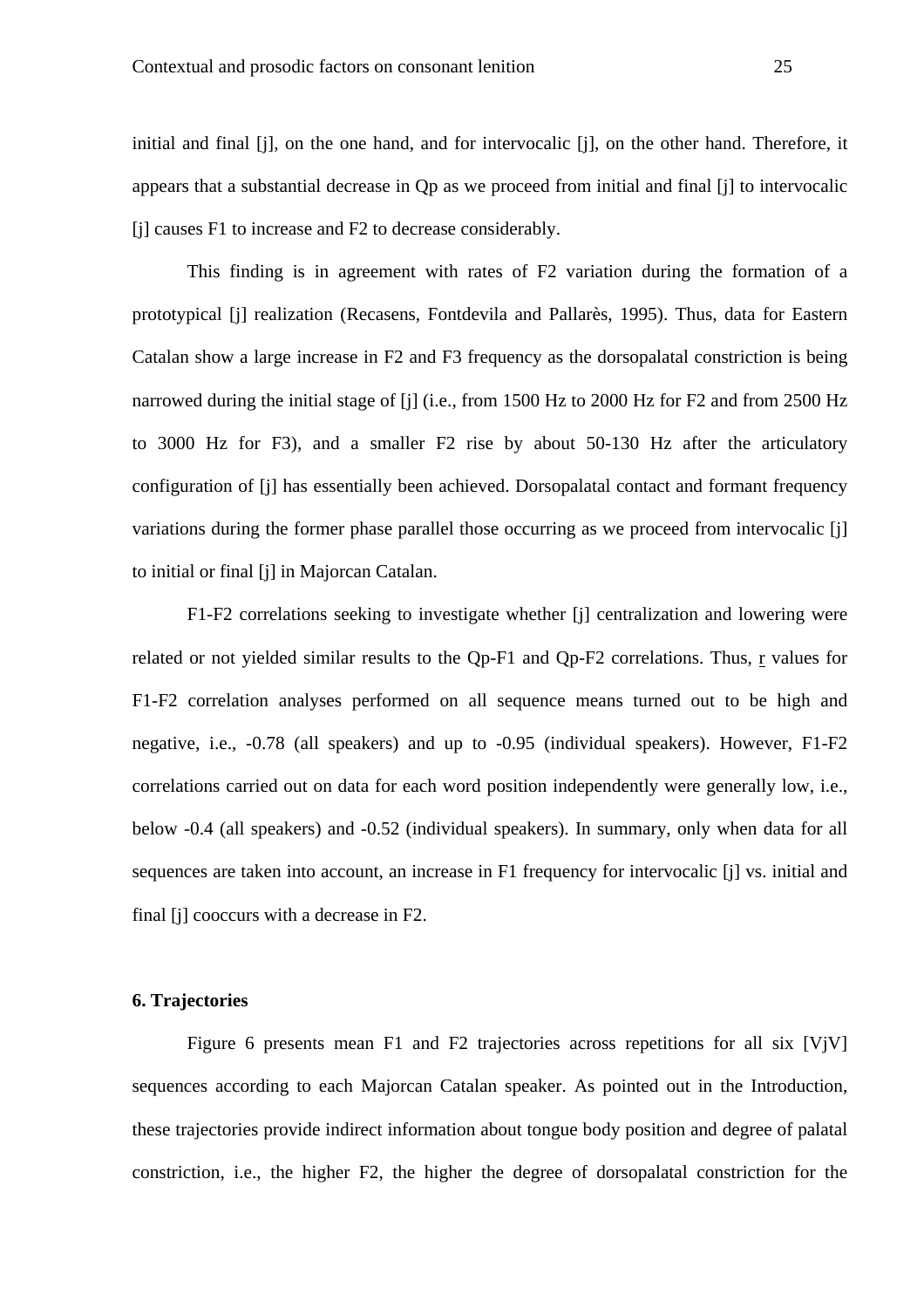consonant. Moreover, the achievement of a high F2 for [j] may mean that the consonant has reached its appropriate articulatory target.

 For four speakers (AR, BM, MJ, ND), the fact that F2 rises from V1 until [j] and may lower from [j] until V2 is in agreement with the hypothesis that the palatal glide is actively controlled. In this case, the VC rising movement is generally larger than the subsequent CV lowering movement since V1 is preceded by a labial consonant exhibiting a low F2 locus about 1000 Hz. On the other hand, there is often a small F2 frequency distance between [j] and following [a] or stressed [a] which may render the palatal glide and the following vowel indistinguishable. The realization [rove<sup>1</sup>at] of the word <u>roveiat</u> for speaker ND is in accordance with little F2 rising from  $V1=[e]$  towards [j] in this case (see thick F1 and F2 traces in the right middle graph).

 Regarding [VjV] sequences for speaker CA (low graph), the palatal approximant exerts prominent and long-lasting carryover effects onto  $V2=$  [ $\sigma$ , a]. Indeed, F2 trajectories for this speaker exhibit relatively slow rising VC transitions, a late achievement of the [j] target, and a short and flat CV portion.

For practically all speakers, the presence of  $V1=[u]$  in the sequences  $[$ uja, u<sup>t</sup>ja] causes the VC rising transition to proceed late and fast, and F2 at [j] midpoint to be lower than expected. This delay in the F2 rising motion may be attributed to the fact that the tongue dorsum must travel a long distance from a retracted position for back labial [u] to a more anterior position for the palatal glide. F2 rising also occurs later and more rapidly for  $\lceil 9 \rceil$ ja] and  $[\phi]$  than for  $[\phi]$  and  $[\phi]$  in the case of speakers BM and MJ and, to some extent, of speaker CA. Timing differences between  $\lceil 2 \rceil$  and  $\lceil 4 \rceil$  suggest that anticipatory tongue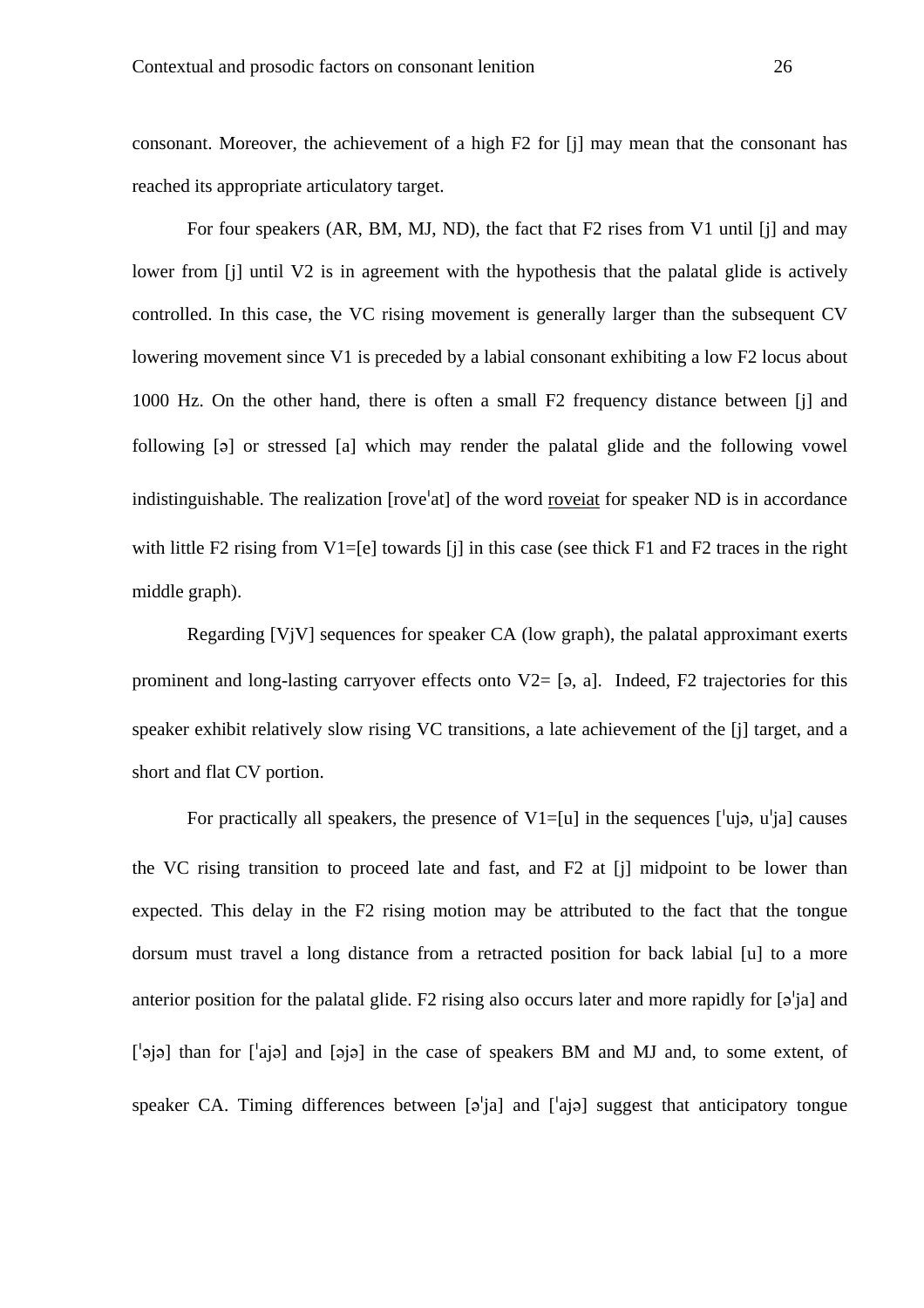dorsum lowering and backing effects associated with stressed V2=[a] contribute to a delay of the F2 rising movement during the VC portion of the  $[V_i]$  sequence.

 It may be concluded that, while Majorcan Catalan speakers intend to produce an independent [j] gesture in [VjV] sequences, listeners may fail to distinguish the glide from the following vowel due to the acoustic affinity between the two consecutive phonetic segments. Acoustic similarity could be attributed to intrinsic low F2 and high F1 frequency values for lenited realizations of [j], but also to salient carryover coarticulatory effects exerted by the palatal glide on following [ə] or palatalized [a] and to prominent anticipatory effects exerted by stressed [a] on the preceding phonetic material.

## **Discussion**

 Analogously to other Catalan dialects, Majorcan Catalan [j] was found to exhibit a higher realization than [i] when occurring in word initial vs. word final position. This difference is consistent with a robust trend for initial consonants to strengthen through an increase in constriction degree and perhaps for their final cognates to weaken (Recasens, 2004).

 [VjV] formant trajectories suggest that Majorcan Catalan speakers implement intervocalic [j] through an actively controlled articulatory configuration. Data show that this consonant is not realized invariably as [e] but as a mid vowel varying in tongue dorsum height and, probably more so, in oral opening degree, depending on vowel context and speaker. Moreover, there is no systematic relationship between [j] height and centralization. Conservative speakers (e.g., speaker CA) appear to exhibit specially low variants of the intervocalic palatal glide which may have been frequent at the time that the consonant underwent elision in Minorcan Catalan and several Majorcan places. This hypothesis is in accordance with contextual data showing that those low variants are favored by the presence of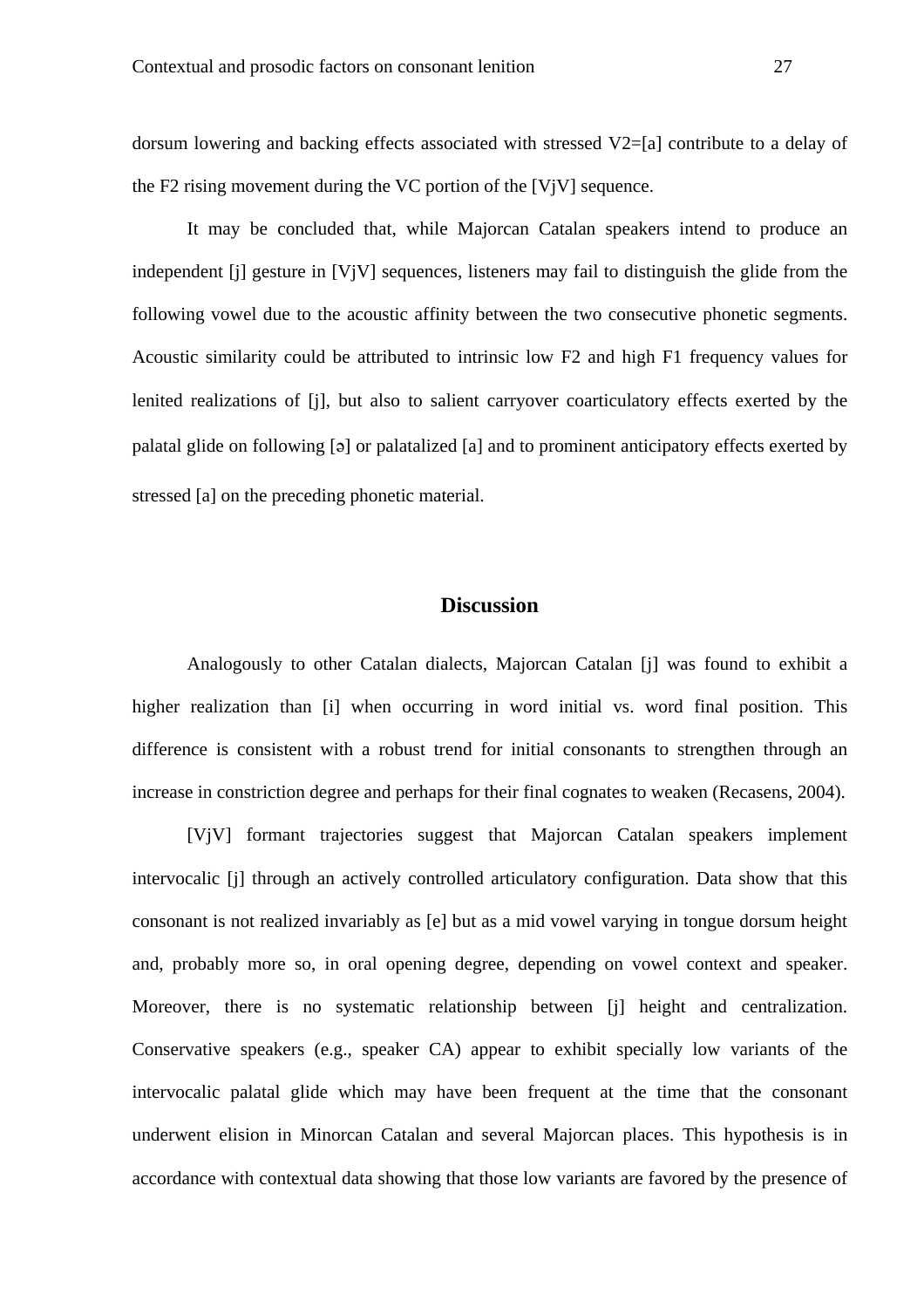adjacent [a], mostly if stressed and occurring after [j]; contextual [u] favors higher and more retracted consonant realizations while [a] does not seem to affect the phonetic characteristics of the consonant substantially.

 Following Labov (1994) and in agreement with other lenition processes, it may be hypothesized that the Majorcan Catalan palatal glide was heavily lenited in favorable (mid) low vowel environments in the past. The fact that  $/\varepsilon$ ,  $\sigma$  are specially low and  $/a$  is specially close and front in this Catalan dialect may have favored this phonetic implementation. The glide must have also been highly variable along the height dimension and prone to be confused with any adjacent vowel. Therefore, elision may have occurred in different contextual conditions and thus, affected higher glide realizations in higher vowel contexts and lower glide variants in lower vowel contexts. The process in question may have been caused by the failure to distinguish [j] from following vowels such as [ə, a] which have been shown to be heavily coarticulated with the palatal glide in [VjV] sequences. In other languages and in Majorcan areas where intervocalic [j] elision does not apply systematically, the glide is not strongly reduced and may drop through gestural overlap in [VjV] sequences with (mid) high front vowels only. Also in American Spanish dialects, intervocalic [j] is prone to be absorbed by a wide variety of contextual vowels if strongly lenited or only by (mid) high front vowels if moderately lenited depending on the geographical area and perhaps the group of speakers involved.

 The present sociolinguistic scenario appears to differ considerably with respect to that in the past. Indeed, most Majorcan Catalan speakers analyzed in the present study appear to lead a sound change through which intervocalic [j] has ceased to exhibit low realizations. These middle-class speakers are probably getting rid of this and other archaic markers of regional status by approaching their speech to the more prestigious Barcelona variety of Catalan.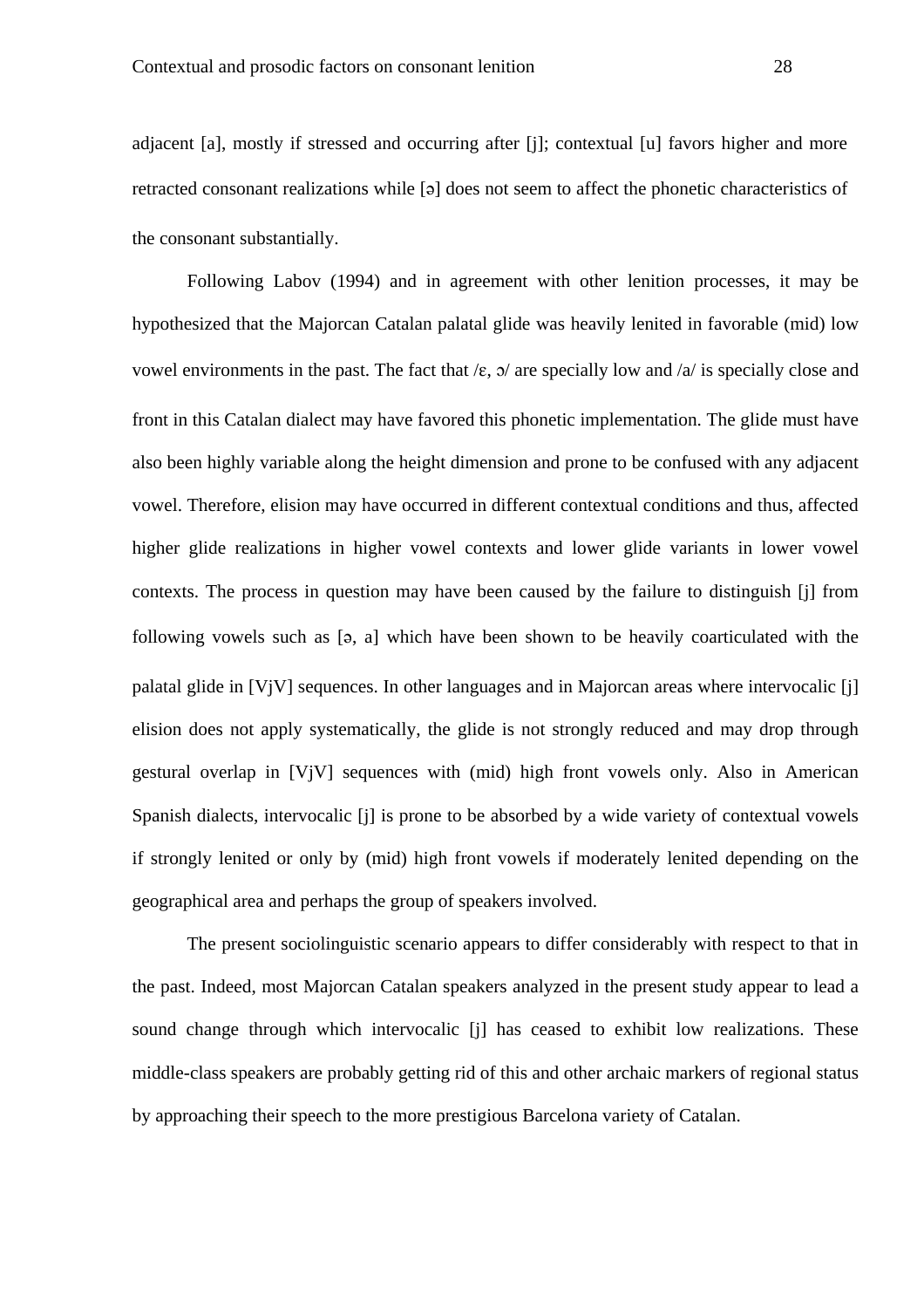This study provides relevant data on the structure of consonant lenition and on those factors contributing to the deletion of lenited consonants in general. Regarding the former issue, intervocalic [j] realizations were found to depend heavily on vowel context such that all speakers turned out to exhibit similar F1 differences among contextual conditions. Moreover, these contextual realizations showed little random variability (except for those occurring next to [a], as expected). It may thus be concluded that, though sensitive to context, lenited consonants may be as stable as their non-lenited cognates. Regarding the second issue, the elision of intervocalic consonants appears to be ruled by the same principle as the elision of intervocalic  $[i]$ , i.e., heavily coarticulated and highly variable realizations of  $[ $\beta$ ,  $\gamma$ ] would be$ prone to be absorbed by spectrally similar back labial vowels but also to drop next to (mid) low vowels if extremely reduced. Listeners may fail to differentiate the consonant from the vowel in these circumstances and start out an elision process which may propagate throughout the lexicon.

 Data reported in this paper suggest that more attention needs to be paid to the articulatory and acoustic characteristics of contextual segments in order to understand the phonetic factors causing consonant lenition and elision to occur. An instrumental evaluation of those phonetics characteristics should be carried out as a complement to phonetic transcription in sociolinguistic studies.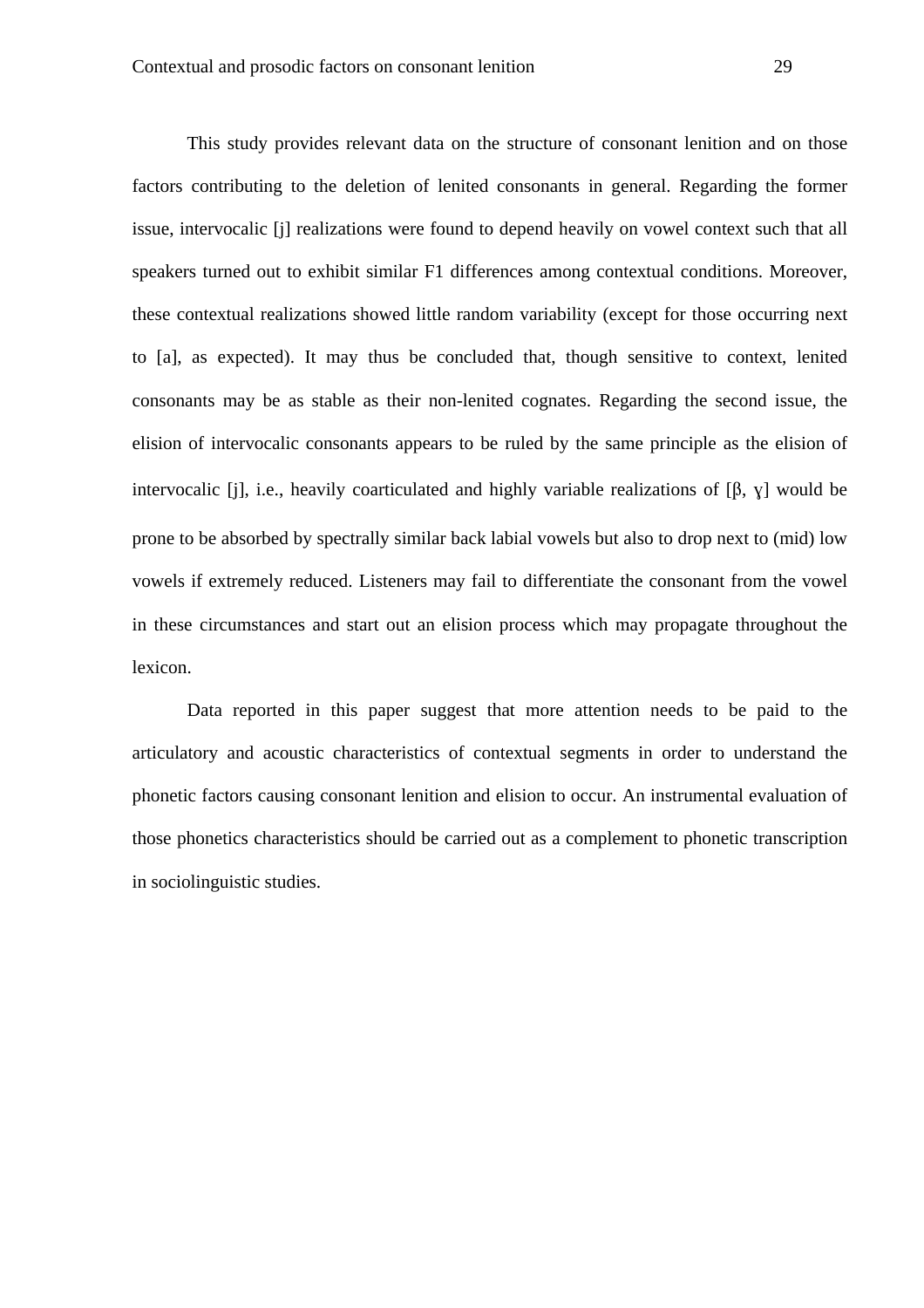## **References**

- Amastae, J. (1995) Variable spirantization: Constraint weighting in three dialects, Hispanic Linguistics, 6-7, 265-284.
- Bibiloni, G. (1983) La llengua dels mallorquins. Anàlisi sociolingüística, PhD Dissertation, University of Barcelona.
- Bladon, R. A. W. (1979) The production of laterals: Some acoustic properties and their physiological interpretation, Current Issues in the Phonetic Sciences, (eds.) Hollien, H. and Hollien, P., Amsterdam, John Benjamins, 501-508.

Blasco, E. (1984) Storia lingüística della Sardegna, Tübingen, Niemeyer.

- Browman, C.P. and Goldstein, L. (1991) Gestural Structures: Distinctiveness, phonological processes, and historical change, Modularity and the Motor Theory of Speech Production, (eds.) Mattingly, I.G. and Studdert-Kennedy, M., Hillsdale, NJ, Lawrence Erlbaum Associates, 313-338.
- Browman, C.P. and Goldstein, L. (1990) Tiers in articulatory phonology, with some implications for casual speech, Papers in Laboratory Phonology I: Between the Grammar and Physics of Speech, (eds.) Kingston, J. and Beckman, M.E., Cambridge, Cambridge University Press, 341-376.
- Bouvier, J.-C. (1976) Les parlers provençaux de la Drôme, Paris, Klincksieck.
- Cedergren, H. (1979) La elisión de la /d/: Un ensayo de comparación dialectal, Boletín de la Academia Puertorriqueña de la Lengua Española, 7(2), 19-29.
- Cole, J., Hualde, J.I. and Iskarous, K. (1998) Effects of prosodic and segmental context on /g/ lenition in Spanish, Proceedings of LP'98, (eds) Fujimura, O., Joseph, B.D. and Palek, B., Prague, The Karolinum Press, 575-589.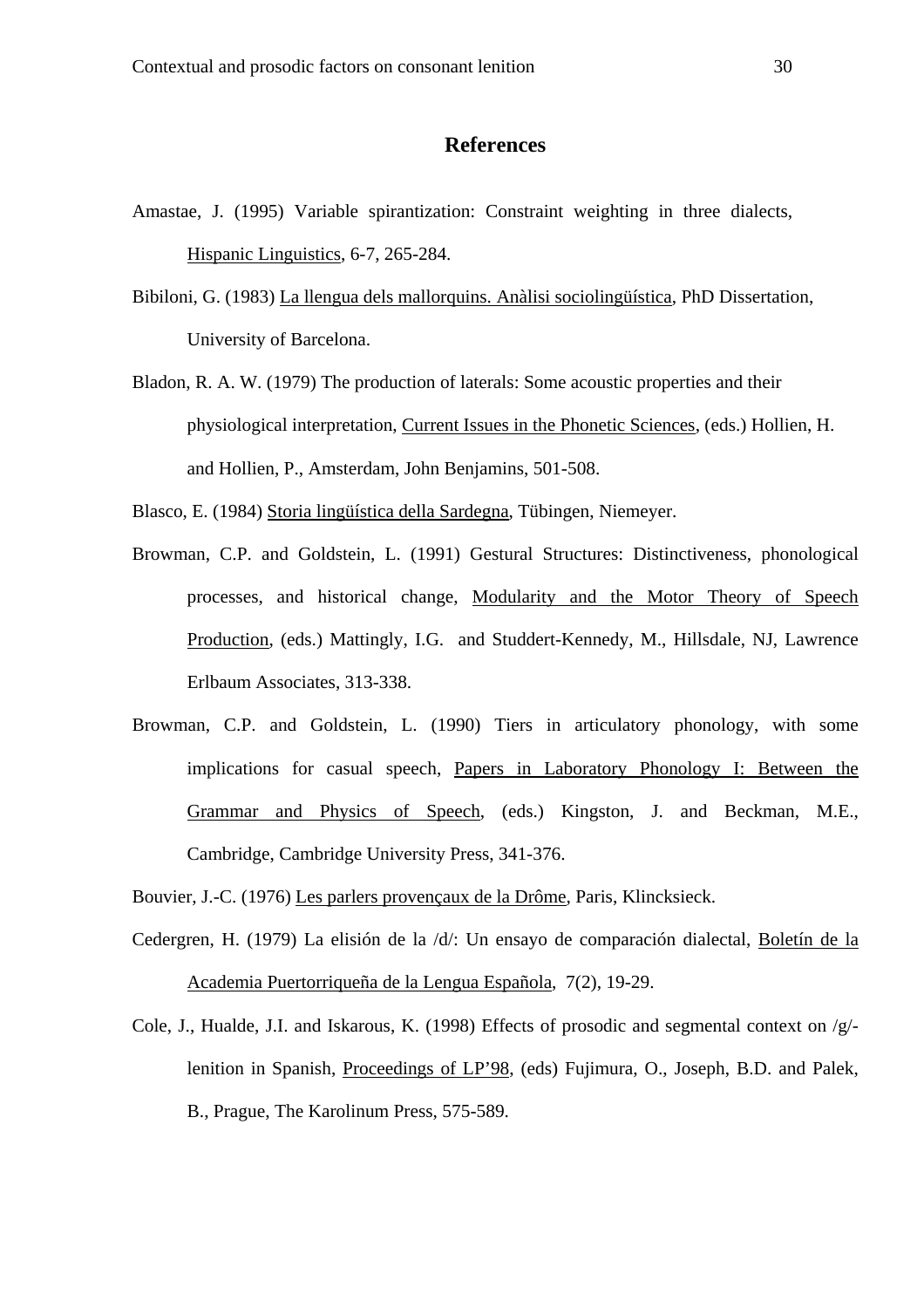- Contini, M. (1987) Étude de geographie phonétique et de phonétique instrumentale du sarde, Turin, Edizioni dell'Orso.
- Espinosa, A. (1930) Estudios sobre el español de Nuevo Méjico, Biblioteca de Dialectología Hispanoamericana, 1, Buenos Aires.

Fant, G. (1960) Acoustic Theory of Speech Production, The Hague, Mouton.

- Fontdevila, J., Pallarès, M.D. and Recasens, D. (1994) The contact index method of EPG data reduction, Journal of Phonetics, 22, 141-154.
- Frau, G. (1984) Friuli, Pisa, Pacini editore.
- Giannelli, L. and Savoia, L. (1978-1980) L'indebolimento consonantico in Toscana, Rivista Italiana di Dialettologia, 2 (23-58), 3-4 (38-101).
- Guarnerio, P.F. (1918) Fonologia Romanza, Milan, Urico Hoepli.
- Haiman, J. and P. Benincà (1992) The Rhaeto-Romance Languages, London, Routledge.
- Hardcastle, W.J., Jones, W., Knight, C., Trudgeon, A. and Calder, G., (1989) New developments in electropalatography: a state-of the-art report, Clinical Linguistics and Phonetics, 3, 1-38.
- Henríquez Ureña, P. (1938) El español de Méjico, los Estados Unidos y la América Central, Biblioteca de Dialectología Hispanoamericana, 4, Buenos Aires.
- Jones, M. (1988) Sardinian, The Romance Languages, (eds.) Harris, M. and Vincent, N., London and Sidney, Croom Helm, 314-350.
- Kirchner, R. (2004) Consonant lenition, Phonetically based Phonology, (eds.) Hayes, B., Kirchner, R. and Steriade, D., Cambridge, Cambridge University Press, 313-345.
- Kohler, K.J. (1989) Segmental reduction in connected speech in German: Phonological facts and phonetic explanations, Speech Production and Speech Modelling, (eds.) Hardcastle, W.J. and Marchal, A., Dordrecht, Boston and London, Kluwer, 69-92.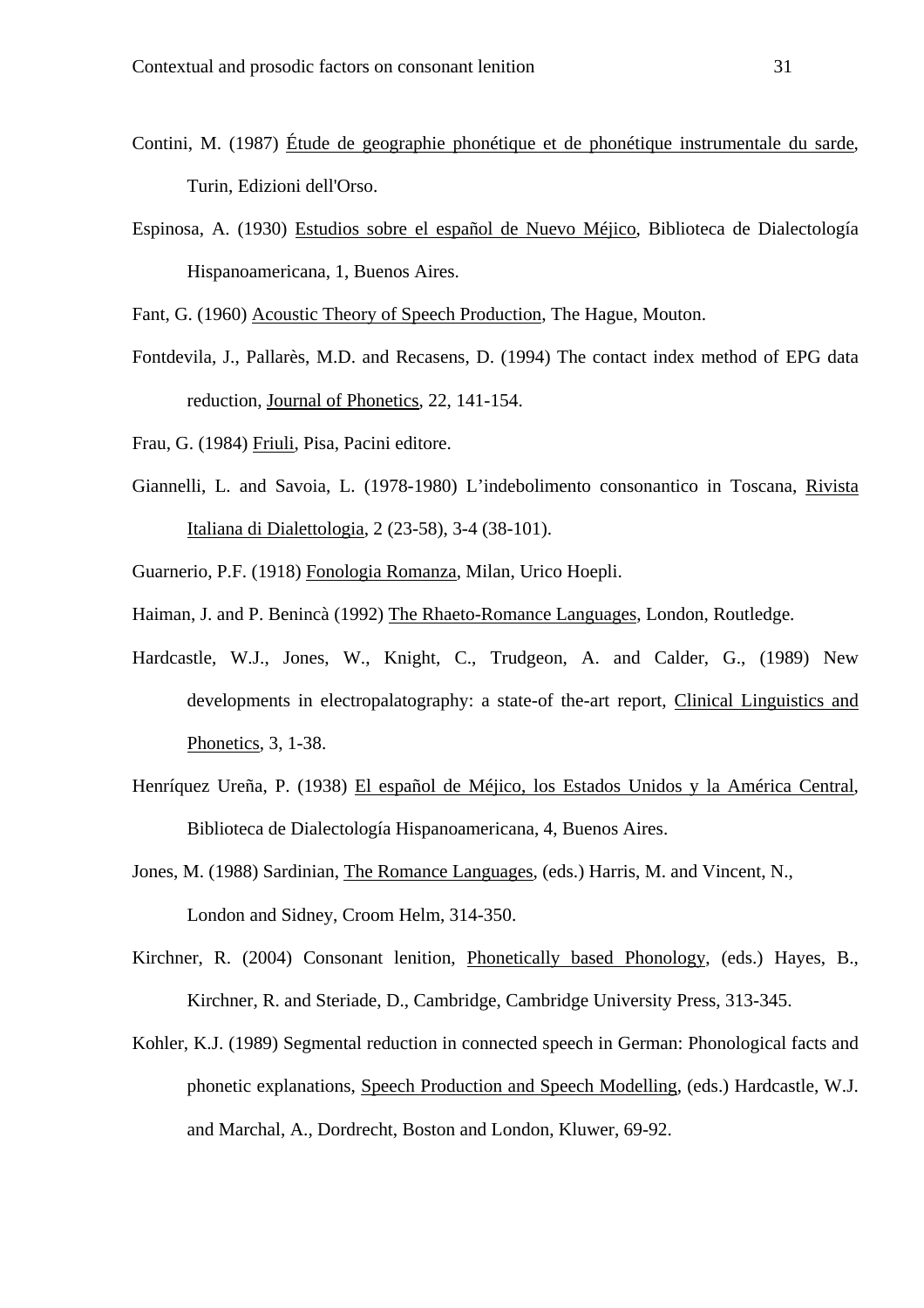- Labov, W. (1994) Principles of Language Change, Volume 1: Internal Factors, Oxford and Cambridge, MA, Blackwell.
- Lavoie, L. (2001) Consonant Strength. Phonological Patterns and Phonetic Manifestations, New York and London, Garland Publishing, Inc.
- Lipski, J.M. (1994) El español de América, Madrid, Cátedra.
- Lipski, J.M. (1990) Elision of Spanish intervocalic /y/: toward a theoretical account, Hispania, 73, 797-803.
- López Morales, H. (1992) El español del Caribe, Madrid, Mapfre.
- Mas, C. (1960) El habla del valle de Sóller, Masters Thesis, University of Barcelona.
- Mascaró, J. and Rafel, J. (1981) La e intervocàlica baleàrica, Randa, 11, 37-44.
- Mowrey, R. and Pagliuca, W. (1985) The reductive character of articulatory evolution, Rivista di Linguistica, 7, 37-124.
- Navarro Tomás, T. (1972) Manual de pronunciación española, Madrid, CSIC, 17<sup>th</sup> edition.
- Posner, R. (1997) Linguistic Change in French, Oxford, Clarendon Press.
- Recasens, D. (2004) The effect of syllable position in consonant reduction. Articulatory and acoustic evidence from heterosyllabic consonant clusters, Journal of Phonetics, 32, 435- 453.
- Recasens, D. (1999) Lingual coarticulation, Coarticulation, (eds.) Hardcastle, W.J. and Hewlett, N., Cambridge, Cambridge University Press, 80-104.
- Recasens, D. (1996) Fonètica descriptiva del català, Institut d'Estudis Catalans, Barcelona, 2<sup>nd</sup> edition.
- Recasens, D. (1986) Estudis de fonètica experimental del català oriental central, Barcelona, Publicacions de l'Abadia de Montserrat.
- Recasens, D. and Espinosa, A. (in press (a)) Articulatory, positional and contextual characteristics of palatal consonants. Evidence from Majorcan Catalan.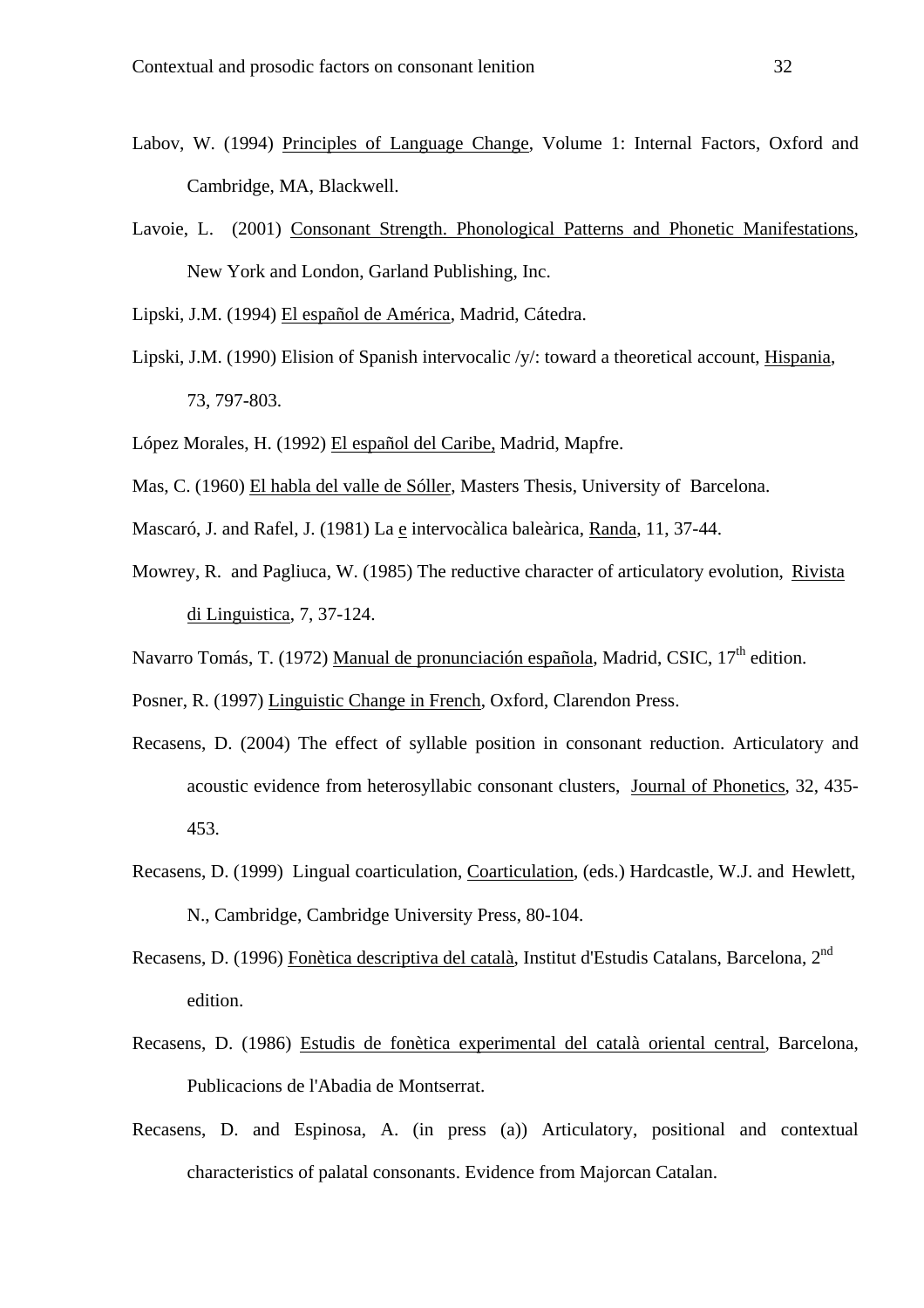Recasens, D. and Espinosa, A. (in press (b)) Dispersion and variability of Catalan vowels.

- Recasens, D. and Espinosa, A. (2004) Underlying stop voicing in Majorcan Catalan word-final stop-liquid clusters, Phonetica, 95-118.
- Recasens, D., Fontdevila, J. and M.D. Pallarès (1995) Articulatory-acoustic correlations for tongue dorsum contact, Bulletin de la Communication Parlée, Institut de la Communication Parlée, Université de Grenoble, 3, 73-84.
- Rohlfs, G. (1966) Grammatica storica della lingua italiana e dei suoi dialetti, Fonetica, Turin, Einaudi.
- Stevens, K.N. (1998) Acoustic Phonetics, Cambridge, The MIT Press.
- Terrell, T. (1979) Final /s/ in Cuban Spanish, Hispania, 62, 599-612.

l

- Wells, J. C. (1982) Accents of English, 3 volumes, Cambridge University Press.
- Zamora Vicente, A. (1989) Dialectología española, Madrid, Gredos, 2<sup>nd</sup> edition.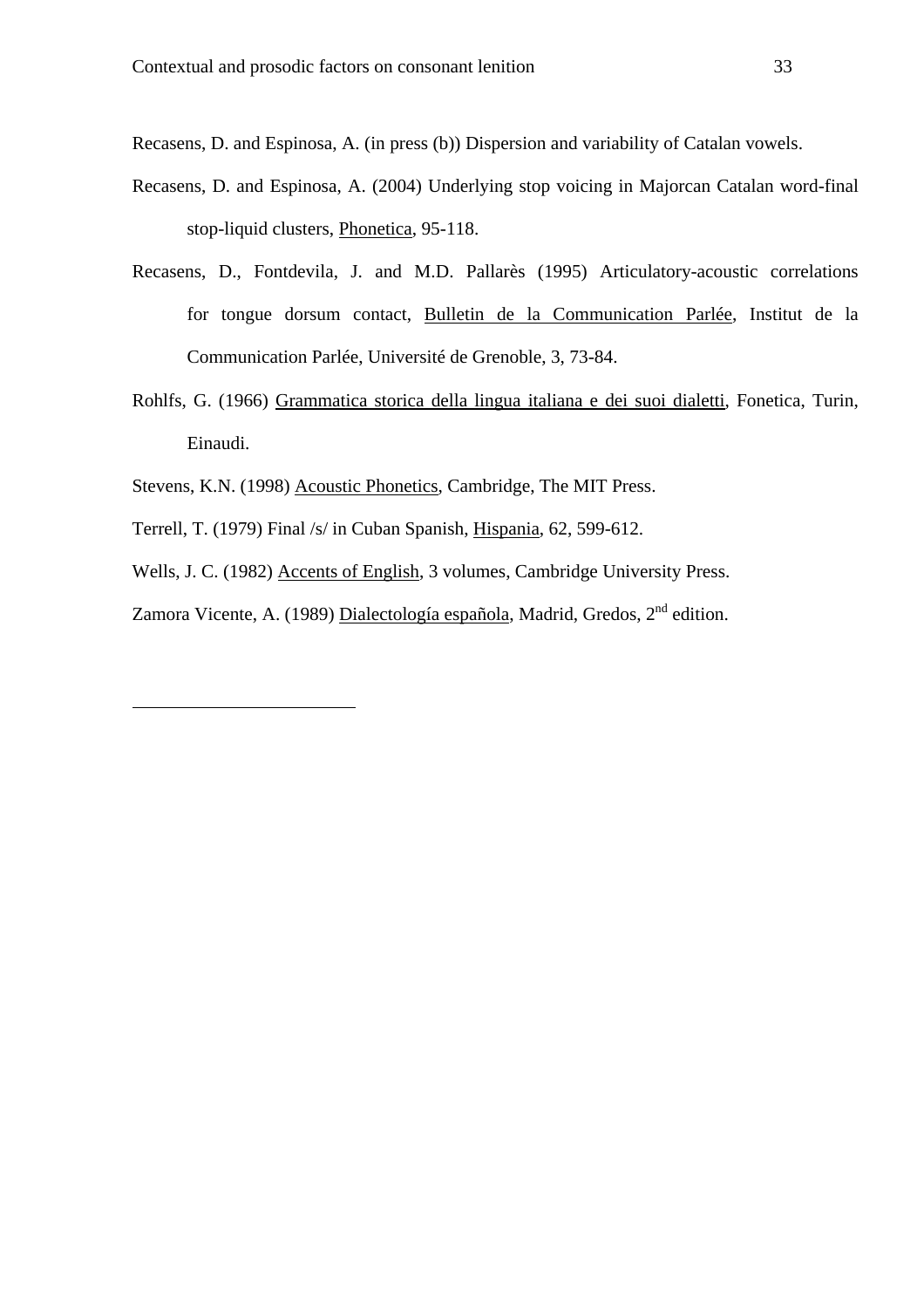#### **Figure captions**

FIGURE 1. EPG contact configurations for [j] in initial position (top row), final position (second row) and intervocalic position (two bottom rows) for the Majorcan speaker BM. Contact patterns correspond to the vowel contexts [e, a, u] (initial, final), and  $\lceil a\theta, \theta, \theta \theta, \theta \theta, \theta, \theta \theta, \theta \theta \rangle$ (intervocalic). Intervocalic stressed vowels appear underlined. See text for details about the graphic representation of the EPG contact patterns.

FIGURE 2. Contact index values (Qp, CA, CCp; top) and formant frequency values (F1, F2, F3; bottom) for [j] as a function of word position across speakers.

FIGURE 3. F1 x F2 values for initial and final [j] (filled circles), intervocalic [j] (crosses), and the vowels  $[i, e, \varepsilon, a, 5, o, u]$  averaged across the five Majorcan Catalan speakers AR, BM, MJ, ND and CA. The flanking vowels of the [VjV] sequences are given in phonetic transcription with the stressed vowels underlined.

FIGURE 4. Qp (top) and F1 (bottom) values for intervocalic [j] in the vowel sequences  $\lceil a_0, a_2 \rceil$ ,  $\alpha$ ,  $\alpha$ ,  $\alpha$ ,  $\alpha$ ,  $\alpha$ , a) and for the vowels [i, e,  $\epsilon$ , a] according to the Majorcan Catalan speakers AR, BM, MJ, ND and CA. Stressed vowels appear underlined in the vowel sequences of interest.

FIGURE 5. F1 x F2 values for initial and final [j] (filled circles), intervocalic [j] (crosses) and the vowels  $[i, e, \varepsilon, a, 5, o, u]$  for each of the Majorcan speakers AR, BM, MJ, ND and CA. The flanking vowels of the [VjV] sequences are given in phonetic transcription with the stressed vowels underlined.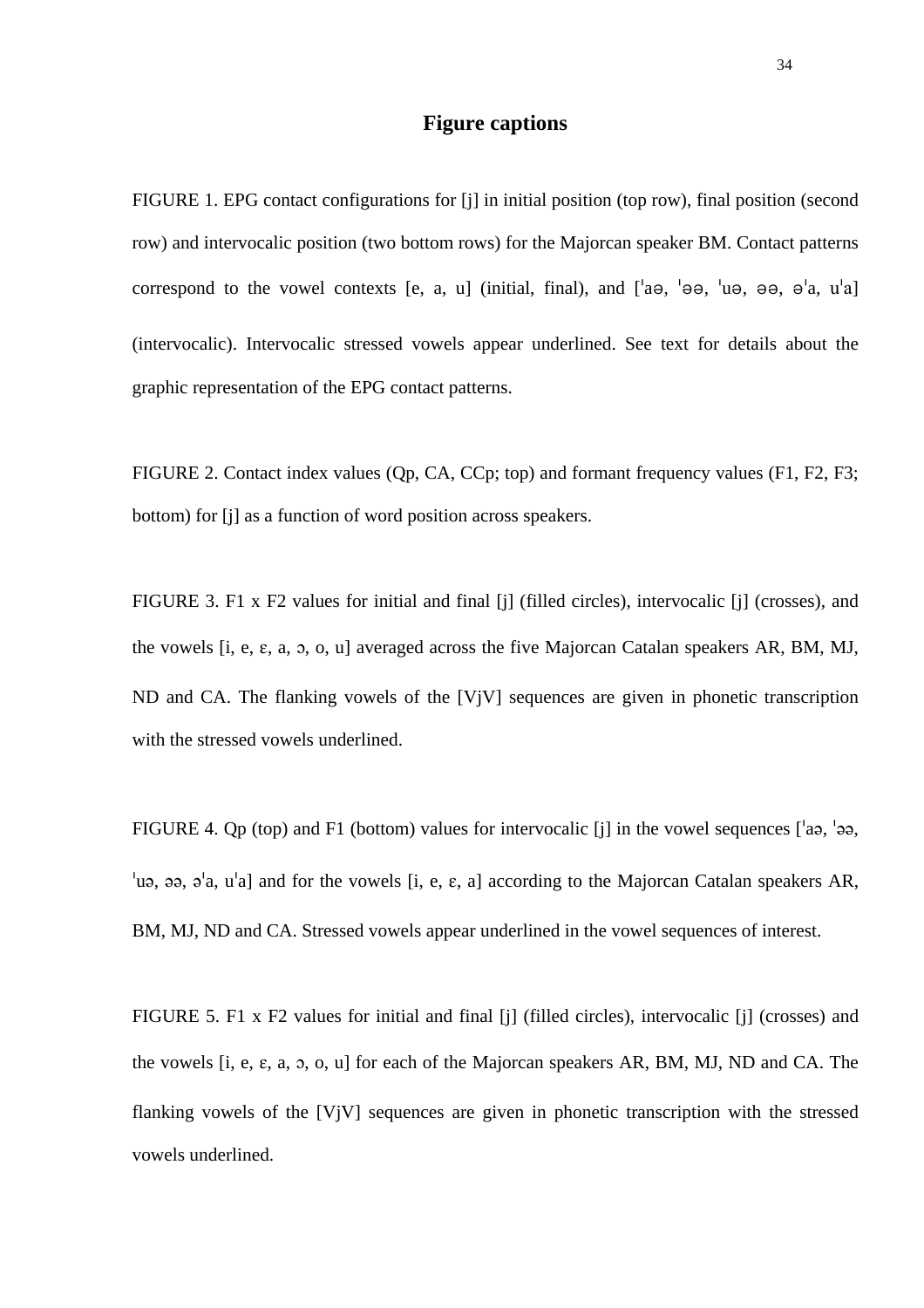FIGURE 6. Mean F1 and F2 trajectories across repetitions of the six [VjV] sequences under analysis for each of the Majorcan speakers AR, BM, MJ, ND and CA. Formant trajectories have been lined up at the F2 frequency maximum. The thick trace in the right middle graph corresponds to the sequence [e<sup>t</sup>ja] of the word roveiat according to speaker ND.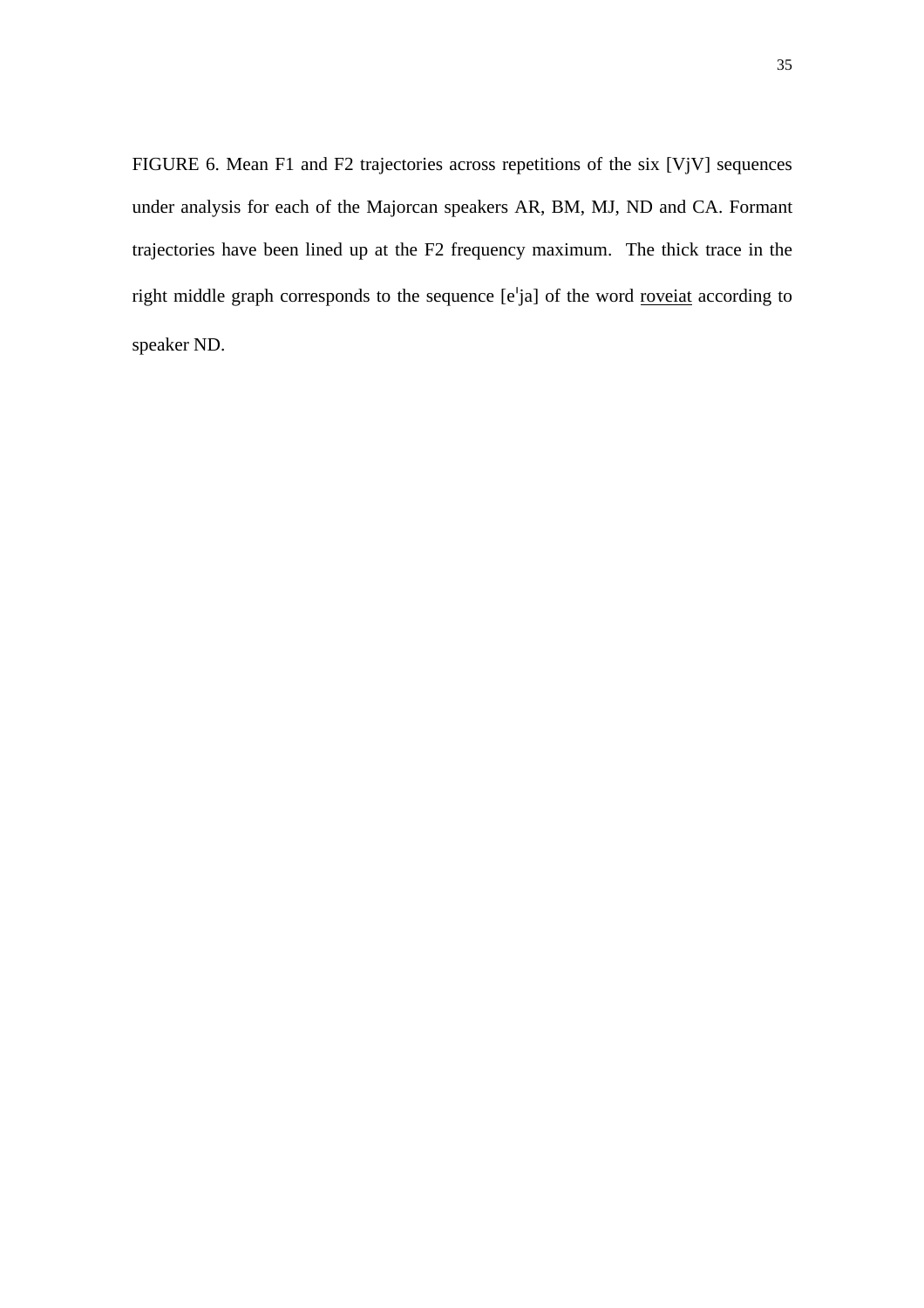TABLE I. List of sequences represented in dialectal Catalan orthography.

## **Word initial**

| $1.$ [ie] | hiena africana | "African hyena"  |
|-----------|----------------|------------------|
| $2.$ [ja] | iambe assonant | "assonant iamb"  |
| $3.$ [ju] | iuca tropical  | "tropical yucca" |

## **Word final**

| 4. $[ei]$ | és un mal rei   | "he is a bad king"          |
|-----------|-----------------|-----------------------------|
| $5.$ [aj] | no vindrà mai   | "he/she will not ever come" |
| 6. $[ui]$ | això no ho vull | "I do not want it"          |

## **Intervocalic**

| 7. $[$ <sup>'</sup> ajə]                     | està fet de paia  | "it is made of straw"  |
|----------------------------------------------|-------------------|------------------------|
| $8.$ [ $\sigma$ jə]                          | ramat d'oveies    | "a cattle of sheep"    |
| 9. $[$ ujə]                                  | ha caigut la fuia | "the leaf has fallen"  |
| $10.$ [ $\varphi$ $\varphi$ ]                | no trebaiarà      | "he/she will not work" |
| 11. $\lbrack \mathfrak{a}^{\dagger} \rbrack$ | està roveiat      | "it is rusty"          |
| 12. $[u^{\dagger}]$                          | ell va despuiat   | "he walks naked"       |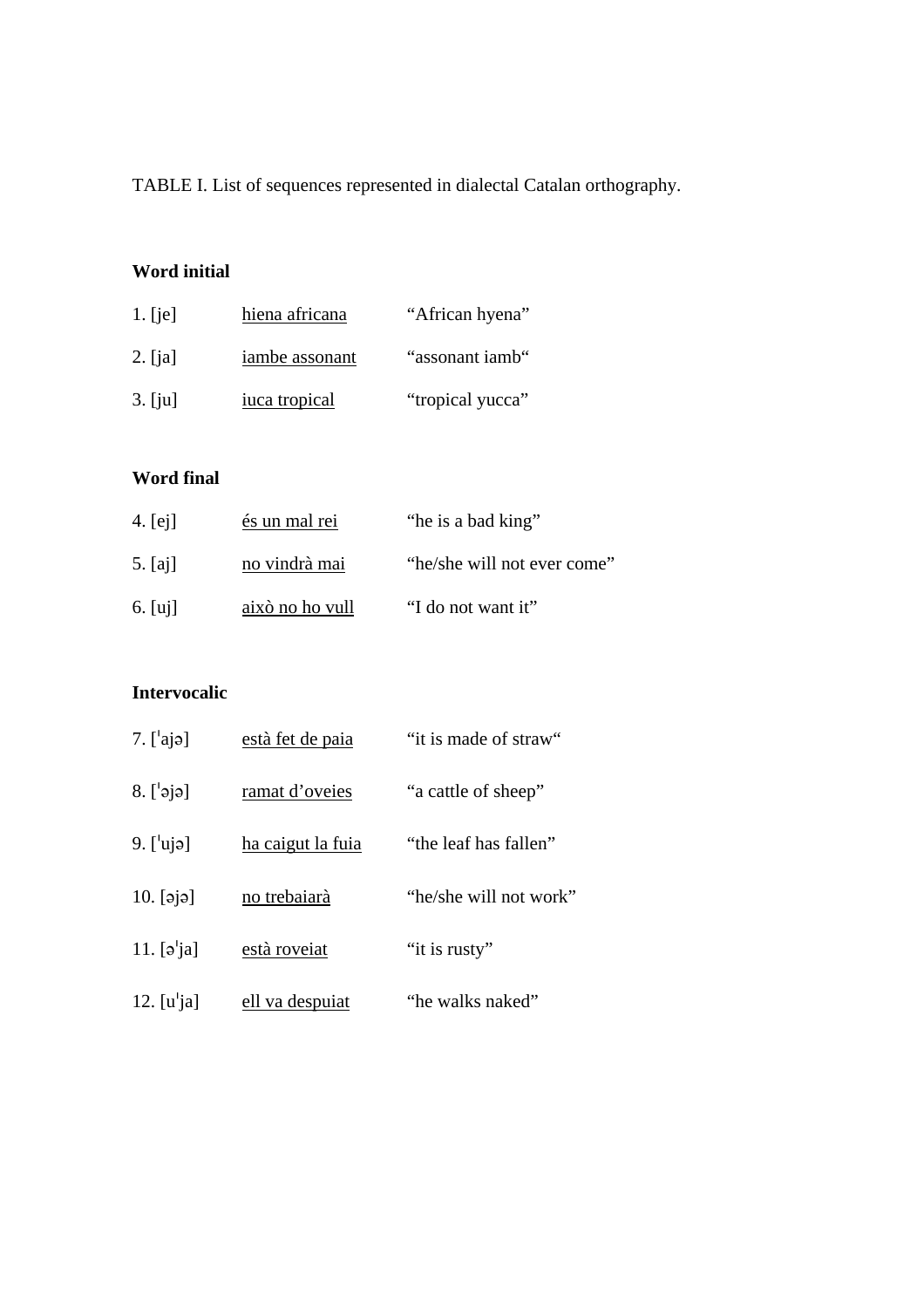TABLE II. Qp, CCp, CA, F1, F2 and F3 values for initial, final and intervocalic [j] for each speaker and across speakers. Means across repetitions are given in boldface, and standard deviations in italics. Stressed vowels in the [VjV] sequences appear underlined. F3 values may be absent or unaccompanied by standard deviations if corresponding to a single repetition.

|            |         |                          | Qp   |      | CCp  |          | <b>CA</b> |          | F <sub>1</sub> |       | F <sub>2</sub> |             | F <sub>3</sub> |             |
|------------|---------|--------------------------|------|------|------|----------|-----------|----------|----------------|-------|----------------|-------------|----------------|-------------|
| ${\sf AR}$ | Initial | e                        | 0.54 | 0.06 | 0.62 | 0.12     | 0.79      | $0.02\,$ | 274            | 22.25 | 2237           | 93.40       |                |             |
|            |         | а                        | 0.52 | 0.05 | 0.52 | 0.04     | 0.75      | $0.07\,$ | 337            | 42.31 |                | 2143 115.14 |                |             |
|            |         | u                        | 0.51 | 0.04 | 0.57 | 0.08     | 0.80      | 0.02     | 283            | 29.28 | 2117           | 72.51       | 2608           | 67.23       |
|            | Final   | e                        | 0.58 | 0.02 | 0.55 | 0.03     | 0.60      | 0.08     | 306            | 15.12 | 2213           | 66.53       |                | 2757 118.56 |
|            |         | a                        | 0.62 | 0.06 | 0.59 | 0.03     | 0.62      | 0.02     | 311            | 10.69 |                | 2197 117.43 | 2657           | 105.47      |
|            |         | u                        | 0.50 | 0.09 | 0.46 | 0.13     | 0.66      | 0.06     | 309            | 15.74 |                | 2074 147.74 | 2740           | 28.28       |
|            | Interv  | $\overline{a}$           | 0.21 | 0.03 | 0.09 | $0.01\,$ | 0.29      | 0.08     | 521            | 50.3  | 1896           | 25.74       | 2511           | 46.36       |
|            |         | $\overline{\Theta}$      | 0.24 | 0.01 | 0.10 | 0.00     | 0.34      | 0.02     | 427            | 7.78  | 1804           | 53.44       | 2455           | 26.05       |
|            |         | uə                       | 0.23 | 0.04 | 0.11 | 0.04     | 0.29      | 0.07     | 437            | 6.38  | 1628           | 52.65       | 2320           | 54.58       |
|            |         | ee                       | 0.24 | 0.01 | 0.10 | $0.00\,$ | 0.35      | $0.00\,$ | 456            | 13.92 | 1753           | 41.54       | 2485           | 69.44       |
|            |         | $\overline{a}$           | 0.24 | 0.01 | 0.10 | $0.00\,$ | 0.34      | 0.02     | 540            | 16.12 | 1753           | 40.36       | 2525           | 30.42       |
|            |         | ua                       | 0.24 | 0.07 | 0.14 | 0.07     | 0.26      | 0.08     | 557            | 50.30 | 1602           | 34.44       | 2448           | 64.48       |
| <b>BM</b>  | Initial | e                        | 0.69 | 0.04 | 0.66 | 0.07     | 0.66      | 0.01     | 246            | 9.76  | 2529           | 55.21       |                |             |
|            |         | a                        | 0.63 | 0.06 | 0.60 | 0.08     | 0.62      | 0.02     | 291            | 42.98 | 2511           | 90.08       |                |             |
|            |         | u                        | 0.70 | 0.02 | 0.66 | 0.05     | 0.67      | 0.04     | 273            | 48.44 | 2423           | 23.38       |                |             |
|            | Final   | e                        | 0.58 | 0.04 | 0.55 | 0.09     | 0.65      | 0.05     | 320            | 25.82 | 2566           | 76.35       |                |             |
|            |         | a                        | 0.57 | 0.02 | 0.52 | 0.03     | 0.64      | 0.01     | 363            | 43.86 | 2500           | 51.64       |                |             |
|            |         | u                        | 0.61 | 0.03 | 0.57 | 0.03     | 0.67      | 0.05     | 349            | 50.14 | 2551           | 76.47       |                |             |
|            | Interv  | $\overline{a}$           | 0.17 | 0.04 | 0.12 | 0.06     | 0.17      | 0.00     | 511            | 45.12 | 2140           | 69.21       |                | 2873 202.41 |
|            |         | eg                       | 0.39 | 0.03 | 0.29 | 0.02     | 0.37      | 0.05     | 403            | 38.26 | 2239           | 34.63       |                | 2617 135.59 |
|            |         | uə                       | 0.38 | 0.05 | 0.30 | 0.02     | 0.32      | 0.06     | 353            | 30.98 | 2086           | 145.86      | 2522           | 52.41       |
|            |         | ee                       | 0.37 | 0.05 | 0.29 | 0.02     | 0.30      | 0.08     | 469            | 23.50 | 2185           | 70.23       | 2578           | 109.20      |
|            |         | $\partial \underline{a}$ | 0.30 | 0.06 | 0.24 | 0.04     | 0.26      | 0.07     | 564            | 64.37 | 2149           | 122.92      |                | 2677 237.84 |
|            |         | ua                       | 0.39 | 0.03 | 0.29 | 0.01     | 0.34      | 0.02     | 479            | 63.08 | 2205           | 80.77       |                | 2502 104.53 |
| MJ         | Initial | e                        | 0.79 | 0.05 | 0.81 | 0.08     | 0.80      | 0.05     | 331            | 19.52 | 2311           | 38.05       | 3190           | 151.00      |
|            |         | a                        | 0.79 | 0.03 | 0.85 | 0.05     | 0.78      | 0.03     | 337            | 21.38 | 2257           | 31.47       | 3191           | 64.14       |
|            |         | u                        | 0.87 | 0.05 | 0.90 | $0.05\,$ | 0.85      | 0.05     | 314            | 42.76 | 2326           | 42.76       | 2760           | 86.41       |
|            | Final   | e                        | 0.73 | 0.07 | 0.79 | 0.09     | 0.66      | 0.10     | 331            | 48.80 | 2283           | 24.30       |                | 2863 116.29 |
|            |         | a                        | 0.64 | 0.05 | 0.60 | 0.04     | 0.65      | 0.07     | 351            | 30.24 | 2243           | 63.70       |                | 3031 102.54 |
|            |         | u                        | 0.71 | 0.05 | 0.69 | 0.08     | 0.71      | 0.06     | 303            | 29.28 | 2320           | 50.33       | 2909           | 97.20       |
|            | Intery  | $\overline{a}$           | 0.20 | 0.04 | 0.13 | 0.06     | 0.19      | 0.02     | 565            | 55.92 | 1895           | 27.01       | 2649           | 118.89      |
|            |         | eg                       | 0.34 | 0.03 | 0.26 | 0.03     | 0.32      | 0.02     | 487            | 14.04 | 1915           | 54.81       | 2761           | 78.16       |
|            |         | $\mathbf{u}$             | 0.28 | 0.07 | 0.22 | 0.09     | 0.26      | 0.07     | 463            | 35.12 | 1939           | 166.46      | 2547           | 59.61       |
|            |         | ee                       | 0.27 | 0.07 | 0.18 | 0.09     | 0.31      | 0.00     | 554            | 23.10 | 1931           | 88.55       | 2782           | 51.86       |
|            |         | $\partial \underline{a}$ | 0.19 | 0.03 | 0.11 | 0.04     | 0.28      | 0.06     | 630            | 18.23 | 1813           | 29.87       |                | 2701 149.61 |
|            |         | <u>ua</u>                | 0.28 | 0.05 | 0.25 | 0.03     | 0.23      | 0.07     | 562            | 23.56 | 1835           | 43.90       | 2500           | 64.33       |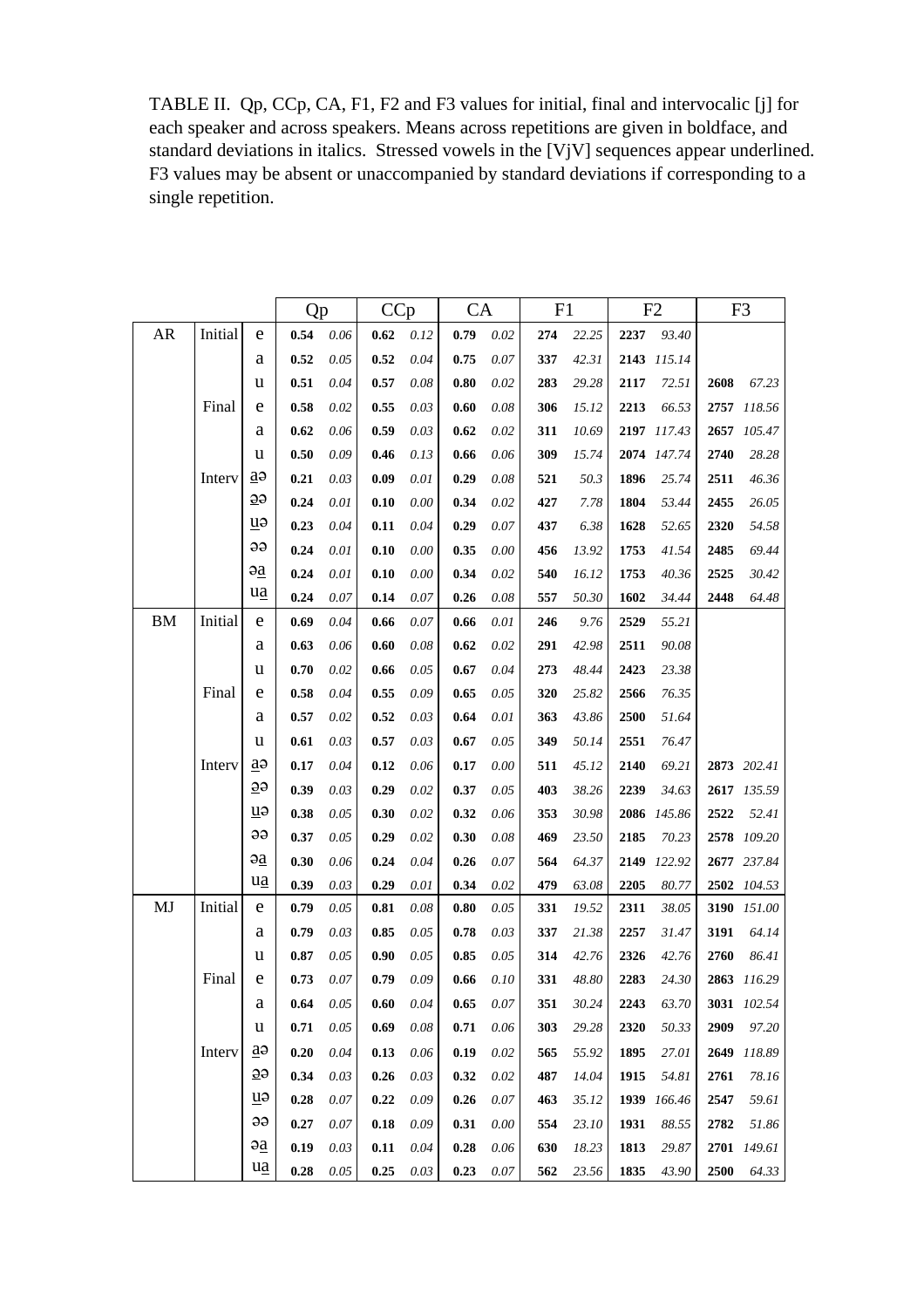|          |         |                         | Qp   |      | CCp                 |      | <b>CA</b> |      | F1  |       | F2   |       | F <sub>3</sub> |             |
|----------|---------|-------------------------|------|------|---------------------|------|-----------|------|-----|-------|------|-------|----------------|-------------|
| $\rm ND$ | Initial | e                       | 0.55 | 0.08 | 0.46                | 0.13 | 0.77      | 0.05 | 297 | 34.45 | 2360 | 92.09 |                |             |
|          |         | a                       | 0.63 | 0.09 | 0.56                | 0.12 | 0.75      | 0.08 | 313 | 27.33 | 2327 | 45.02 |                |             |
|          |         | u                       | 0.67 | 0.05 | 0.64                | 0.07 | 0.85      | 0.05 | 257 | 19.66 | 2340 | 70.43 |                |             |
|          | Final   | e                       | 0.55 | 0.05 | 0.46                | 0.09 | 0.68      | 0.05 | 337 | 8.16  | 2210 | 51.77 |                |             |
|          |         | a                       | 0.55 | 0.04 | 0.47                | 0.09 | 0.66      | 0.01 | 332 | 22.80 | 2264 | 86.49 |                |             |
|          |         | u                       | 0.56 | 0.04 | 0.50                | 0.08 | 0.62      | 0.02 | 313 | 37.24 | 2160 | 63.25 | 2620           | 53.67       |
|          | Interv  | aə                      | 0.14 | 0.07 | 0.07                | 0.03 | 0.22      | 0.08 | 541 | 21.27 | 1839 | 73.45 | 2636           | 22.87       |
|          |         | $\overline{\mathbf{B}}$ | 0.23 | 0.01 | 0.11                | 0.03 | 0.31      | 0.00 | 485 | 18.16 | 1806 | 25.61 | 2645           | 36.14       |
|          |         | uə                      | 0.20 | 0.05 | 0.10                | 0.04 | 0.25      | 0.07 | 484 | 6.66  | 1749 | 73.72 | 2671           | 74.39       |
|          |         | ee                      | 0.16 | 0.05 | 0.10                | 0.06 | 0.20      | 0.06 | 480 | 24.35 | 1807 | 41.10 | 2673           | 85.85       |
|          |         | $\overline{a}$          | 0.28 | 0.05 | 0.18                | 0.06 | 0.33      | 0.02 | 524 | 13.40 | 1807 | 31.68 | 2631           | 25.05       |
|          |         | $u\underline{a}$        | 0.18 | 0.06 | 0.10                | 0.06 | 0.20      | 0.06 | 598 | 31.84 | 1630 | 53.73 |                | 2414 157.28 |
| CA       | Initial | e                       | 0.71 | 0.06 | 0.69                | 0.10 | 0.66      | 0.08 | 283 | 35.46 | 2263 | 42.31 |                |             |
|          |         | a                       | 0.76 | 0.03 | 0.79                | 0.07 | 0.68      | 0.05 | 303 | 21.38 | 2177 | 39.04 |                |             |
|          |         | u                       | 0.77 | 0.02 | $\boldsymbol{0.80}$ | 0.03 | 0.79      | 0.01 | 260 | 20.00 | 2134 | 49.95 | 2620           |             |
|          | Final   | e                       | 0.75 | 0.05 | 0.76                | 0.10 | 0.57      | 0.05 | 297 | 21.38 | 2206 | 35.99 |                |             |
|          |         | a                       | 0.63 | 0.04 | 0.61                | 0.03 | 0.49      | 0.06 | 374 | 70.91 | 2154 | 61.88 |                |             |
|          |         | u                       | 0.70 | 0.03 | 0.64                | 0.02 | 0.65      | 0.02 | 283 | 26.90 | 2146 | 56.23 | 2610           | 98.99       |
|          | Interv  | a                       | 0.24 | 0.04 | 0.22                | 0.04 | 0.19      | 0.02 | 591 | 26.22 | 1910 | 13.35 | 2545           | 63.62       |
|          |         | ee                      | 0.36 | 0.05 | 0.28                | 0.03 | 0.37      | 0.08 | 455 | 19.01 | 1734 | 11.77 | 2589           | 158.00      |
|          |         | uə                      | 0.20 | 0.03 | 0.16                | 0.02 | 0.18      | 0.02 | 543 | 26.42 | 1744 | 93.65 |                | 2462 119.14 |
|          |         | ee                      | 0.26 | 0.01 | 0.24                | 0.00 | 0.18      | 0.02 | 533 | 15.32 | 1841 | 43.95 | 2524           | 68.51       |
|          |         | $\overline{a}$          | 0.22 | 0.02 | 0.20                | 0.03 | 0.18      | 0.00 | 687 | 28.90 | 1709 | 44.92 | 2301           | 57.99       |
|          |         | ua                      | 0.21 | 0.04 | 0.16                | 0.06 | 0.18      | 0.02 | 653 | 61.50 | 1688 | 46.30 | 2295           | 77.23       |
|          |         |                         |      |      |                     |      |           |      |     |       |      |       |                |             |

| Means    | <b>Initial</b> | e  | 0.66 | 0.11 | 0.65 | 0.15 | 0.73 | 0.08 | 286 | 31.41 | 2340 115.44 | 3190 |             |
|----------|----------------|----|------|------|------|------|------|------|-----|-------|-------------|------|-------------|
| across   |                | a  | 0.67 | 0.12 | 0.66 | 0.15 | 0.72 | 0.08 | 316 | 20.48 | 2283 146.29 | 3191 |             |
| speakers |                | u  | 0.70 | 0.13 | 0.72 | 0.14 | 0.79 | 0.07 | 277 | 23.13 | 2268 135.35 | 2663 | 84.51       |
|          | Final          | e  | 0.64 | 0.10 | 0.63 | 0.15 | 0.63 | 0.08 | 318 | 16.72 | 2296 154.35 | 2810 | 74.75       |
|          |                | a  | 0.60 | 0.06 | 0.56 | 0.07 | 0.61 | 0.07 | 346 | 25.02 | 2272 134.50 |      | 2844 264.66 |
|          |                | u  | 0.62 | 0.10 | 0.57 | 0.11 | 0.67 | 0.05 | 311 | 23.88 | 2250 190.79 |      | 2720 139.11 |
|          | Interv         | aə | 0.19 | 0.05 | 0.13 | 0.07 | 0.21 | 0.06 | 546 | 32.55 | 1936 117.26 |      | 2643 141.09 |
|          |                | ee | 0.31 | 0.07 | 0.21 | 0.09 | 0.34 | 0.05 | 452 | 36.60 | 1900 200.24 |      | 2613 110.04 |
|          |                | uə | 0.26 | 0.09 | 0.18 | 0.09 | 0.26 | 0.07 | 456 | 69.56 | 1829 181.99 |      | 2505 128.37 |
|          |                | ee | 0.26 | 0.08 | 0.18 | 0.09 | 0.27 | 0.08 | 498 | 42.74 | 1903 169.99 |      | 2608 120.06 |
|          |                | əa | 0.25 | 0.05 | 0.17 | 0.07 | 0.28 | 0.07 | 589 | 68.03 | 1846 174.59 |      | 2567 163.29 |
|          |                | ua | 0.26 | 0.09 | 0.19 | 0.09 | 0.24 | 0.08 | 570 | 63.72 | 1792 247.97 | 2432 | 84.82       |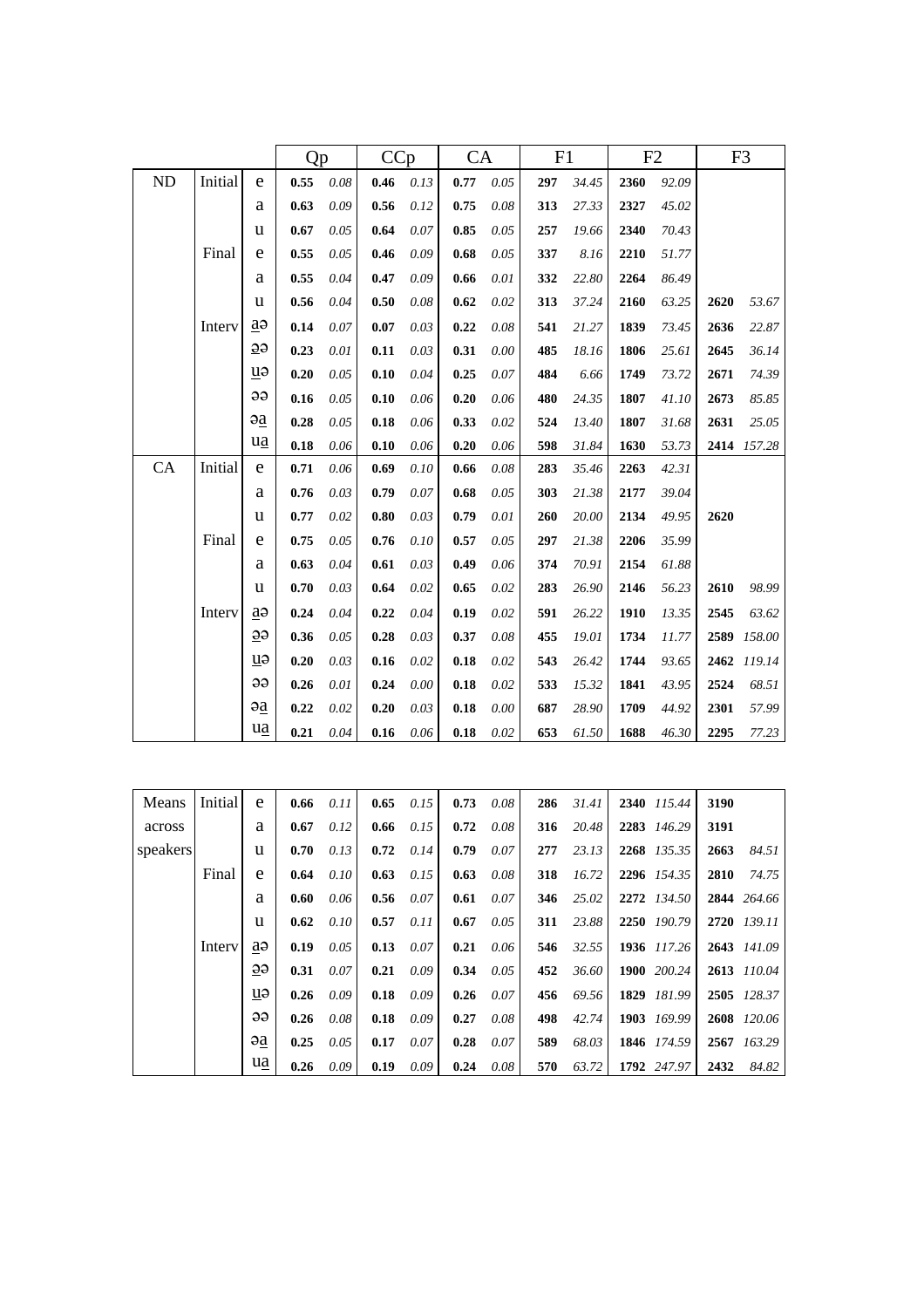TABLE III. Significant Qp, CCp, CA, F1 and F2 differences for intervocalic [j] as a function of vowel context according to Bonferroni tests. Stressed vowels in the VCV sequences appear underlined. Angles indicate that vocalic sequences in the rows exhibit a higher  $(>)$  or a lower  $($  value than the vocalic sequences in the columns. Asterisks correspond to the significance levels 0.05 (\*), 0.01 (\*\*), 0.001 (\*\*\*). The rightmost column reports the number of times that a given vowel sequence presents higher values than all other sequences.

|           |                                 | $\overline{a}$       | $\overline{\Theta}$    | $\overline{u}$ | $\overline{\Theta}$    | $\overline{a}$  | $\overline{ua}$ |                  |
|-----------|---------------------------------|----------------------|------------------------|----------------|------------------------|-----------------|-----------------|------------------|
|           | $a\Theta$                       |                      |                        |                |                        |                 |                 | $\boldsymbol{0}$ |
|           | $\overline{\mathcal{Q}}$        | $***$<br>>           |                        |                |                        |                 |                 | 5                |
| <b>Qp</b> | u                               | $***$<br>>           | $\ast$ $\ast$<br>$\lt$ |                |                        |                 |                 | $\mathbf{1}$     |
|           | ee                              | ***<br>$\geq$        | $***$<br>$\lt$         | N <sub>O</sub> |                        |                 |                 | $\mathbf{1}$     |
|           | a                               | ***<br>$\geq$        | ***<br>$\,<\,$         | $\rm NO$       | NO                     |                 |                 | $\mathbf{1}$     |
|           | $u$ a                           | $***$<br>$\geq$      | $\ast\ast$<br>$\,<\,$  | $\rm NO$       | $NO$                   | NO              |                 | $\,1$            |
|           | $a\partial$                     |                      |                        |                |                        |                 |                 | $\boldsymbol{0}$ |
|           | $\overline{\Theta}$             | ***<br>>             |                        |                |                        |                 |                 | $\mathbf{2}$     |
| CCp       | $\overline{u}$                  | $\ast$<br>>          | $\rm NO$               |                |                        |                 |                 | $\mathbf{1}$     |
|           | $\Theta$                        | $***$<br>$\geq$      | NO                     | $\rm NO$       |                        |                 |                 | 1                |
|           | a                               | $***$<br>$\geq$      | $\ast\ast$<br>$\lt$    | NO             | NO                     |                 |                 | $\mathbf{1}$     |
|           | <u>ua</u>                       | $\ast\ast$<br>$\geq$ | $\rm NO$               | $\rm NO$       | $\rm NO$               | NO              |                 | $\mathbf{1}$     |
|           | $a\partial$                     |                      |                        |                |                        |                 |                 | $\boldsymbol{0}$ |
|           | $\overline{\mathbf{e}}$         | ***<br>$\mathbf{L}$  |                        |                |                        |                 |                 | 5                |
| CA        | $u\partial$                     | $\rm NO$             | ***<br>$\,<\,$         |                |                        |                 |                 | $\boldsymbol{0}$ |
|           | $\Theta$                        | $\ast\ast$<br>$\geq$ | ***<br>$\lt$           | NO             |                        |                 |                 | $\mathbf{1}$     |
|           | $\partial \underline{\partial}$ | $***$<br>$\geq$      | $***$<br>$\,<$         | $\rm NO$       | $\rm NO$               |                 |                 | $\mathbf{1}$     |
|           | $u\underline{a}$                | $\rm NO$             | ***<br>$\,<\,$         | NO             | NO                     | NO              |                 | $\boldsymbol{0}$ |
|           | $a\partial$                     |                      |                        |                |                        |                 |                 | 3                |
|           | $\overline{\mathbf{B}}$         | ***<br>$\,<\,$       |                        |                |                        |                 |                 | $\boldsymbol{0}$ |
| F1        | $\underline{u}$                 | ***<br>$\lt$         | $\rm NO$               |                |                        |                 |                 | $\boldsymbol{0}$ |
|           | $\Theta$                        | $***$<br>$\,<$       | ***<br>>               | ***<br>>       |                        |                 |                 | $\overline{c}$   |
|           | a                               | $***$<br>$\geq$      | ***<br>>               | ***<br>$\geq$  | $***$<br>>             |                 |                 | $\overline{4}$   |
|           | $u\underline{a}$                | $\rm NO$             | ***<br>>               | ***<br>$\geq$  | ***<br>$\geq$          | NO              |                 | 3                |
|           | $a\partial$                     |                      |                        |                |                        |                 |                 | $\mathfrak{Z}$   |
|           | $\overline{\mathbf{e}}$         | $\rm NO$             |                        |                |                        |                 |                 | $\sqrt{2}$       |
| F2        | u                               | $\ast\ast$<br>$\lt$  | $\rm NO$               |                |                        |                 |                 | $\boldsymbol{0}$ |
|           | $\Theta$                        | NO                   | $\rm NO$               | NO             |                        |                 |                 | $\sqrt{2}$       |
|           | $\partial a$                    | ***<br>$\,<\,$       | $\ast$<br>$\,<$        | $\rm NO$       | $\ast$ $\ast$<br>$\,<$ |                 |                 | $\mathbf{1}$     |
|           | $u\underline{a}$                | $***$<br>$\,<$       | ***<br>$\,<$           | $\rm NO$       | ***<br>$\lt$           | $\ast$<br>$\lt$ |                 | $\boldsymbol{0}$ |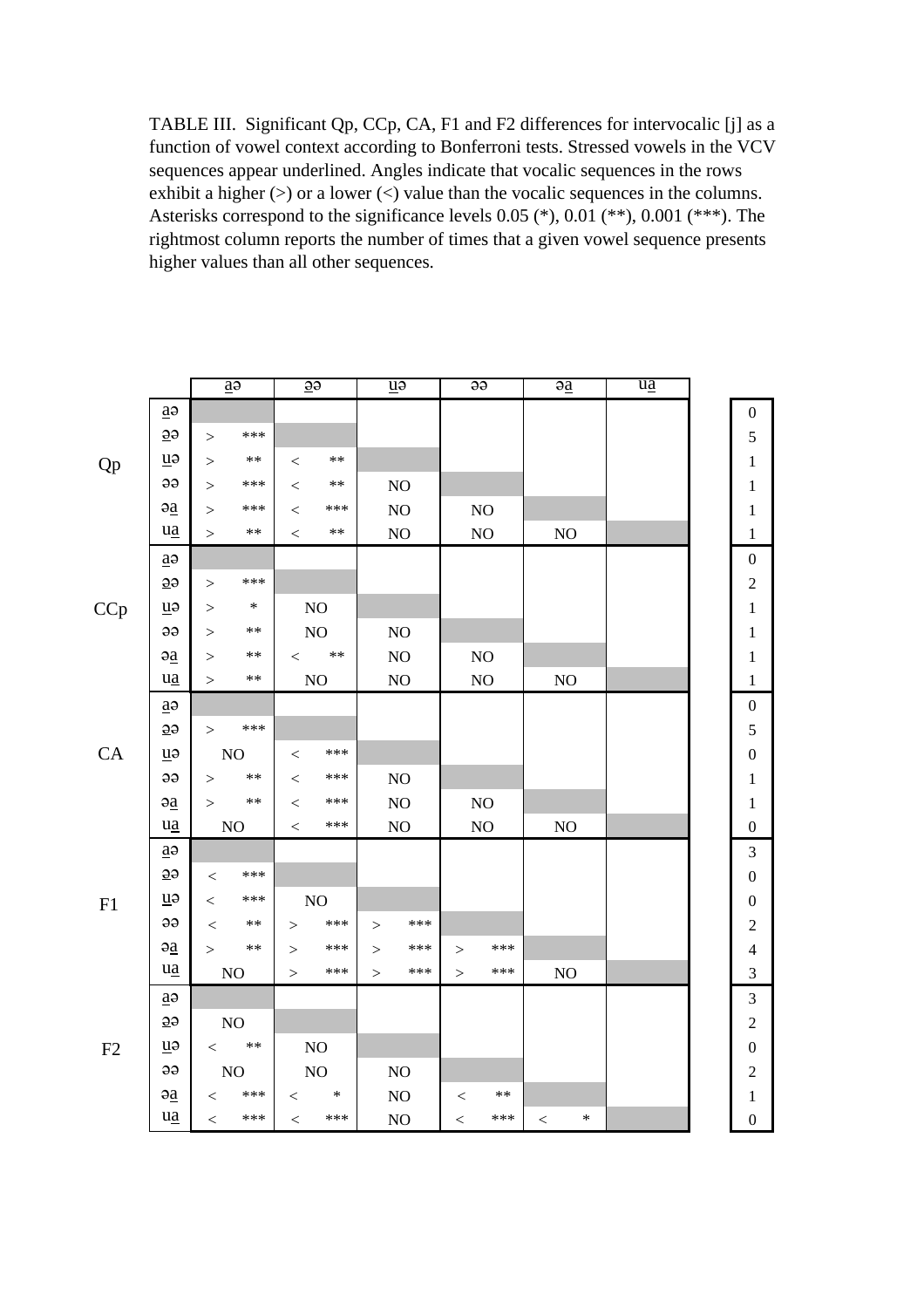

Intervocalic









 $\Theta$ 







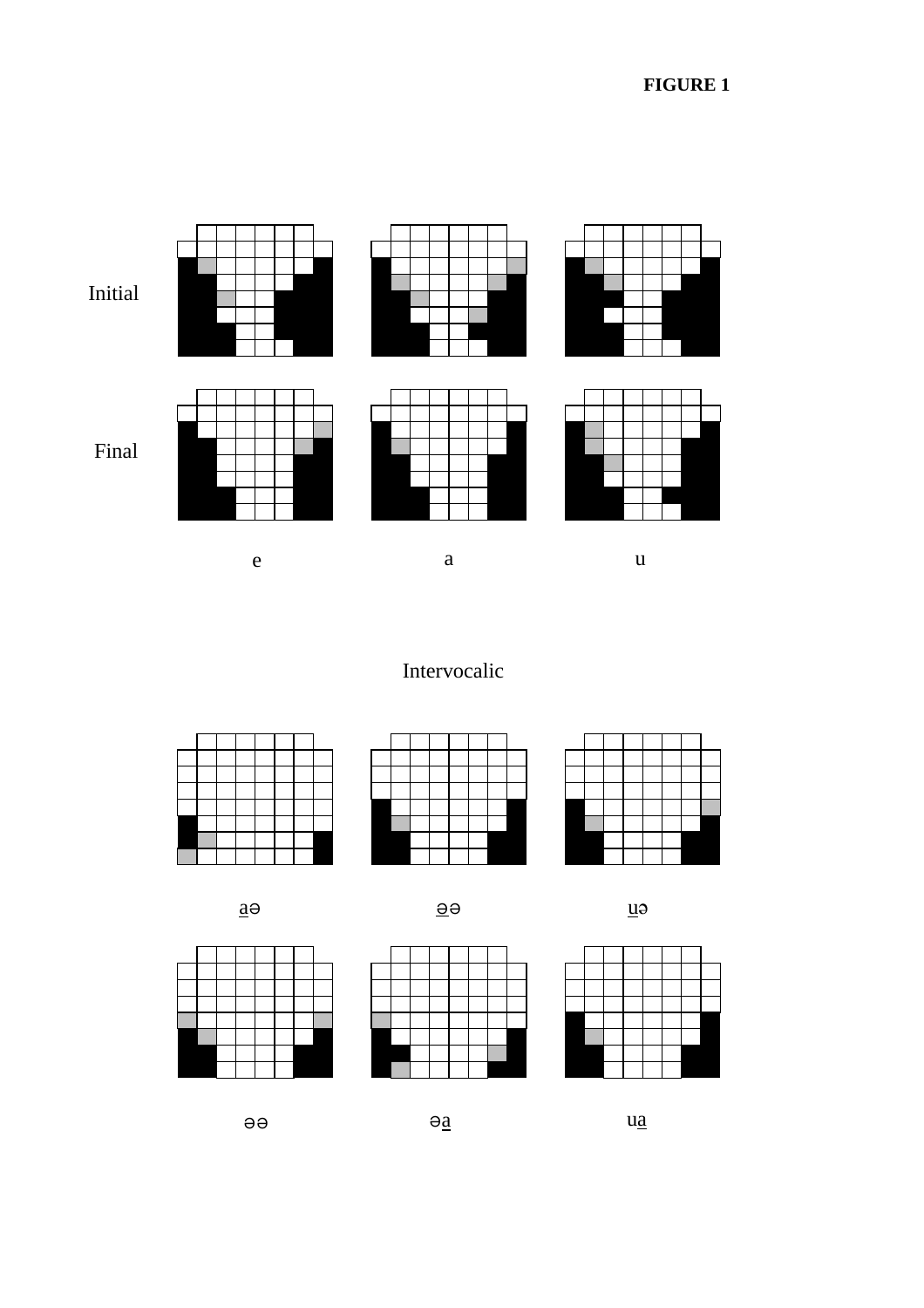

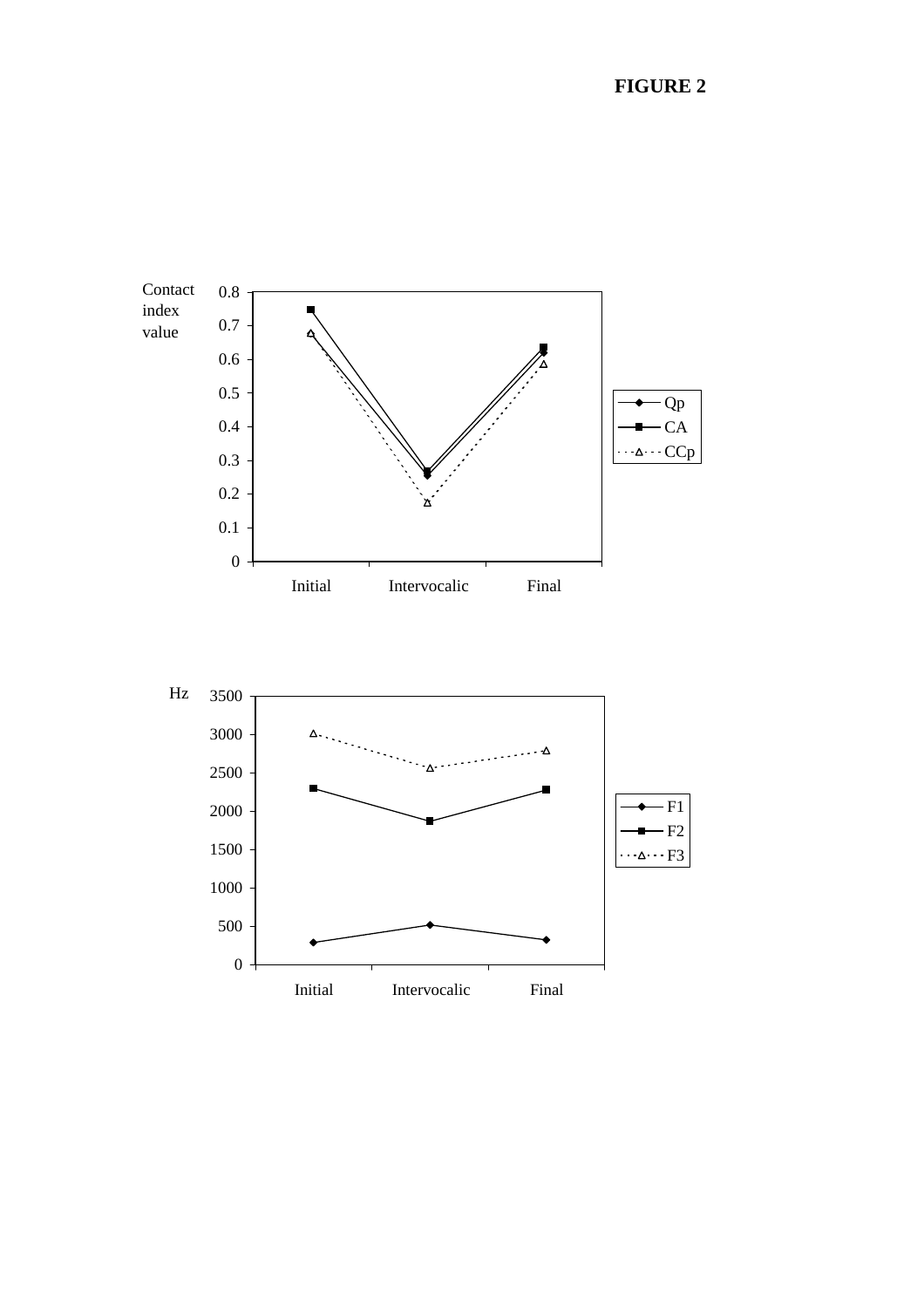**FIGURE 3**



F2 (Hz)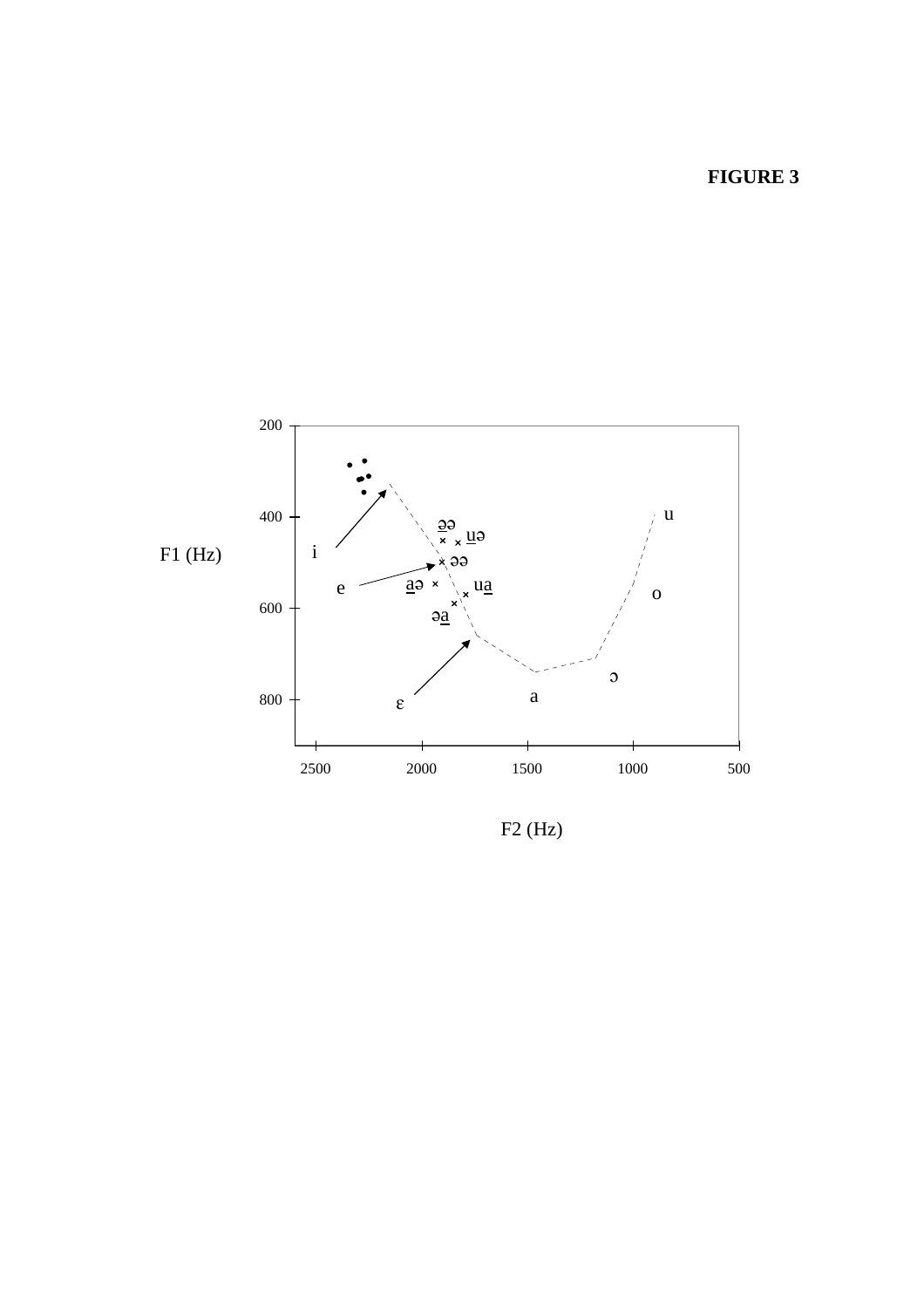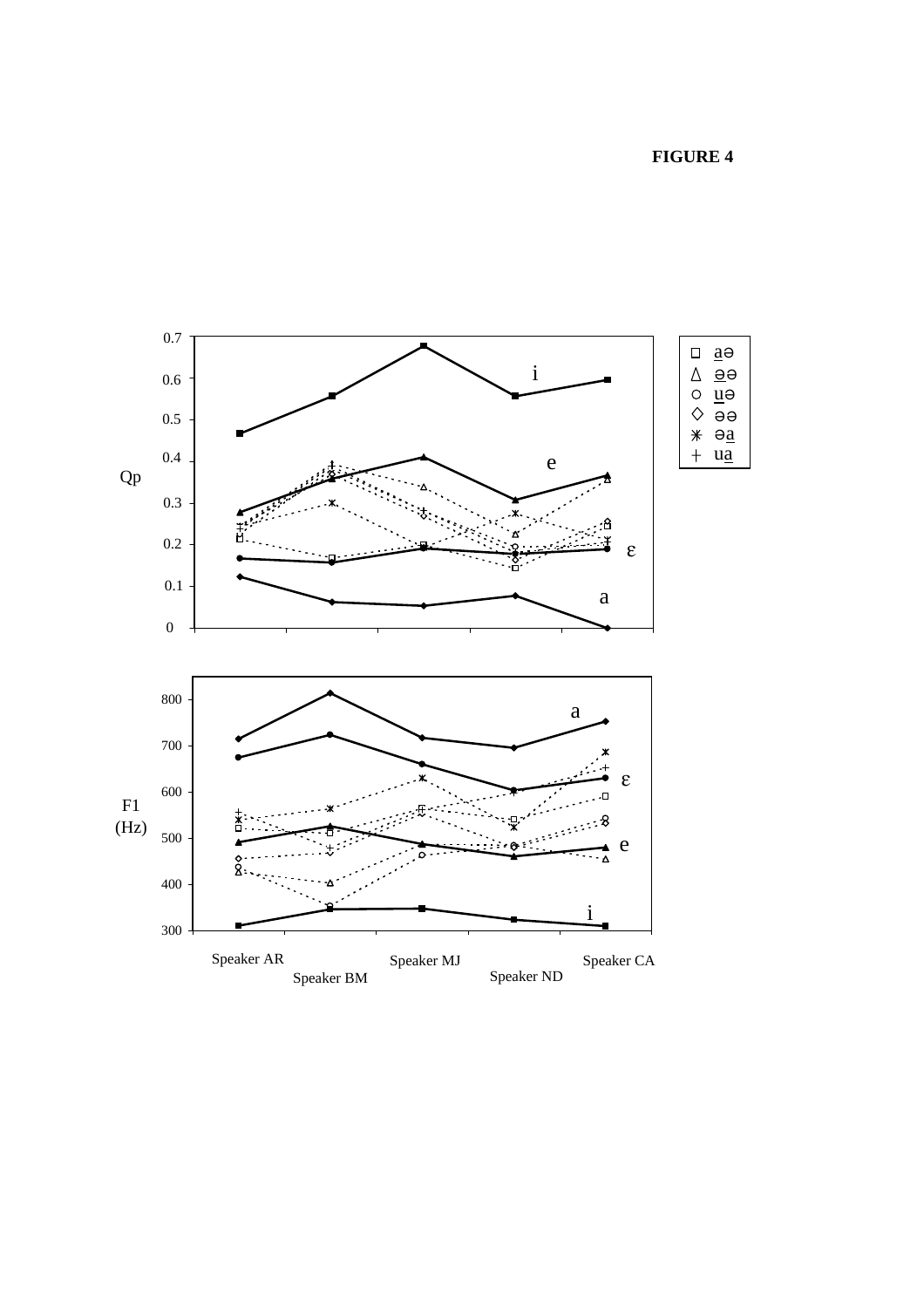F1 (Hz)



F2 (Hz)